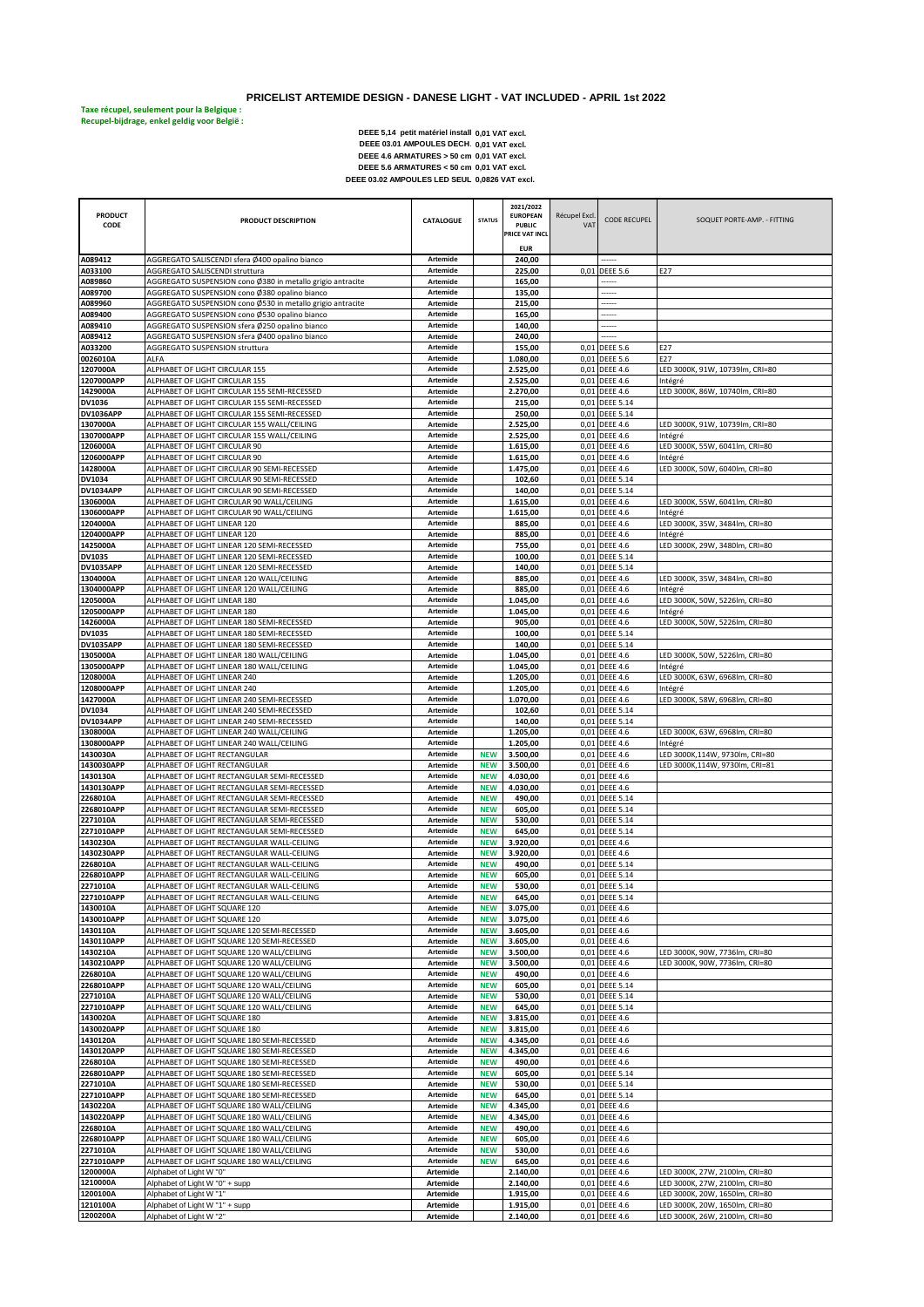| 1210200A               | Alphabet of Light W "2" + supp                                                | Artemide                           | 2.140,00             |              | 0,01 DEEE 4.6                      | LED 3000K, 26W, 2100lm, CRI=80                                   |
|------------------------|-------------------------------------------------------------------------------|------------------------------------|----------------------|--------------|------------------------------------|------------------------------------------------------------------|
| 1200300A<br>1210300A   | Alphabet of Light W "3"<br>Alphabet of Light W "3" + supp                     | <b>Artemide</b><br>Artemide        | 1.915,00<br>1.915,00 | 0,01<br>0,01 | <b>DEEE 4.6</b><br><b>DEEE 4.6</b> | LED 3000K, 21W, 1700lm, CRI=80<br>LED 3000K, 21W, 1700lm, CRI=80 |
| 1200400A               | Alphabet of Light W "4"                                                       | Artemide                           | 1.915,00             | 0,01         | <b>DEEE 4.6</b>                    | LED 3000K, 20W, 1650lm, CRI=80                                   |
| 1210400A               | Alphabet of Light W "4" + supp                                                | <b>Artemide</b>                    | 1.915,00             | 0,01         | <b>DEEE 4.6</b>                    | LED 3000K, 20W, 1650lm, CRI=80                                   |
| 1200500A               | Alphabet of Light W "5"                                                       | <b>Artemide</b>                    | 2.260,00             |              | 0,01 DEEE 4.6                      | LED 3000K, 27W, 2200lm, CRI=80                                   |
| 1210500A<br>1200600A   | Alphabet of Light W "5" + supp<br>Alphabet of Light W "6"                     | Artemide<br>Artemide               | 2.260,00<br>1.915,00 | 0,01         | 0,01 DEEE 4.6<br><b>DEEE 4.6</b>   | LED 3000K, 27W, 2200lm, CRI=80<br>LED 3000K, 23W, 1850lm, CRI=80 |
| 1210600A               | Alphabet of Light W "6" + supp                                                | <b>Artemide</b>                    | 1.915,00             | 0,01         | <b>DEEE 4.6</b>                    | LED 3000K, 23W, 1850lm, CRI=80                                   |
| 1200700A               | Alphabet of Light W "7"                                                       | <b>Artemide</b>                    | 1.690,00             | 0,01         | <b>DEEE 4.6</b>                    | LED 3000K, 17W, 1400lm, CRI=80                                   |
| 1210700A<br>1200800A   | Alphabet of Light W "7" + supp                                                | Artemide                           | 1.690,00             | 0,01         | <b>DEEE 4.6</b>                    | LED 3000K, 17W, 1400lm, CRI=80                                   |
| 1210800A               | Alphabet of Light W "8"<br>Alphabet of Light W "8" + supp                     | <b>Artemide</b><br><b>Artemide</b> | 2.480,00<br>2.480,00 | 0,01<br>0,01 | <b>DEEE 4.6</b><br><b>DEEE 4.6</b> | LED 3000K, 32W, 2600lm, CRI=80<br>LED 3000K, 32W, 2600lm, CRI=80 |
| 1200900A               | Alphabet of Light W "9"                                                       | <b>Artemide</b>                    | 1.915,00             | 0,01         | <b>DEEE 4.6</b>                    | LED 3000K, 23W, 1850lm, CRI=80                                   |
| 1210900A               | Alphabet of Light W "9" + supp                                                | Artemide                           | 1.915,00             | 0,01         | <b>DEEE 4.6</b>                    | LED 3000K, 25W, 1850lm, CRI=80                                   |
| 1202a00A<br>1202£00A   | Alphabet of Light W "a" lowercase<br>Alphabet of Light W "a" lowercase        | <b>Artemide</b><br><b>Artemide</b> | 1.575,00<br>2.260,00 | 0,01<br>0,01 | <b>DEEE 4.6</b><br><b>DEEE 4.6</b> | LED 3000K, 18W, 1450lm, CRI=80<br>LED 3000K, 23W, 1850lm, CRI=80 |
| 1212a00A               | Alphabet of Light W "a" lowercase + supp                                      | Artemide                           | 1.575,00             | 0,01         | <b>DEEE 4.6</b>                    | LED 3000K, 18W, 1450lm, CRI=80                                   |
| 1212£00A               | Alphabet of Light W "â" lowercase + supp                                      | <b>Artemide</b>                    | 2.260,00             | 0,01         | <b>DEEE 4.6</b>                    | LED 3000K, 23W, 1850lm, CRI=80                                   |
| 1201A00A<br>1201£00A   | Alphabet of Light W "A" uppercase<br>Alphabet of Light W "Â" uppercase        | <b>Artemide</b><br>Artemide        | 2.480,00<br>2.710,00 | 0,01         | 0,01 DEEE 4.6<br><b>DEEE 4.6</b>   | LED 3000K, 28W, 2300lm, CRI=80<br>LED 3000K, 33W, 2700lm, CRI=80 |
| 1211A00A               | Alphabet of Light W "A" uppercase + supp                                      | Artemide                           | 2.480,00             | 0,01         | <b>DEEE 4.6</b>                    | LED 3000K, 28W, 2300lm, CRI=80                                   |
| 1211£00A               | Alphabet of Light W "A" uppercase + supp                                      | <b>Artemide</b>                    | 2.710,00             | 0,01         | <b>DEEE 4.6</b>                    | LED 3000K, 33W, 2700lm, CRI=80                                   |
| 1202ae00A              | Alphabet of Light W "Æ" lowercase                                             | <b>Artemide</b>                    | 2.480,00             | 0,01         | <b>DEEE 4.6</b>                    | LED 3000K, 28W, 2250lm, CRI=80                                   |
| 1212ae00A<br>1201AE00A | Alphabet of Light W "Æ" lowercase + supp<br>Alphabet of Light W "Æ" uppercase | Artemide<br><b>Artemide</b>        | 2.480,00<br>3.160,00 | 0,01         | 0,01 DEEE 4.6<br><b>DEEE 4.6</b>   | LED 3000K, 28W, 2250lm, CRI=80<br>LED 3000K, 38W, 3150lm, CRI=80 |
| 1211AE00A              | Alphabet of Light W "Æ" uppercase + supp                                      | <b>Artemide</b>                    | 3.160,00             | 0,01         | <b>DEEE 4.6</b>                    | LED 3000K, 38W, 3150lm, CRI=80                                   |
| 1202b00A               | Alphabet of Light W "b" lowercase                                             | Artemide                           | 1.800,00             | 0,01         | <b>DEEE 4.6</b>                    | LED 3000K, 21W, 1700lm, CRI=80                                   |
| 1212b00A<br>1201B00A   | Alphabet of Light W "b" lowercase + supp<br>Alphabet of Light W "B" uppercase | Artemide<br>Artemide               | 1.800,00<br>2.480,00 | 0,01<br>0,01 | <b>DEEE 4.6</b><br><b>DEEE 4.6</b> | LED 3000K, 21W, 1700lm, CRI=80<br>LED 3000K, 30W, 2450lm, CRI=80 |
| 1211B00A               | Alphabet of Light W "B" uppercase + supp                                      | <b>Artemide</b>                    | 2.480,00             |              | 0,01 DEEE 4.6                      | LED 3000K, 30W, 2450lm, CRI=80                                   |
| 1202c00A               | Alphabet of Light W "c" lowercase                                             | Artemide                           | 1.350,00             | 0,01         | <b>DEEE 4.6</b>                    | LED 3000K, 15W, 1200lm, CRI=80                                   |
| 1212c00A               | Alphabet of Light W "c" lowercase + supp                                      | Artemide                           | 1.350,00             | 0,01         | <b>DEEE 4.6</b>                    | LED 3000K, 15W, 1200lm, CRI=80                                   |
| 1201C00A<br>1211C00A   | Alphabet of Light W "C" uppercase<br>Alphabet of Light W "C" uppercase + supp | <b>Artemide</b><br>Artemide        | 1.575,00<br>1.575,00 | 0,01         | 0,01 DEEE 4.6<br><b>DEEE 4.6</b>   | LED 3000K, 18W, 1450lm, CRI=80<br>LED 3000K, 18W, 1450lm, CRI=80 |
| 1202d00A               | Alphabet of Light W "d" lowercase                                             | Artemide                           | 1.800,00             | 0,01         | <b>DEEE 4.6</b>                    | LED 3000K, 21W, 1700lm, CRI=80                                   |
| 1212d00A               | Alphabet of Light W "d" lowercase + supp                                      | Artemide                           | 1.800,00             | 0,01         | <b>DEEE 4.6</b>                    | LED 3000K, 21W, 1700lm, CRI=80                                   |
| 1201D00A<br>1211D00A   | Alphabet of Light W "D" uppercase<br>Alphabet of Light W "D" uppercase + supp | Artemide<br>Artemide               | 2.480,00<br>2.480,00 | 0,01<br>0,01 | <b>DEEE 4.6</b><br><b>DEEE 4.6</b> | LED 3000K, 28W, 2300lm, CRI=80<br>LED 3000K, 28W, 2300lm, CRI=80 |
| 1202e00A               | Alphabet of Light W "e" lowercase                                             | Artemide                           | 1.575,00             | 0,01         | <b>DEEE 4.6</b>                    | LED 3000K, 21W, 1700lm, CRI=80                                   |
| 1212e00A               | Alphabet of Light W "e" lowercase + supp                                      | <b>Artemide</b>                    | 1.575,00             | 0,01         | <b>DEEE 4.6</b>                    | LED 3000K, 18W, 1450lm, CRI=80                                   |
| 1201E00A               | Alphabet of Light W "E" uppercase                                             | <b>Artemide</b>                    | 2.260,00             | 0,01         | <b>DEEE 4.6</b>                    | LED 3000K, 23W, 1900lm, CRI=80                                   |
| 1211E00A<br>1202f00A   | Alphabet of Light W "E" uppercase + supp<br>Alphabet of Light W "f" lowercase | Artemide<br><b>Artemide</b>        | 2.260,00<br>1.350,00 | 0,01         | 0,01 DEEE 4.6<br><b>DEEE 4.6</b>   | LED 3000K, 23W, 1900lm, CRI=80<br>LED 3000K, 14W, 1150lm, CRI=80 |
| 1212f00A               | Alphabet of Light W "f" lowercase + supp                                      | <b>Artemide</b>                    | 1.350,00             |              | 0,01 DEEE 4.6                      | LED 3000K, 14W, 1150lm, CRI=80                                   |
| 1201F00A               | Alphabet of Light W "F" uppercase                                             | Artemide                           | 1.690,00             | 0,01         | <b>DEEE 4.6</b>                    | LED 3000K, 17W, 1400lm, CRI=80                                   |
| 1211F00A<br>1202g00A   | Alphabet of Light W "F" uppercase + supp<br>Alphabet of Light W "g" lowercase | Artemide<br><b>Artemide</b>        | 1.690,00<br>1.915,00 | 0,01<br>0,01 | <b>DEEE 4.6</b><br><b>DEEE 4.6</b> | LED 3000K, 17W, 1400lm, CRI=80<br>LED 3000K, 23W, 1850lm, CRI=80 |
| 1212g00A               | Alphabet of Light W "g" lowercase + supp                                      | <b>Artemide</b>                    | 1.915,00             | 0,01         | <b>DEEE 4.6</b>                    | LED 3000K, 23W, 1850lm, CRI=80                                   |
| 1201G00A               | Alphabet of Light W "G" uppercase                                             | Artemide                           | 1.690,00             | 0,01         | <b>DEEE 4.6</b>                    | LED 3000K, 19W, 1050lm, CRI=80                                   |
| 1211G00A<br>1202h00A   | Alphabet of Light W "G" uppercase + supp<br>Alphabet of Light W "h" lowercase | Artemide<br>Artemide               | 1.690,00<br>1.915,00 | 0,01<br>0,01 | <b>DEEE 4.6</b><br><b>DEEE 4.6</b> | LED 3000K, 19W, 1050lm, CRI=80<br>LED 3000K, 20W, 1650lm, CRI=80 |
| 1212h00A               | Alphabet of Light W "h" lowercase + supp                                      | Artemide                           | 1.915,00             | 0,01         | <b>DEEE 4.6</b>                    | LED 3000K, 20W, 1650lm, CRI=80                                   |
| 1201H00A               | Alphabet of Light W "H" uppercase                                             | <b>Artemide</b>                    | 2.260,00<br>2.260,00 | 0,01<br>0,01 | <b>DEEE 4.6</b><br><b>DEEE 4.6</b> | LED 3000K, 39W, 3200lm, CRI=80<br>LED 3000K, 39W, 3200lm, CRI=80 |
| 1211H00A<br>1202i00A   | Alphabet of Light W "H" uppercase + supp<br>Alphabet of Light W "i" lowercase | <b>Artemide</b><br><b>Artemide</b> | 785,00               |              | 0,01 DEEE 4.6                      | LED 3000K, 6W, 500lm, CRI=80                                     |
| 1212i00A               | Alphabet of Light W "i" lowercase + supp                                      | Artemide                           | 785,00               | 0,01         | <b>DEEE 4.6</b>                    | LED 3000K, 6W, 500lm, CRI=80                                     |
| 1201I00A<br>1211I00A   | Alphabet of Light W "I" uppercase<br>Alphabet of Light W "I" uppercase + supp | Artemide<br><b>Artemide</b>        | 1.010,00<br>1.010,00 | 0,01<br>0,01 | <b>DEEE 4.6</b><br><b>DEEE 4.6</b> | LED 3000K, 9W, 750lm, CRI=80<br>LED 3000K, 9W, 750lm, CRI=80     |
| 1202j00A               | Alphabet of Light W "j" lowercase                                             | <b>Artemide</b>                    | 1.125,00             | 0,01         | <b>DEEE 4.6</b>                    | LED 3000K, 11W, 900lm, CRI=80                                    |
| 1212j00A               | Alphabet of Light W "j" lowercase + supp                                      | Artemide                           | 1.125,00             | 0,01         | <b>DEEE 4.6</b>                    | LED 3000K, 11W, 900lm, CRI=80                                    |
| 1201J00A<br>1211J00A   | Alphabet of Light W "J" uppercase<br>Alphabet of Light W "J" uppercase + supp | Artemide<br><b>Artemide</b>        | 1.800,00<br>1.800,00 | 0,01         | <b>DEEE 4.6</b><br>0,01 DEEE 4.6   | LED 3000K, 19W, 1550lm, CRI=80<br>LED 3000K, 21W, 1550lm, CRI=80 |
| 1202k00A               | Alphabet of Light W "k" lowercase                                             | Artemide                           | 1.915,00             |              | 0,01 DEEE 4.6                      | LED 3000K, 20W, 1650lm, CRI=80                                   |
| 1212k00A               | Alphabet of Light W "k" lowercase + supp                                      | <b>Artemide</b>                    | 1.915,00             |              | 0,01 DEEE 4.6                      | LED 3000K, 20W, 1650lm, CRI=80                                   |
| 1201K00A<br>1211K00A   | Alphabet of Light W "K" uppercase<br>Alphabet of Light W "K" uppercase + supp | Artemide<br>Artemide               | 2.140,00<br>2.140,00 | 0,01         | <b>DEEE 4.6</b><br>0,01 DEEE 4.6   | LED 3000K, 23W, 1900lm, CRI=80<br>LED 3000K, 26W, 1900lm, CRI=80 |
| 1202100A               | Alphabet of Light W "I" lowercase                                             | Artemide                           | 1.010,00             |              | 0,01 DEEE 4.6                      | LED 3000K, 9W, 750lm, CRI=80                                     |
| 1212I00A               | Alphabet of Light W "I" lowercase + supp                                      | Artemide                           | 1.010,00             |              | 0,01 DEEE 4.6                      | LED 3000K, 9W, 750lm, CRI=80                                     |
| 1201L00A<br>1211L00A   | Alphabet of Light W "L" uppercase<br>Alphabet of Light W "L" uppercase + supp | Artemide<br>Artemide               | 1.575,00<br>1.575,00 |              | 0,01 DEEE 4.6<br>0,01 DEEE 4.6     | LED 3000K, 30W, 2450lm, CRI=80<br>LED 3000K, 30W, 2450lm, CRI=80 |
| 1202m00A               | Alphabet of Light W "m" lowercase                                             | Artemide                           | 2.480,00             |              | 0,01 DEEE 4.6                      | LED 3000K, 26W, 2150lm, CRI=80                                   |
| 1212m00A               | Alphabet of Light W "m" lowercase + supp                                      | Artemide                           | 2.480,00             | 0,01         | <b>DEEE 4.6</b>                    | LED 3000K, 26W, 2150lm, CRI=80                                   |
| 1201M00A<br>1211M00A   | Alphabet of Light W "M" uppercase<br>Alphabet of Light W "M" uppercase + supp | Artemide<br>Artemide               | 3.270,00<br>3.270,00 |              | 0,01 DEEE 4.6<br>0,01 DEEE 4.6     | LED 3000K, 35W, 2900lm, CRI=80<br>LED 3000K, 35W, 2900lm, CRI=80 |
| 1202n00A               | Alphabet of Light W "n" lowercase                                             | Artemide                           | 1.575,00             |              | 0,01 DEEE 4.6                      | LED 3000K, 17W, 1400lm, CRI=80                                   |
| 1212n00A               | Alphabet of Light W "n" lowercase + supp                                      | Artemide                           | 1.575,00             | 0,01         | <b>DEEE 4.6</b>                    | LED 3000K, 17W, 1400lm, CRI=80                                   |
| 1201N00A<br>1211N00A   | Alphabet of Light W "N" uppercase<br>Alphabet of Light W "N" uppercase + supp | <b>Artemide</b><br>Artemide        | 2.140,00             |              | 0,01 DEEE 4.6<br><b>DEEE 4.6</b>   | LED 3000K, 23W, 1900lm, CRI=80<br>LED 3000K, 23W, 1900lm, CRI=80 |
| 1202o00A               | Alphabet of Light W "o" lowercase                                             | Artemide                           | 2.140,00<br>1.575,00 | 0,01         | 0,01 DEEE 4.6                      | LED 3000K, 20W, 1600lm, CRI=80                                   |
| 1202§00A               | Alphabet of Light W "ø" lowercase                                             | Artemide                           | 2.140,00             |              | 0,01 DEEE 4.6                      | LED 3000K, 26W, 2100lm, CRI=80                                   |
| 1212o00A<br>1212§00A   | Alphabet of Light W "o" lowercase + supp                                      | Artemide                           | 1.575,00             |              | 0,01 DEEE 4.6                      | LED 3000K, 20W, 1600lm, CRI=80                                   |
| 1201O00A               | Alphabet of Light W "ø" lowercase + supp<br>Alphabet of Light W "O" uppercase | Artemide<br>Artemide               | 2.140,00<br>2.140,00 |              | 0,01 DEEE 4.6<br>0,01 DEEE 4.6     | LED 3000K, 26W, 2100lm, CRI=80<br>LED 3000K, 26W, 2100lm, CRI=80 |
| 1201§00A               | Alphabet of Light W "Ø" uppercase                                             | Artemide                           | 2.710,00             | 0,01         | <b>DEEE 4.6</b>                    | LED 3000K, 35W, 2850lm, CRI=80                                   |
| 1211O00A               | Alphabet of Light W "O" uppercase + supp                                      | Artemide                           | 2.140,00             |              | 0,01 DEEE 4.6                      | LED 3000K, 26W, 2100lm, CRI=80                                   |
| 1211§00A<br>1202p00A   | Alphabet of Light W "Ø" uppercase + supp<br>Alphabet of Light W "p" lowercase | Artemide<br>Artemide               | 2.710,00<br>1.800,00 | 0,01<br>0,01 | <b>DEEE 4.6</b><br><b>DEEE 4.6</b> | LED 3000K, 35W, 2850lm, CRI=80<br>LED 3000K, 21W, 1700lm, CRI=80 |
| 1212p00A               | Alphabet of Light W "p" lowercase + supp                                      | Artemide                           | 1.800,00             |              | 0,01 DEEE 4.6                      | LED 3000K, 21W, 1700lm, CRI=80                                   |
| 1201P00A               | Alphabet of Light W "P" uppercase                                             | Artemide                           | 2.140,00             |              | 0,01 DEEE 4.6                      | LED 3000K, 28W, 2300lm, CRI=80                                   |
| 1211P00A<br>1202q00A   | Alphabet of Light W "P" uppercase + supp<br>Alphabet of Light W "q" lowercase | Artemide<br>Artemide               | 2.140,00<br>1.800,00 | 0,01         | <b>DEEE 4.6</b><br>0,01 DEEE 4.6   | LED 3000K, 28W, 2300lm, CRI=80<br>LED 3000K, 21W, 1700lm, CRI=80 |
| 1212q00A               | Alphabet of Light W "q" lowercase + supp                                      | Artemide                           | 1.800,00             |              | 0,01 DEEE 4.6                      | LED 3000K, 21W, 1700lm, CRI=80                                   |
| 1201Q00A               | Alphabet of Light W "Q" uppercase                                             | Artemide                           | 2.260,00             |              | 0,01 DEEE 4.6                      | LED 3000K, 29W, 3000lm, CRI=80                                   |
| 1211Q00A<br>1202r00A   | Alphabet of Light W "Q" uppercase + supp<br>Alphabet of Light W "r" lowercase | Artemide<br><b>Artemide</b>        | 2.260,00<br>1.125,00 | 0,01         | <b>DEEE 4.6</b><br>0,01 DEEE 4.6   | LED 3000K, 29W, 3000lm, CRI=80<br>LED 3000K, 11W, 900lm, CRI=80  |
| 1212r00A               | Alphabet of Light W "r" lowercase + supp                                      | Artemide                           | 1.125,00             | 0,01         | <b>DEEE 4.6</b>                    | LED 3000K, 11W, 900lm, CRI=80                                    |
| 1201R00A               | Alphabet of Light W "R" uppercase                                             | <b>Artemide</b>                    | 2.260,00             |              | 0,01 DEEE 4.6                      | LED 3000K, 28W, 2300lm, CRI=80                                   |
| 1211R00A<br>1202s00A   | Alphabet of Light W "R" uppercase + supp<br>Alphabet of Light W "s" lowercase | <b>Artemide</b><br><b>Artemide</b> | 2.260,00<br>1.690,00 |              | 0,01 DEEE 4.6<br>0,01 DEEE 4.6     | LED 3000K, 28W, 2300lm, CRI=80<br>LED 3000K, 19W, 1550lm, CRI=80 |
| 1212s00A               | Alphabet of Light W "s" lowercase + supp                                      | Artemide                           | 1.690,00             |              | 0,01 DEEE 4.6                      | LED 3000K, 19W, 1550lm, CRI=80                                   |
| 1201S00A               | Alphabet of Light W "S" uppercase                                             | <b>Artemide</b>                    | 1.800,00             | 0,01         | <b>DEEE 4.6</b>                    | LED 3000K, 21W, 1700lm, CRI=80                                   |
| 1211S00A               | Alphabet of Light W "S" uppercase + supp                                      | Artemide                           | 1.800,00             |              | 0,01 DEEE 4.6                      | LED 3000K, 21W, 1700lm, CRI=80                                   |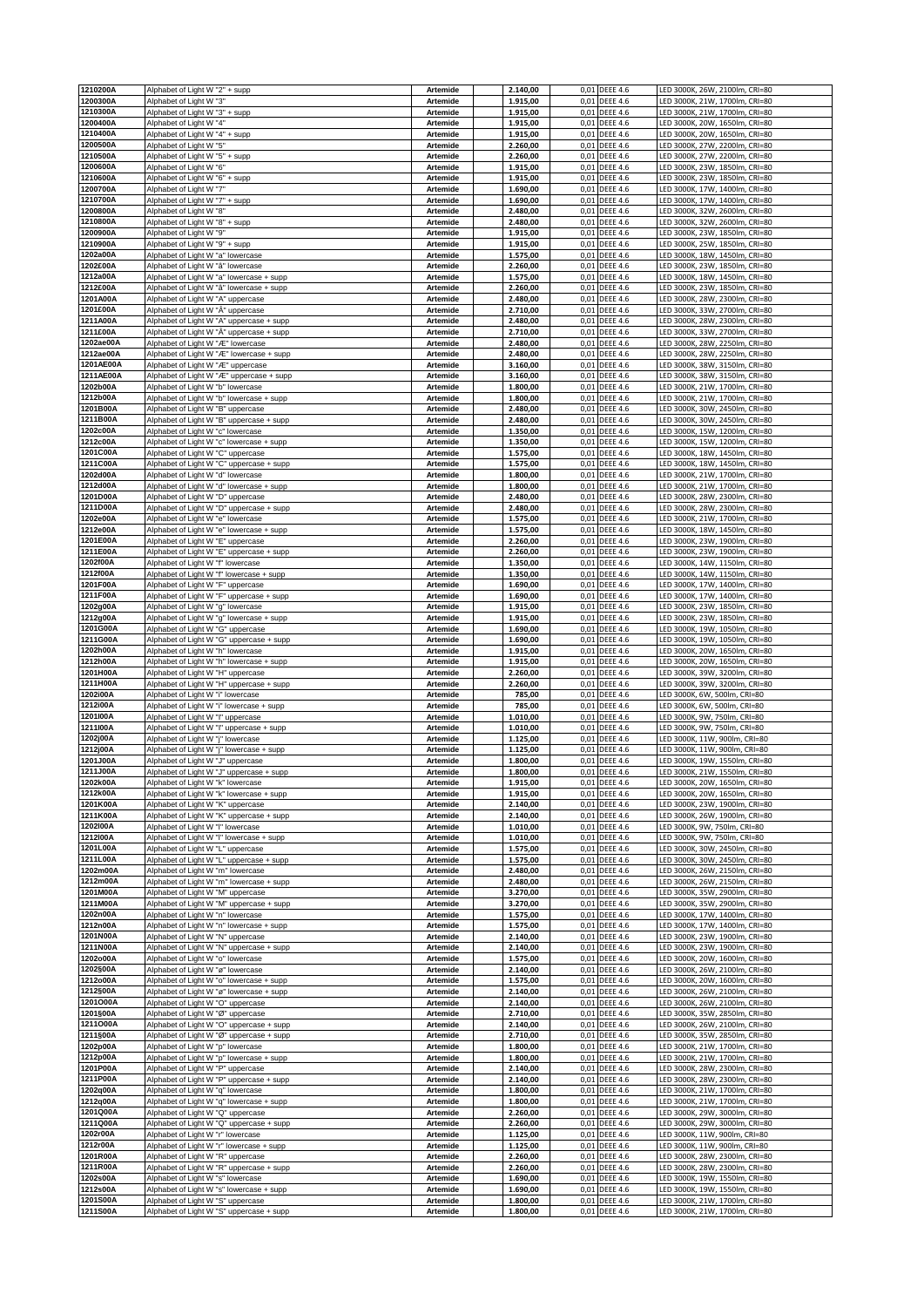| 1202t00A                 | Alphabet of Light W "t" lowercase                                                                                             | <b>Artemide</b>             |                          | 1.350,00             |                          | 0,01 DEEE 4.6                      | LED 3000K, 11W, 1150lm, CRI=80                                   |
|--------------------------|-------------------------------------------------------------------------------------------------------------------------------|-----------------------------|--------------------------|----------------------|--------------------------|------------------------------------|------------------------------------------------------------------|
| 1212t00A<br>1201T00A     | Alphabet of Light W "t" lowercase + supp                                                                                      | <b>Artemide</b>             |                          | 1.350,00             | 0,01                     | <b>DEEE 4.6</b>                    | LED 3000K, 11W, 1150lm, CRI=80                                   |
| 1211T00A                 | Alphabet of Light W "T" uppercase<br>Alphabet of Light W "T" uppercase + supp                                                 | Artemide<br>Artemide        |                          | 1.575,00<br>1.575,00 | 0,01<br>0,01             | <b>DEEE 4.6</b><br><b>DEEE 4.6</b> | LED 3000K, 25W, 2050lm, CRI=80<br>LED 3000K, 25W, 2050lm, CRI=80 |
| 1202u00A                 | Alphabet of Light W "u" lowercase                                                                                             | Artemide                    |                          | 1.575,00             | 0,01                     | <b>DEEE 4.6</b>                    | LED 3000K, 17W, 1400lm, CRI=80                                   |
| 1212u00A                 | Alphabet of Light W "u" lowercase + supp                                                                                      | <b>Artemide</b>             |                          | 1.575,00             |                          | 0,01 DEEE 4.6                      | LED 3000K, 17W, 1400lm, CRI=80                                   |
| 1201U00A                 | Alphabet of Light W "U" uppercase                                                                                             | Artemide                    |                          | 2.030,00             |                          | 0,01 DEEE 4.6                      | LED 3000K, 22W, 1800lm, CRI=80                                   |
| 1211U00A                 | Alphabet of Light W "U" uppercase + supp                                                                                      | <b>Artemide</b>             |                          | 2.030,00             | 0,01                     | <b>DEEE 4.6</b>                    | LED 3000K, 22W, 1800lm, CRI=80                                   |
| 1202v00A<br>1212v00A     | Alphabet of Light W "v" lowercase<br>Alphabet of Light W "v" lowercase + supp                                                 | Artemide<br><b>Artemide</b> |                          | 1.465,00<br>1.465,00 | 0,01                     | 0,01 DEEE 4.6<br><b>DEEE 4.6</b>   | LED 3000K, 16W, 1300lm, CRI=80<br>LED 3000K, 16W, 1300lm, CRI=80 |
| 1201V00A                 | Alphabet of Light W "V" uppercase                                                                                             | Artemide                    |                          | 2.140,00             | 0,01                     | <b>DEEE 4.6</b>                    | LED 3000K, 23W, 1900lm, CRI=80                                   |
| 1211V00A                 | Alphabet of Light W "V" uppercase + supp                                                                                      | <b>Artemide</b>             |                          | 2.140,00             | 0,01                     | <b>DEEE 4.6</b>                    | LED 3000K, 23W, 1900lm, CRI=80                                   |
| 1202w00A                 | Alphabet of Light W "w" lowercase                                                                                             | <b>Artemide</b>             |                          | 2.030,00             | 0,01                     | <b>DEEE 4.6</b>                    | LED 3000K, 22W, 1800lm, CRI=80                                   |
| 1212w00A                 | Alphabet of Light W "W" lowercase + supp                                                                                      | Artemide                    |                          | 2.030,00             | 0,01                     | <b>DEEE 4.6</b>                    | LED 3000K, 22W, 1800lm, CRI=80                                   |
| 1201W00A<br>1211W00A     | Alphabet of Light W "W" uppercase<br>Alphabet of Light W "W" uppercase + supp                                                 | Artemide<br>Artemide        |                          | 2.935,00<br>2.935,00 | 0,01<br>0,01             | <b>DEEE 4.6</b><br><b>DEEE 4.6</b> | LED 3000K, 23W, 1900lm, CRI=80<br>LED 3000K, 23W, 1900lm, CRI=80 |
| 1202x00A                 | Alphabet of Light W "x" lowercase                                                                                             | Artemide                    |                          | 1.350,00             | 0,01                     | <b>DEEE 4.6</b>                    | LED 3000K, 12W, 1000lm, CRI=80                                   |
| 1212x00A                 | Alphabet of Light W "x" lowercase + supp                                                                                      | Artemide                    |                          | 1.350,00             | 0,01                     | <b>DEEE 4.6</b>                    | LED 3000K, 12W, 1000lm, CRI=80                                   |
| 1201X00A                 | Alphabet of Light W "X" uppercase                                                                                             | <b>Artemide</b>             |                          | 2.260,00             | 0,01                     | <b>DEEE 4.6</b>                    | ED 3000K, 24W, 2000lm, CRI=80                                    |
| 1211X00A<br>1202y00A     | Alphabet of Light W "X" uppercase + supp                                                                                      | <b>Artemide</b>             |                          | 2.260,00             |                          | 0,01 DEEE 4.6                      | ED 3000K, 24W, 2000lm, CRI=80                                    |
| 1212y00A                 | Alphabet of Light W "y" lowercase<br>Alphabet of Light W "y" lowercase + supp                                                 | Artemide<br>Artemide        |                          | 2.140,00<br>2.140,00 | 0,01<br>0,01             | <b>DEEE 4.6</b><br><b>DEEE 4.6</b> | LED 3000K, 22W, 1800lm, CRI=80<br>LED 3000K, 22W, 1800lm, CRI=80 |
| 1201Y00A                 | Alphabet of Light W "Y" uppercase                                                                                             | <b>Artemide</b>             |                          | 1.800,00             | 0,01                     | <b>DEEE 4.6</b>                    | LED 3000K, 19W, 1550lm, CRI=80                                   |
| 1211Y00A                 | Alphabet of Light W "Y" uppercase + supp                                                                                      | <b>Artemide</b>             |                          | 1.800,00             | 0,01                     | <b>DEEE 4.6</b>                    | LED 3000K, 19W, 1550lm, CRI=80                                   |
| 1202z00A                 | Alphabet of Light W "z" lowercase                                                                                             | Artemide                    |                          | 1.915,00             | 0,01                     | <b>DEEE 4.6</b>                    | LED 3000K, 22W, 1800lm, CRI=80                                   |
| 1212z00A<br>1201Z00A     | Alphabet of Light W "z" lowercase + supp                                                                                      | <b>Artemide</b>             |                          | 1.915,00<br>2.260,00 | 0,01                     | <b>DEEE 4.6</b><br>0,01 DEEE 4.6   | LED 3000K, 22W, 1800lm, CRI=80<br>LED 3000K, 25W, 2050lm, CRI=80 |
| 1211Z00A                 | Alphabet of Light W "Z" uppercase<br>Alphabet of Light W "Z" uppercase + supp                                                 | <b>Artemide</b><br>Artemide |                          | 2.260,00             |                          | 0,01 DEEE 4.6                      | LED 3000K, 25W, 2050lm, CRI=80                                   |
| 1540110A                 | ALTROVE 600 LED SUSPENSION<br>LUCE DIRETTA/INDIRETTA                                                                          | Artemide                    |                          | 1.495,00             | 0,01                     | <b>DEEE 4.6</b>                    | Intégré                                                          |
| 1538110A                 | ALTROVE 600 LED WALL/CEILING                                                                                                  | Artemide                    |                          | 1.495,00             | 0,01                     | <b>DEEE 4.6</b>                    | Intégré                                                          |
| 1340150APP               | ALTROVE LED SUSPENSION<br>LUCE DIRETTA/INDIRETTA                                                                              | Artemide                    |                          | 3.620,00             |                          | 0,01 DEEE 4.6                      | Intégré                                                          |
| 1352150APP<br>DX0110A00  | ALTROVE LED WALL/CEILING<br>AMAMI                                                                                             | Artemide<br>Artemide        |                          | 3.620,00<br>210,00   | 0,01                     | <b>DEEE 4.6</b><br>0,01 DEEE 4.6   | Intégré<br>E27                                                   |
| 1401010APP               | AMELUNA                                                                                                                       | Artemide                    |                          | 2.535,00             |                          | 0,01 DEEE 4.6                      | Intégré                                                          |
| 1402010APP               | AMELUNA RGB                                                                                                                   | Artemide                    |                          | 3.175,00             | 0,01                     | <b>DEEE 4.6</b>                    | Intégré                                                          |
| 1555030APP               | ARRIVAL 130 CEILING nero                                                                                                      | Artemide                    |                          | 1.435,00             | 0,01                     | <b>DEEE 4.6</b>                    | Intégré                                                          |
| 1555010APP<br>1554030APP | ARRIVAL 130 CEILING oro<br>ARRIVAL 70 CEILING nero                                                                            | Artemide<br>Artemide        |                          | 1.435,00<br>1.100,00 | 0,01<br>0,01             | <b>DEEE 4.6</b><br><b>DEEE 4.6</b> | Intégré<br>Intégré                                               |
| 1554010APP               | ARRIVAL 70 CEILING oro                                                                                                        | Artemide                    |                          | 1.100,00             | 0,01                     | <b>DEEE 4.6</b>                    | Intégré                                                          |
| 1552030APP               | ARRIVAL FLOOR nero                                                                                                            | Artemide                    |                          | 2.660,00             | 0,01                     | <b>DEEE 4.6</b>                    | Intégré                                                          |
| 1552010APP               | ARRIVAL FLOOR oro                                                                                                             | Artemide                    |                          | 2.660,00             | 0,01                     | <b>DEEE 4.6</b>                    | Intégré                                                          |
| 1550030A                 | ARRIVAL TABLE nero                                                                                                            | Artemide                    |                          | 1.100,00             |                          | 0,01 DEEE 4.6                      | Intégré                                                          |
| 1550010A<br>1833W20A     | ARRIVAL TABLE oro<br>ATHENA 2700K, bianco                                                                                     | Artemide<br>Artemide        |                          | 1.100,00<br>1.010,00 |                          | 0,01 DEEE 4.6<br>0,01 DEEE 4.6     | Intégré<br>Intégré                                               |
| 1833W30A                 | ATHENA 2700K, nero                                                                                                            | Artemide                    |                          | 1.010,00             |                          | 0,01 DEEE 4.6                      | Intégré                                                          |
| 1833020A                 | ATHENA 3000K, bianco                                                                                                          | Artemide                    |                          | 1.010,00             | 0,01                     | <b>DEEE 4.6</b>                    | Intégré                                                          |
| 1833020IN0A              | ATHENA WHITE INTEGRALIS bianco                                                                                                | Artemide                    | <b>NEW</b>               | 1.010,00             | 0,01                     | <b>DEEE 4.6</b>                    | Intégré                                                          |
| 1833030IN0A<br>1833030A  | ATHENA WHITE INTEGRALIS nero<br>ATHENA3000K, nero                                                                             | Artemide<br>Artemide        | <b>NEW</b>               | 1.010,00<br>1.010,00 | 0,01<br>0,01             | <b>DEEE 4.6</b><br><b>DEEE 4.6</b> | Intégré                                                          |
| 0027110A                 | <b>BOALUM LED</b>                                                                                                             | Artemide                    |                          | 1.125,00             | 0,01                     | <b>DEEE 4.6</b>                    | Intégré<br>LED 2700K, 20W, 780lm, CRI=90                         |
| 0150470A                 | BONTA' (accessori) base + ciotola vetro grigio                                                                                | Artemide                    | <b>NEW</b>               | 245,00               | 0,01                     | <b>DEEE 5.6</b>                    |                                                                  |
| 0150440A                 | BONTA' (accessori) base + ciotola vetro rosso                                                                                 | Artemide                    | <b>NEW</b>               | 245,00               | 0,01                     | <b>DEEE 5.6</b>                    |                                                                  |
| 0150450A                 | BONTA' (accessori) base + ciotola vetro topazio                                                                               | Artemide                    | <b>NEW</b>               | 245,00               |                          | 0,01 DEEE 5.6                      |                                                                  |
| 0150460A<br>0150370A     | BONTA' (accessori) base + ciotola vetro turchese<br>BONTA' (accessori) base + piatto vetro grigio                             | Artemide<br>Artemide        | <b>NEW</b><br><b>NEW</b> | 245,00<br>285,00     | 0,01<br>0,01             | <b>DEEE 5.6</b><br><b>DEEE 5.6</b> |                                                                  |
| 0150340A                 | BONTA' (accessori) base + piatto vetro rosso                                                                                  | Artemide                    | <b>NEW</b>               | 285,00               |                          | 0,01 DEEE 5.6                      |                                                                  |
| 0150350A                 | BONTA' (accessori) base + piatto vetro topazio                                                                                | Artemide                    | <b>NEW</b>               | 285,00               | 0,01                     | <b>DEEE 5.6</b>                    |                                                                  |
| 0150360A                 | BONTA' (accessori) base + piatto vetro turchese                                                                               | Artemide                    | <b>NEW</b>               | 285,00               | 0,01                     | <b>DEEE 5.6</b>                    |                                                                  |
| 0150270A<br>0150260A     | BONTA' (corpo lampada con ciotola ciotola vetro grigio)<br>BONTA' (corpo lampada con ciotola ciotola vetro turchese)          | Artemide<br>Artemide        | <b>NEW</b><br><b>NEW</b> | 730,00<br>730,00     | 0,01<br>0,01             | <b>DEEE 5.6</b><br><b>DEEE 5.6</b> | LED 2700K, 2,4W, 242lm<br>Intégré                                |
| 0150240A                 | BONTA' (corpo lampada con ciotola corpo + ciotola vetro rosso)                                                                | Artemide                    | <b>NEW</b>               | 730,00               | 0,01                     | <b>DEEE 5.6</b>                    | Intégré                                                          |
| 0150250A                 | BONTA' (corpo lampada con ciotola vetro topazio)                                                                              | Artemide                    | <b>NEW</b>               | 730,00               | 0,01                     | <b>DEEE 5.6</b>                    | Intégré                                                          |
| 0150170A                 | BONTA' (corpo lampada con piatto piatto vetro grigio)                                                                         | Artemide                    | <b>NEW</b>               | 785,00               |                          | 0,01 DEEE 5.6                      | Intégré                                                          |
| 0150140A<br>0150150A     | BONTA' (corpo lampada con piatto piatto vetro rosso)<br>BONTA' (corpo lampada con piatto piatto vetro topazio)                | Artemide<br>Artemide        | <b>NEW</b><br><b>NEW</b> | 785,00<br>785,00     |                          | 0,01 DEEE 5.6<br>0,01 DEEE 5.6     | Integre<br>Intégré                                               |
| 0150160A                 | BONTA' (corpo lampada con piatto vetro turchese)                                                                              | Artemide                    | <b>NEW</b>               | 785,00               |                          | 0,01 DEEE 5.6                      | Intégré                                                          |
| 1180W10A                 | CABILDO LED FLOOR 2700K                                                                                                       | Artemide                    |                          | 1.010,00             |                          | 0,01 DEEE 5.6                      | Intégré                                                          |
| 1180010A                 | CABILDO LED FLOOR 3000K                                                                                                       | Artemide                    |                          | 1.010,00             |                          | 0,01 DEEE 5.6                      | Intégré                                                          |
| 1182W10A                 | CABILDO LED SUSPENSION 2700K                                                                                                  | Artemide                    |                          | 555,00               |                          | 0,01 DEEE 5.6                      | Intégré                                                          |
| 1182010A<br>1181W10A     | CABILDO LED SUSPENSION 3000K<br>CABILDO LED WALL 2700K                                                                        | Artemide<br>Artemide        |                          | 555,00<br>480,00     |                          | 0,01 DEEE 5.6<br>0,01 DEEE 5.6     | Intégré<br>Intégré                                               |
| 1181010A                 | CABILDO LED WALL 3000K                                                                                                        | Artemide                    |                          | 480,00               |                          | 0,01 DEEE 5.6                      | Intégré                                                          |
| 1361W20A                 | CADMO LED 2700K, bianco                                                                                                       | Artemide                    |                          | 1.780,00             | 0,01                     | <b>DEEE 5.6</b>                    | Intégré                                                          |
| 1361W10A                 | CADMO LED 2700K, nero/bianco                                                                                                  | Artemide                    |                          | 1.915,00             |                          | 0,01 DEEE 5.6                      | Intégré                                                          |
| 1361020A<br>1361010A     | CADMO LED 3000K, bianco<br>CADMO LED 3000K, nero/bianco                                                                       | Artemide<br>Artemide        |                          | 1.780,00<br>1.915,00 |                          | 0,01 DEEE 5.6<br>0,01 DEEE 5.6     | Intégré<br>Intégré                                               |
| 1373020A                 | CADMO LED WALL bianco                                                                                                         | Artemide                    |                          | 400,00               | 0,01                     | <b>DEEE 5.6</b>                    | GU10                                                             |
| 1373010A                 | CADMO LED WALL nero/bianco                                                                                                    | Artemide                    |                          | 445,00               |                          | 0,01 DEEE 5.6                      | GU10                                                             |
| 0223010A                 | CALIPSO LINEAR 120 STAND-ALONE                                                                                                | Artemide                    |                          | 945,00               |                          | 0,01 DEEE 4.6                      | LED 3000K, 43W, 2985lm, CRI=90                                   |
| 0223010APP<br>0220010APP | CALIPSO LINEAR 120 STAND-ALONE<br>CALIPSO LINEAR 120 STAND-ALONE CEILING                                                      | Artemide<br>Artemide        |                          | 1.115,00<br>990,00   |                          | 0,01 DEEE 4.6<br>0,01 DEEE 4.6     | LED 3000K, 43W, 2985lm, CRI=90<br>LED 3000K, 43W, 2985lm, CRI=90 |
| 0224010A                 | CALIPSO LINEAR 180 STAND-ALONE                                                                                                | Artemide                    |                          | 1.220,00             |                          | 0,01 DEEE 4.6                      | LED 3000K, 63W, 4477lm, CRI=90                                   |
| 0224010APP               | CALIPSO LINEAR 180 STAND-ALONE                                                                                                | Artemide                    |                          | 1.425,00             |                          | 0,01 DEEE 4.6                      | LED 3000K, 63W, 4477lm, CRI=90                                   |
| 0221010APP               | CALIPSO LINEAR 180 STAND-ALONE CEILING                                                                                        | Artemide                    |                          | 1.305,00             | 0,01                     | <b>DEEE 4.6</b>                    | LED 3000K, 63W, 4477lm, CRI=90                                   |
| 2026010A                 | CALIPSO LINEAR SYSTEM CEILING kit testate terminali (2pz)                                                                     | Artemide<br>Artemide        |                          | 65,00                |                          |                                    |                                                                  |
| 2027010A<br>2025010A     | CALIPSO LINEAR SYSTEM CEILING kit giunto 90° (dx+sx) per collegamento mod<br>CALIPSO LINEAR SYSTEM CEILING kit giunto lineare | Artemide                    |                          | 65,00<br>20,00       | $\cdots$<br>----         |                                    |                                                                  |
| 2011010A                 | CALIPSO LINEAR SYSTEM CEILING modulo 1210mm                                                                                   | Artemide                    |                          | 895,00               | 0,01                     | <b>DEEE 4.6</b>                    | LED 3000K, 43W, 2985lm, CRI=90                                   |
| 2011010APP               | CALIPSO LINEAR SYSTEM CEILING modulo 1210mm                                                                                   | Artemide                    |                          | 1.010,00             |                          | 0,01 DEEE 4.6                      | LED 3000K, 43W, 2985lm, CRI=90                                   |
| 2012010A                 | CALIPSO LINEAR SYSTEM CEILING modulo 1785mm                                                                                   | Artemide                    |                          | 1.215,00             |                          | 0,01 DEEE 4.6                      | LED 3000K, 63W, 4477lm, CRI=90                                   |
| 2012010APP<br>2010010A   | CALIPSO LINEAR SYSTEM CEILING modulo 1785mm<br>CALIPSO LINEAR SYSTEM CEILING modulo 588mm                                     | Artemide<br>Artemide        |                          | 1.330,00<br>625,00   | 0,01                     | <b>DEEE 4.6</b><br>0,01 DEEE 4.6   | LED 3000K, 63W, 4477lm, CRI=90<br>LED 3000K, 22W, 1492lm, CRI=90 |
| 2023010A                 | CALIPSO LINEAR SYSTEM SUSPENSION kit giunto 90°                                                                               | Artemide                    |                          | 95,00                | $\overline{\phantom{a}}$ |                                    |                                                                  |
| 2266010A                 | CALIPSO LINEAR SYSTEM SUSPENSION cavetto di sospensione (1 pezzo)                                                             | Artemide                    |                          | 20,00                | -----                    |                                    | Intégré                                                          |
| 2024010A                 | CALIPSO LINEAR SYSTEM SUSPENSION cavo di connessione                                                                          | Artemide                    |                          | 35,00                | $\cdots$                 | -----                              |                                                                  |
| 2021010A<br>2020010A     | CALIPSO LINEAR SYSTEM SUSPENSION kit giunto lineare<br>CALIPSO LINEAR SYSTEM SUSPENSION kit rosone alimentazione              | Artemide<br>Artemide        |                          | 35,00                | 0,01                     |                                    |                                                                  |
| 2022010A                 | CALIPSO LINEAR SYSTEM SUSPENSION kit testate terminali (2 pezzi)                                                              | Artemide                    |                          | 125,00<br>85,00      | $\overline{\phantom{a}}$ | --- DEEE 5,14 ---                  |                                                                  |
| 2014010A                 | CALIPSO LINEAR SYSTEM SUSPENSION modulo 1210mm                                                                                | Artemide                    |                          | 895,00               |                          | 0,01 DEEE 4.6                      | LED 3000K, 43W, 2985lm, CRI=90                                   |
| 2014010APP               | CALIPSO LINEAR SYSTEM SUSPENSION modulo 1210mm                                                                                | Artemide                    |                          | 1.010,00             |                          | 0,01 DEEE 4.6                      | LED 3000K, 43W, 29895lm, CRI=90                                  |
| 2015010A                 | CALIPSO LINEAR SYSTEM SUSPENSION modulo 1785mm                                                                                | Artemide<br>Artemide        |                          | 1.215,00             |                          | 0,01 DEEE 4.6                      | LED 3000K, 63W, 4477lm, CRI=90                                   |
| 2015010APP<br>2013010A   | CALIPSO LINEAR SYSTEM SUSPENSION modulo 1785mm<br>CALIPSO LINEAR SYSTEM SUSPENSION modulo 588mm                               | Artemide                    |                          | 1.330,00<br>625,00   |                          | 0,01 DEEE 4.6<br>0,01 DEEE 4.6     | ED 3000K, 63W, 4477lm, CRI=90<br>LED 3000K, 22W, 1492lm, CRI=90  |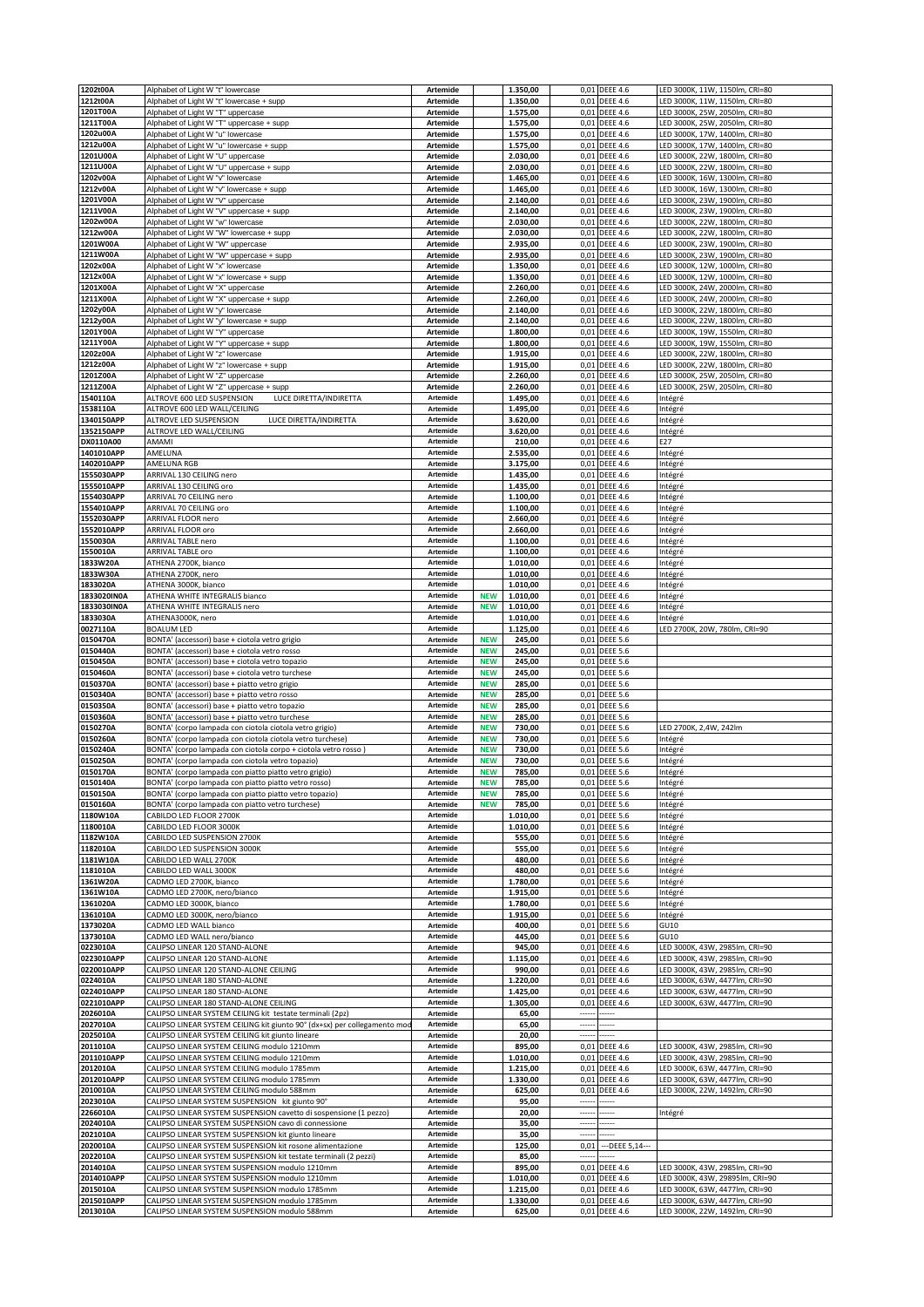| 0213W10A                 | CALIPSO SUSPENSION 2700K                                                                                                 | Artemide                    |            | 1.115,00             |                          | 0,01 DEEE 5.6                      | LED 2700K, 55W, 2884lm, CRI=90                                 |
|--------------------------|--------------------------------------------------------------------------------------------------------------------------|-----------------------------|------------|----------------------|--------------------------|------------------------------------|----------------------------------------------------------------|
| 0213W10APP<br>0213010A   | CALIPSO SUSPENSION 2700K<br>CALIPSO SUSPENSION 3000K                                                                     | Artemide<br>Artemide        |            | 1.115,00<br>1.115,00 | 0,01                     | <b>DEEE 5.6</b><br>0,01 DEEE 5.6   | Intégré<br>LED 3000K, 25W, 2884lm, CRI=90                      |
| 0213010APP               | CALIPSO SUSPENSION 3000K                                                                                                 | Artemide                    |            | 1.115,00             | 0,01                     | <b>DEEE 5.6</b>                    | Intégré                                                        |
| 0210W10APP               | CALIPSO WALL/CEILING 2700K                                                                                               | Artemide                    |            | 1.010,00             | 0,01                     | <b>DEEE 5.6</b>                    | Intégré                                                        |
| 0210010APP               | CALIPSO WALL/CEILING 3000K                                                                                               | Artemide                    |            | 1.010,00             | 0,01                     | <b>DEEE 5.6</b>                    | Intégré                                                        |
| A0111W00<br>1045110A     | CALLIMACO LED<br>CASTORE 14 SUSPENSION                                                                                   | Artemide<br>Artemide        |            | 1.485,00<br>215,00   | 0,01                     | 0,01 DEEE 5.6<br><b>DEEE 5.6</b>   | Intégré<br>E14                                                 |
| 1044110A                 | CASTORE 14 TABLE                                                                                                         | Artemide                    |            | 200,00               |                          | 0,01 DEEE 5.6                      | E14                                                            |
| 1053010A                 | <b>CASTORE 25 SUSPENSION</b>                                                                                             | Artemide                    |            | 380,00               |                          | 0,01 DEEE 5.6                      | E27                                                            |
| 1050010A                 | <b>CASTORE 25 TABLE</b>                                                                                                  | Artemide                    |            | 420,00               | 0,01                     | <b>DEEE 5.6</b>                    | E27                                                            |
| 1055010A<br>1052010A     | CASTORE 35 FLOOR<br><b>CASTORE 35 SUSPENSION</b>                                                                         | Artemide<br>Artemide        |            | 890,00<br>465,00     | 0,01<br>0,01             | <b>DEEE 4.6</b><br><b>DEEE 5.6</b> | E27<br>E27                                                     |
| 1049010A                 | CASTORE 35 TABLE                                                                                                         | Artemide                    |            | 605,00               | 0,01                     | <b>DEEE 5.6</b>                    | E27                                                            |
| 1051010A                 | <b>CASTORE 42 SUSPENSION</b>                                                                                             | Artemide                    |            | 535,00               | 0,01                     | <b>DEEE 5.6</b>                    | E27                                                            |
| 0084010A                 | CHIMERA                                                                                                                  | Artemide                    |            | 2.120,00             | 0,01                     | <b>DEEE 4.6</b>                    | G5                                                             |
| 1628010APP<br>1628110APP | CHLOROPHILIA<br>CHLOROPHILIA 2                                                                                           | Artemide<br>Artemide        |            | 1.045,00<br>1.385,00 | 0,01<br>0,01             | <b>DEEE 4.6</b><br><b>DEEE 4.6</b> | Intégré<br>Intégré                                             |
| 1136110A                 | CHOOSE FLOOR diffusore bianco, struttura cromo                                                                           | Artemide                    |            | 655,00               | 0,01                     | <b>DEEE 4.6</b>                    | E27                                                            |
| 1136120A                 | CHOOSE FLOOR diffusore pergamena, struttura cromo                                                                        | <b>Artemide</b>             |            | 655,00               |                          | 0,01 DEEE 4.6                      | E27                                                            |
| 1136020A                 | CHOOSE FLOOR diffusore pergamena, struttura grigio antracite                                                             | Artemide                    |            | 545,00               |                          | 0,01 DEEE 5.6                      | E27                                                            |
| 1135020A<br>1135110A     | CHOOSE MEGA FLOOR diffusore pergamena, struttura grigio antracite<br>CHOOSE MEGA FLOOR diffusore bianco, struttura cromo | Artemide<br>Artemide        |            | 960,00<br>1.155,00   | 0,01<br>0,01             | <b>DEEE 4.6</b><br><b>DEEE 4.6</b> | E27<br>E27                                                     |
| 1135120A                 | CHOOSE MEGA FLOOR diffusore pergamena, struttura cromo                                                                   | Artemide                    |            | 1.155,00             | 0,01                     | <b>DEEE 4.6</b>                    | E27                                                            |
| 1124110A                 | CHOOSE MEGA SUSPENSION diffusore bianco                                                                                  | Artemide                    |            | 560,00               |                          | 0,01 DEEE 4.6                      | E27                                                            |
| 1124020A                 | CHOOSE MEGA SUSPENSION diffusore pergamena                                                                               | Artemide                    |            | 560,00               | 0,01                     | <b>DEEE 4.6</b>                    | E27                                                            |
| 1123110A<br>1123020A     | CHOOSE SUSPENSION diffusore bianco<br>CHOOSE SUSPENSION diffusore pergamena                                              | Artemide<br>Artemide        |            | 335,00<br>335,00     | 0,01<br>0,01             | <b>DEEE 5.6</b><br><b>DEEE 5.6</b> | E27<br>E27                                                     |
| 1128110A                 | CHOOSE TABLE diffusore bianco, struttura cromo                                                                           | Artemide                    |            | 525,00               | 0,01                     | <b>DEEE 4.6</b>                    | E27                                                            |
| 1128120A                 | CHOOSE TABLE diffusore pergamena, struttura cromo                                                                        | Artemide                    |            | 525,00               | 0,01                     | <b>DEEE 4.6</b>                    | E27                                                            |
| 1128020A                 | CHOOSE TABLE diffusore pergamena, struttura grigio antracite                                                             | Artemide                    |            | 430,00               |                          | 0,01 DEEE 5.6                      | E27                                                            |
| 1142110A<br>1142020A     | CHOOSE WALL IP 23 diffusore bianco, senza interruttore<br>CHOOSE WALL IP 23 diffusore pergamena, senza interruttore      | Artemide<br>Artemide        |            | 140,00<br>140,00     | 0,01                     | 0,01 DEEE 5.6<br><b>DEEE 5.6</b>   | E14<br>E14                                                     |
| 0165W20A                 | COME TOGETHER alluminio                                                                                                  | Artemide                    |            | 255,00               | 0,01                     | <b>DEEE 5.6</b>                    | Intégré                                                        |
| 0165W10A                 | COME TOGETHER bianco                                                                                                     | Artemide                    |            | 225,00               | 0,01                     | <b>DEEE 5.6</b>                    | Intégré                                                        |
| 0165W30A                 | COME TOGETHER rame                                                                                                       | Artemide                    |            | 255,00               |                          | 0,01 DEEE 5.6                      | Intégré                                                        |
| 1623010A<br>1623020A     | COPERNICO SUSPENSION alluminio<br>COPERNICO SUSPENSION nero                                                              | Artemide<br>Artemide        |            | 3.085,00<br>3.230,00 | 0,01<br>0,01             | <b>DEEE 4.6</b><br><b>DEEE 4.6</b> | Intégré<br>Intégré                                             |
| 1516010A                 | COSMIC ANGEL CEILING                                                                                                     | Artemide                    |            | 3.005,00             | 0,01                     | <b>DEEE 4.6</b>                    | R7s + 2G11                                                     |
| 1513010A                 | COSMIC ANGEL SUSPENSION                                                                                                  | Artemide                    |            | 2.480,00             | 0,01                     | <b>DEEE 4.6</b>                    | R7s                                                            |
| 1504010A                 | COSMIC LEAF FLOOR                                                                                                        | Artemide                    |            | 1.125,00             | 0,01                     | <b>DEEE 4.6</b>                    | G53                                                            |
| 0174010A<br>0174110A     | <b>CURIOSITY 36</b><br>CURIOSITY 36 / FOCUS                                                                              | Artemide<br>Artemide        |            | 330,00<br>330,00     |                          | 0,01 DEEE 5.6<br>0,01 DEEE 5.6     | LED 3000K 3,6W, 430lm, CRI=80<br>LED 3000K 3,6W, 430lm, CRI=80 |
| 0175010A                 | CURIOSITY 36 sphere                                                                                                      | Artemide                    |            | 390,00               | 0,01                     | <b>DEEE 5.6</b>                    | LED 3000K 3,6W, 430lm, CRI=80                                  |
| 0176010A                 | <b>CURIOSITY 45</b>                                                                                                      | Artemide                    |            | 440,00               |                          | 0,01 DEEE 5.6                      | LED 3000K 3,6W, 430lm, CRI=80                                  |
| 0176110A                 | CURIOSITY 45 / FOCUS                                                                                                     | Artemide                    |            | 440,00               | 0,01                     | <b>DEEE 5.6</b>                    | intégré                                                        |
| 1466070A                 | DALU' arancio                                                                                                            | Artemide<br>Artemide        | <b>NEW</b> | 100,00               | 0,01                     | <b>DEEE 5.6</b>                    | E14<br>E14                                                     |
| 1466000A<br>1466030A     | DALU' bianco<br>DALU' nero                                                                                               | Artemide                    |            | 100,00<br>100,00     | 0,01<br>0,01             | <b>DEEE 5.6</b><br><b>DEEE 5.6</b> | E14                                                            |
| DOI4600B03               | DECOMPOSE' LIGHT CEILING arancione                                                                                       | Artemide                    |            | 350,00               | 0,01                     | <b>DEEE 5.6</b>                    | Intégré                                                        |
| DOI4600B80               | DECOMPOSE' LIGHT CEILING fumè                                                                                            | Artemide                    |            | 350,00               | 0,01                     | <b>DEEE 5.6</b>                    | Intégré                                                        |
| DOI4600B02<br>DOI4600B16 | DECOMPOSE' LIGHT CEILING oro<br>DECOMPOSE' LIGHT CEILING rosso                                                           | Artemide<br>Artemide        |            | 350,00<br>350,00     | 0,01                     | <b>DEEE 5.6</b><br>0,01 DEEE 5.6   | Intégré                                                        |
| DOI4600D03               | DECOMPOSE' LIGHT FLOOR arancione                                                                                         | Artemide                    |            | 1.355,00             | 0,01                     | <b>DEEE 5.6</b>                    | Intégré<br>Intégré                                             |
| DOI4600D80               | DECOMPOSE' LIGHT FLOOR fumè                                                                                              | Artemide                    |            | 1.355,00             | 0,01                     | <b>DEEE 5.6</b>                    | Intégré                                                        |
| DOI4600D02               | DECOMPOSE' LIGHT FLOOR oro                                                                                               | Artemide                    |            | 1.355,00             |                          | 0,01 DEEE 5.6                      | Intégré                                                        |
| DOI4600D16<br>DOI4600A03 | DECOMPOSE' LIGHT FLOOR rosso                                                                                             | Artemide<br>Artemide        |            | 1.355,00<br>380,00   | 0,01<br>0,01             | <b>DEEE 5.6</b><br><b>DEEE 5.6</b> | Intégré                                                        |
| DOI4600A80               | DECOMPOSE' LIGHT SUSPENSION arancione<br>DECOMPOSE' LIGHT SUSPENSION fumè                                                | Artemide                    |            | 380,00               | 0,01                     | <b>DEEE 5.6</b>                    | Intégré<br>Intégré                                             |
| DOI4600A02               | DECOMPOSE' LIGHT SUSPENSION oro                                                                                          | Artemide                    |            | 380,00               | 0,01                     | <b>DEEE 5.6</b>                    | Intégré                                                        |
| DOI4600A16               | DECOMPOSE' LIGHT SUSPENSION rosso                                                                                        | Artemide                    |            | 380,00               | 0,01                     | <b>DEEE 5.6</b>                    | Intégré                                                        |
| DOI4600C03<br>DOI4600C80 | DECOMPOSE' LIGHT TABLE arancione<br>DECOMPOSE' LIGHT TABLE fumè                                                          | Artemide<br>Artemide        |            | 360,00<br>360,00     | 0,01                     | <b>DEEE 4.6</b><br>0,01 DEEE 4.6   | Intégré<br>Intégré                                             |
| DOI4600C02               | DECOMPOSE' LIGHT TABLE oro                                                                                               | Artemide                    |            | 360,00               |                          | 0,01 DEEE 4.6                      | Integre                                                        |
| DOI4600C16               | DECOMPOSE' LIGHT TABLE rosso                                                                                             | Artemide                    |            | 360,00               |                          | 0,01 DEEE 4.6                      | Intégré                                                        |
| 1733020A                 | DEMETRA base bianco                                                                                                      | Artemide                    |            | 90,00                | $\overline{\phantom{a}}$ |                                    |                                                                |
| 1733010A                 | DEMETRA base gr antr                                                                                                     | <b>Artemide</b><br>Artemide |            | 90,00                |                          |                                    |                                                                |
| 1733050A<br>1735020A     | DEMETRA base nero<br>DEMETRA corpo 3000K c/rilevatore presenza, bianco                                                   | Artemide                    |            | 90,00<br>375,00      | 0,01                     | <b>DEEE 4.6</b>                    | Intégré                                                        |
| 1735010A                 | DEMETRA corpo 3000K c/rilevatore presenza, grigio antracite                                                              | Artemide                    |            | 375,00               |                          | 0,01 DEEE 4.6                      | Intégré                                                        |
| 1735050A                 | DEMETRA corpo 3000K c/rilevatore presenza, nero                                                                          | Artemide                    |            | 375,00               |                          | 0,01 DEEE 4.6                      | Intégré                                                        |
| 1734W20A<br>1734W10A     | DEMETRA corpo lampada 2700K bianco<br>DEMETRA corpo lampada 2700K grigio antracite                                       | Artemide<br>Artemide        |            | 340,00<br>340,00     | 0,01                     | 0,01 DEEE 4.6<br><b>DEEE 4.6</b>   | Intégré<br>Intégré                                             |
| 1734W50A                 | DEMETRA corpo lampada 2700K nero                                                                                         | Artemide                    |            | 340,00               |                          | 0,01 DEEE 4.6                      | Intégré                                                        |
| 1734020A                 | DEMETRA corpo lampada 3000K bianco                                                                                       | Artemide                    |            | 340,00               |                          | 0,01 DEEE 4.6                      | Intégré                                                        |
| 1734010A                 | DEMETRA corpo lampada 3000K grigio antracite                                                                             | Artemide                    |            | 340,00               |                          | 0,01 DEEE 4.6                      | Intégré                                                        |
| 1734050A<br>1731W10A     | DEMETRA corpo lampada 3000K nero<br>DEMETRA FARETTO 2700K senza interruttore grigio antr                                 | Artemide<br><b>Artemide</b> |            | 340,00<br>255,00     |                          | 0,01 DEEE 4.6<br>0,01 DEEE 5.6     | Intégré<br>Intégré                                             |
| 1731W50A                 | DEMETRA FARETTO 2700K senza interruttore nero                                                                            | Artemide                    |            | 255,00               |                          | 0,01 DEEE 5.6                      | Intégré                                                        |
| 1730020A                 | DEMETRA FARETTO 3000K con interruttore bianco                                                                            | Artemide                    |            | 280,00               |                          | 0,01 DEEE 5.6                      | Intégré                                                        |
| 1731010A                 | DEMETRA FARETTO 3000K senza interruttore grigio antr                                                                     | Artemide                    |            | 255,00               |                          | 0,01 DEEE 5.6                      | Intégré                                                        |
| 1730W20A<br>1730W10A     | DEMETRA FARETTO 2700K con interruttore bianco<br>DEMETRA FARETTO 2700K con interruttore grigio antr                      | Artemide<br>Artemide        |            | 280,00<br>280,00     |                          | 0,01 DEEE 5.6<br>0,01 DEEE 5.6     | Intégré<br>Intégré                                             |
| 1730W50A                 | DEMETRA FARETTO 2700K con interruttore nero                                                                              | Artemide                    |            | 280,00               |                          | 0,01 DEEE 5.6                      | Intégré                                                        |
| 1731W20A                 | DEMETRA FARETTO 2700K senza interruttore bianco                                                                          | Artemide                    |            | 255,00               |                          | 0,01 DEEE 5.6                      | Intégré                                                        |
| 1730010A                 | DEMETRA FARETTO 3000K con interruttore grigio antr                                                                       | Artemide                    |            | 280,00               |                          | 0,01 DEEE 5.6                      | Intégré                                                        |
| 1730050A<br>1731020A     | DEMETRA FARETTO 3000K con interruttore nero<br>DEMETRA FARETTO 3000K senza interruttore bianco                           | Artemide<br>Artemide        |            | 280,00<br>255,00     |                          | 0,01 DEEE 5.6<br>0,01 DEEE 5.6     | Intégré<br>Intégré                                             |
| 1731050A                 | DEMETRA FARETTO 3000K senza interruttore grigio antr                                                                     | Artemide                    |            | 255,00               |                          | 0,01 DEEE 5.6                      | Intégré                                                        |
| 1747W20A                 | DEMETRA MICRO TABLE 2700K, bco                                                                                           | Artemide                    |            | 265,00               |                          | 0,01 DEEE 5.6                      | Intégré                                                        |
| 1747W10A                 | DEMETRA MICRO TABLE 2700K, grigio antr                                                                                   | Artemide                    |            | 265,00               |                          | 0,01 DEEE 5.6                      | Intégré                                                        |
| 1747W50A<br>1747020A     | DEMETRA MICRO TABLE 2700K, nero<br>DEMETRA MICRO TABLE 3000K, bco                                                        | Artemide<br>Artemide        |            | 265,00<br>265,00     |                          | 0,01 DEEE 5.6<br>0,01 DEEE 5.6     | Intégré<br>Intégré                                             |
| 1747010A                 | DEMETRA MICRO TABLE 3000K, grigio antr                                                                                   | Artemide                    |            | 265,00               |                          | 0,01 DEEE 5.6                      | Intégré                                                        |
| 1747050A                 | DEMETRA MICRO TABLE 3000K, nero                                                                                          | Artemide                    |            | 265,00               |                          | 0,01 DEEE 5.6                      | Intégré                                                        |
| 1748W20A                 | DEMETRA MICRO WALL 2700K bco                                                                                             | Artemide                    |            | 265,00               |                          | 0,01 DEEE 5.6                      | Intégré                                                        |
| 1748W10A<br>1748W50A     | DEMETRA MICRO WALL 2700K gr antr<br>DEMETRA MICRO WALL 2700K, nero                                                       | Artemide<br>Artemide        |            | 265,00<br>265,00     | 0,01                     | 0,01 DEEE 5.6<br><b>DEEE 5.6</b>   | Intégré<br>Intégré                                             |
| 1748020A                 | DEMETRA MICRO WALL 3000K bco                                                                                             | Artemide                    |            | 265,00               |                          | 0,01 DEEE 5.6                      | Intégré                                                        |
| 1748010A                 | DEMETRA MICRO WALL 3000K gr antr                                                                                         | Artemide                    |            | 265,00               |                          | 0,01 DEEE 5.6                      | Intégré                                                        |
| 1748050A                 | DEMETRA MICRO WALL 3000K, nero                                                                                           | Artemide                    |            | 265,00               | 0,01                     | <b>DEEE 5.6</b>                    | Intégré                                                        |
| 1744020A<br>1744010A     | DEMETRA morsetto bianco<br>DEMETRA morsetto gr antr                                                                      | Artemide<br>Artemide        |            | 45,00<br>45,00       | -----                    |                                    |                                                                |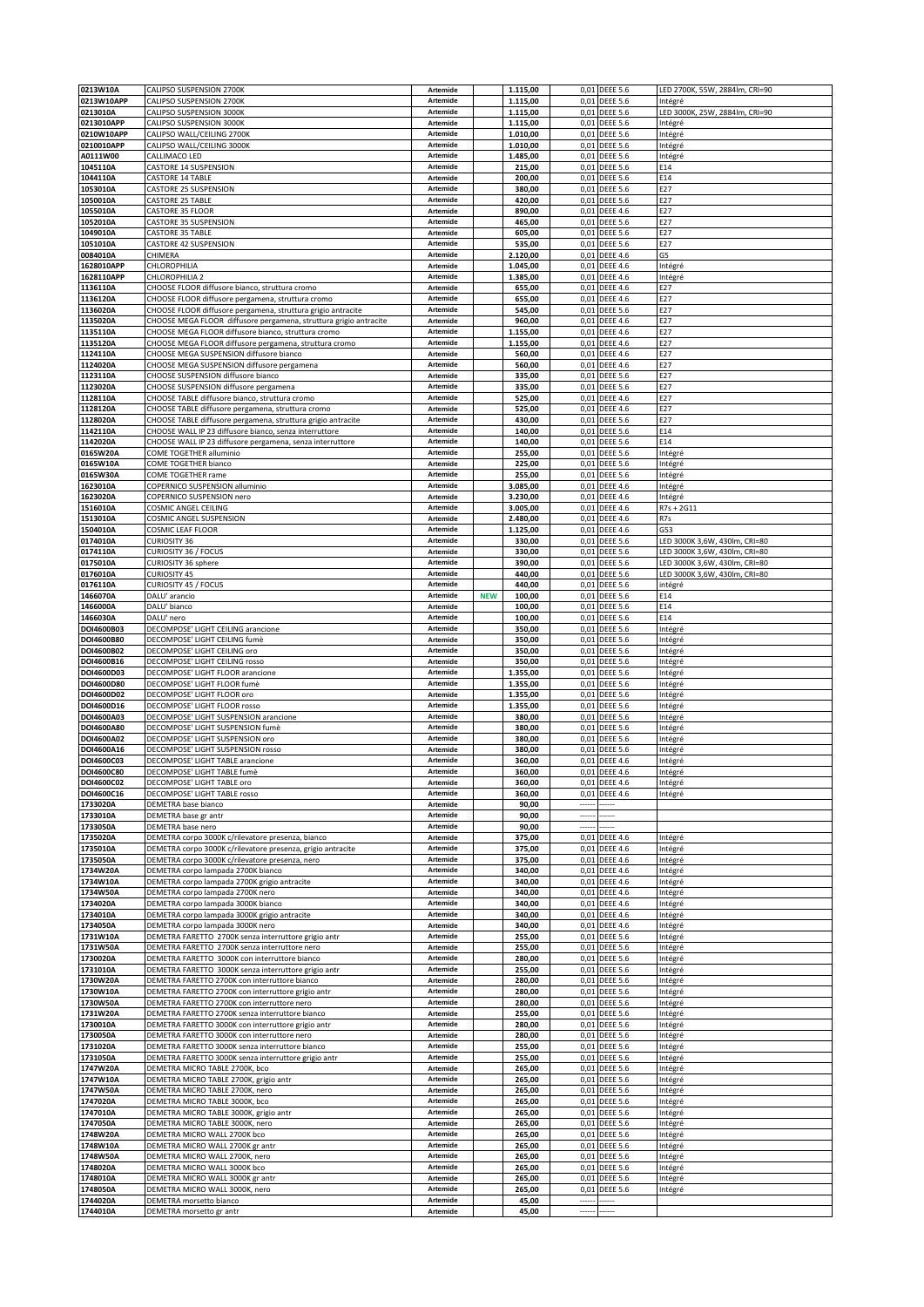| 1744050A                    | DEMETRA morsetto nero                                                                                                              | Artemide             |                          | 45,00                |                          |                                    |                                                                                  |
|-----------------------------|------------------------------------------------------------------------------------------------------------------------------------|----------------------|--------------------------|----------------------|--------------------------|------------------------------------|----------------------------------------------------------------------------------|
| 1740020A<br>1739010A        | DEMETRA PROFESSIONAL corpo c/rilevatore presenza, bianco<br>DEMETRA PROFESSIONAL corpo gr antracite                                | Artemide<br>Artemide |                          | 490,00<br>445,00     | 0,01<br>0,01             | <b>DEEE 4.6</b><br><b>DEEE 4.6</b> | Intégré<br>Intégré                                                               |
| 1739050A                    | DEMETRA PROFESSIONAL corpo nero                                                                                                    | Artemide             |                          | 445,00               | 0,01                     | <b>DEEE 4.6</b>                    | Intégré                                                                          |
| 1739020A                    | DEMETRA PROFESSIONAL corpo bianco                                                                                                  | Artemide             |                          | 445,00               | 0,01                     | <b>DEEE 4.6</b>                    | Intégré                                                                          |
| 1740010A<br>1740050A        | DEMETRA PROFESSIONAL corpo c/rilevatore presenza, grigio antracite<br>DEMETRA PROFESSIONAL corpo c/rilevatore presenza, nero opaco | Artemide<br>Artemide |                          | 490,00<br>490,00     | 0,01<br>0,01             | <b>DEEE 4.6</b><br><b>DEEE 4.6</b> | Intégré<br>Intégré                                                               |
| 1741020A                    | DEMETRA PROFESSIONAL READING FLOOR supporto terra bianco                                                                           | Artemide             |                          | 230,00               |                          |                                    |                                                                                  |
| 1741010A                    | DEMETRA PROFESSIONAL READING FLOOR supporto terra gr antr                                                                          | Artemide             |                          | 230,00               | $\overline{\phantom{a}}$ |                                    |                                                                                  |
| 1741050A                    | DEMETRA PROFESSIONAL READING FLOOR supporto terra nero                                                                             | Artemide<br>Artemide |                          | 230,00               | $\overline{\phantom{a}}$ |                                    |                                                                                  |
| 1742020A<br>1742010A        | DEMETRA PROFESSIONAL WALL supporto parete bianco<br>DEMETRA PROFESSIONAL WALL supporto parete grigio antracite                     | Artemide             |                          | 80,00<br>80,00       | $\overline{\phantom{a}}$ |                                    |                                                                                  |
| L742050A                    | DEMETRA PROFESSIONAL WALL supporto parete nero opaco                                                                               | Artemide             |                          | 80,00                | $\sim$                   |                                    |                                                                                  |
| 1743020A                    | DEMETRA supporto fisso bianco                                                                                                      | Artemide             |                          | 40,00                | $\cdots$                 | ----                               |                                                                                  |
| 1743010A<br>1743050A        | DEMETRA supporto fisso gr antr<br>DEMETRA supporto fisso nero                                                                      | Artemide<br>Artemide |                          | 40,00<br>40,00       | $\sim$<br>-----          |                                    |                                                                                  |
| 1742020A                    | DEMETRA supporto parete bianco                                                                                                     | Artemide             |                          | 80,00                | $\overline{\phantom{a}}$ |                                    |                                                                                  |
| 1742010A                    | DEMETRA supporto parete grigio antracite                                                                                           | Artemide             |                          | 80,00                | $\sim$                   |                                    |                                                                                  |
| 1742050A<br>1034110A        | DEMETRA supporto parete nero<br>DIOSCURI 14 TABLE                                                                                  | Artemide<br>Artemide |                          | 80,00<br>160,00      | <br>0,01                 | <b>DEEE 5.6</b>                    | E14                                                                              |
| 1039110A                    | DIOSCURI 14 WALL/CEILING                                                                                                           | Artemide             |                          | 145,00               | 0,01                     | <b>DEEE 5.6</b>                    | E14                                                                              |
| 0146010A                    | DIOSCURI 25 TABLE                                                                                                                  | Artemide             |                          | 295,00               | 0,01                     | <b>DEEE 5.6</b>                    | E27                                                                              |
| 0112010A                    | DIOSCURI 25 WALL/CEILING<br>DIOSCURI 35 TABLE                                                                                      | Artemide             |                          | 255,00               | 0,01                     | <b>DEEE 5.6</b>                    | E27<br>E27                                                                       |
| 0147010A<br>0116010A        | DIOSCURI 35 WALL/CEILING                                                                                                           | Artemide<br>Artemide |                          | 355,00<br>325,00     | 0,01<br>0,01             | <b>DEEE 5.6</b><br><b>DEEE 5.6</b> | E27                                                                              |
| 0254010A                    | DIOSCURI 42 TABLE                                                                                                                  | Artemide             |                          | 510,00               | 0,01                     | <b>DEEE 5.6</b>                    | E27                                                                              |
| 0117010A                    | DIOSCURI 42 WALL/CEILING                                                                                                           | Artemide             |                          | 420,00               | 0,01                     | <b>DEEE 5.6</b>                    | E27                                                                              |
| 2002060IN1APP<br>2041030APP | DISCOVER+B12:H1235CE RECTANGULAR WHITE VIOLET INTEGRALIS, bronzo<br>DISCOVERY FLOOR RGBW                                           | Artemide<br>Artemide | <b>NEW</b><br><b>NEW</b> | 3.620,00<br>2.015,00 | 0,01<br>0,01             | <b>DEEE 4.6</b><br><b>DEEE 4.6</b> | Intégré<br>Intégré                                                               |
| 2040030APP                  | DISCOVERY FLOOR TW                                                                                                                 | Artemide             | <b>NEW</b>               | 1.960,00             | 0,01                     | <b>DEEE 4.6</b>                    | Intégré                                                                          |
| 2040030IN1APP               | DISCOVERY FLOOR WHITE VIOLET INTEGRALIS                                                                                            | Artemide             | <b>NEW</b>               | 2.015,00             | 0,01                     | <b>DEEE 4.6</b>                    | Intégré                                                                          |
| 2031030APP<br>2003010A      | DISCOVERY SPACE RECT.SPOT TW APP NRO<br>DISCOVERY SPACE RECTANGULAR RGBW all satinato                                              | Artemide<br>Artemide | <b>NEW</b>               | 2.750,00<br>3.115,00 | 0,01<br>0,01             | <b>DEEE 4.6</b><br><b>DEEE 4.6</b> | Intégré<br>LEDStrip RGBW,130W, RGB 888lm+W 1440lm                                |
| 2003010APP                  | DISCOVERY SPACE RECTANGULAR RGBW all satinato                                                                                      | Artemide             |                          | 3.115,00             | 0,01                     | <b>DEEE 4.6</b>                    | LEDStrip RGBW,130W, RGB 888lm+W 1440lm                                           |
| 2003060A                    | DISCOVERY SPACE RECTANGULAR RGBW bronzo                                                                                            | Artemide             |                          | 3.115,00             | 0,01                     | <b>DEEE 4.6</b>                    | LEDStrip RGBW,130W, RGB 888lm+W 1440lm                                           |
| 2003060APP<br>2003030A      | DISCOVERY SPACE RECTANGULAR RGBW bronzo<br>DISCOVERY SPACE RECTANGULAR RGBW nero                                                   | Artemide<br>Artemide |                          | 3.115,00<br>3.115,00 | 0,01<br>0,01             | <b>DEEE 4.6</b><br><b>DEEE 4.6</b> | LEDStrip RGBW,130W, RGB 888lm+W 1440lm<br>LEDStrip RGBW.130W, RGB 888lm+W 1440lm |
| 2003030APP                  | DISCOVERY SPACE RECTANGULAR RGBW nero                                                                                              | Artemide             |                          | 3.115,00             | 0,01                     | <b>DEEE 4.6</b>                    | LEDStrip RGBW,130W, RGB 888lm+W 1440lm                                           |
| 2002010A                    | DISCOVERY SPACE RECTANGULAR TW, all satinato                                                                                       | Artemide             |                          | 3.340,00             | 0,01                     | <b>DEEE 4.6</b>                    | LED Strip,130W, 6850lm                                                           |
| 2002010APP<br>2002060A      | DISCOVERY SPACE RECTANGULAR TW, all satinato<br>DISCOVERY SPACE RECTANGULAR TW, bronzo                                             | Artemide<br>Artemide |                          | 3.340,00<br>3.340,00 | 0,01<br>0,01             | <b>DEEE 4.6</b><br><b>DEEE 4.6</b> | LED Strip,130W, 6850lm<br>LED Strip,130W, 6850lm                                 |
| 2002060APP                  | DISCOVERY SPACE RECTANGULAR TW, bronzo                                                                                             | Artemide             |                          | 3.340,00             | 0,01                     | <b>DEEE 4.6</b>                    | LED Strip,130W, 6850lm                                                           |
| 2002030A                    | DISCOVERY SPACE RECTANGULAR TW, nero                                                                                               | Artemide             |                          | 3.340,00             | 0,01                     | <b>DEEE 4.6</b>                    | LED Strip,130W, 6850lm                                                           |
| 2002030APP<br>2002010IN1APP | DISCOVERY SPACE RECTANGULAR TW, nero<br>DISCOVERY SPACE RECTANGULAR WHITE VIOLET INTEGRALIS, all satinato                          | Artemide<br>Artemide | <b>NEW</b>               | 3.340,00<br>3.620,00 | 0,01<br>0,01             | <b>DEEE 4.6</b><br><b>DEEE 4.6</b> | LED Strip,130W, 6850lm<br>Intégré                                                |
| 2002030IN1APP               | DISCOVERY SPACE RECTANGULAR WHITE VIOLET INTEGRALIS, nero                                                                          | Artemide             | <b>NEW</b>               | 3.620,00             | 0,01                     | <b>DEEE 4.6</b>                    | Intégré                                                                          |
| 2005010A                    | DISCOVERY SPACE RECTANGULAR, all satinato                                                                                          | Artemide             |                          | 2.215,00             | 0,01                     | <b>DEEE 4.6</b>                    | LED Strip,53W, 3600lm                                                            |
| 2005010APP<br>2005060A      | DISCOVERY SPACE RECTANGULAR, all satinato<br>DISCOVERY SPACE RECTANGULAR, bronzio                                                  | Artemide<br>Artemide |                          | 2.215,00<br>2.215,00 | 0,01<br>0,01             | <b>DEEE 4.6</b><br><b>DEEE 4.6</b> | LED Strip,53W, 3600lm<br>LED Strip,53W, 3600lm                                   |
| 2005060APP                  | DISCOVERY SPACE RECTANGULAR, bronzio                                                                                               | Artemide             |                          | 2.215,00             | 0,01                     | <b>DEEE 4.6</b>                    | LED Strip,53W, 3600lm                                                            |
| 2005030A                    | DISCOVERY SPACE RECTANGULAR, nero                                                                                                  | Artemide             |                          | 2.215,00             | 0,01                     | <b>DEEE 4.6</b>                    | LED Strip,53W, 3600lm                                                            |
| 2005030APP<br>2004010A      | DISCOVERY SPACE RECTANGULAR, nero<br>DISCOVERY SPACE SQUARE all satinato                                                           | Artemide<br>Artemide |                          | 2.215,00<br>1.930,00 | 0,01<br>0,01             | <b>DEEE 4.6</b><br><b>DEEE 4.6</b> | LED Strip,53W, 3600lm<br>LED Strip, 32W, 2160lm                                  |
| 2004010APP                  | DISCOVERY SPACE SQUARE all satinato                                                                                                | Artemide             |                          | 1.930,00             | 0,01                     | <b>DEEE 4.6</b>                    | LED Strip,32W, 2160lm                                                            |
| 2004060A                    | DISCOVERY SPACE SQUARE bronzo                                                                                                      | Artemide<br>Artemide |                          | 1.930,00             | 0,01<br>0,01             | <b>DEEE 4.6</b>                    | LED Strip, 32W, 2160lm<br>LED Strip, 32W, 2160lm                                 |
| 2004060APP<br>2004030A      | DISCOVERY SPACE SQUARE bronzo<br>DISCOVERY SPACE SQUARE nero                                                                       | Artemide             |                          | 1.930,00<br>1.930,00 | 0,01                     | <b>DEEE 4.6</b><br><b>DEEE 4.6</b> | LED Strip, 32W, 2160lm                                                           |
| 2004030APP                  | DISCOVERY SPACE SQUARE nero                                                                                                        | Artemide             |                          | 1.930,00             | 0,01                     | <b>DEEE 4.6</b>                    | LED Strip,32W, 2160lm                                                            |
| 2001010A<br>2001010APP      | DISCOVERY SPACE SQUARE RGBW all satinato<br>DISCOVERY SPACE SQUARE RGBW all satinato                                               | Artemide<br>Artemide |                          | 2.840,00<br>2.840,00 | 0,01<br>0,01             | <b>DEEE 4.6</b><br><b>DEEE 4.6</b> | LEDStrip RGBW,78W, RGB 592lm+W 960lm<br>EDStrip RGBW,78W, RGB 592lm+W 960lm      |
| 2001060A                    | DISCOVERY SPACE SQUARE RGBW bronzo                                                                                                 | Artemide             |                          | 2.840,00             | 0,01                     | <b>DEEE 4.6</b>                    | LEDStrip RGBW,78W, RGB 592lm+W 960lm                                             |
| 2001060APP                  | DISCOVERY SPACE SQUARE RGBW bronzo                                                                                                 | Artemide             |                          | 2.840,00             | 0,01                     | <b>DEEE 4.6</b>                    | LEDStrip RGBW,78W, RGB 592lm+W 960lm                                             |
| 2001030A<br>2001030APP      | DISCOVERY SPACE SQUARE RGBW nero<br>DISCOVERY SPACE SQUARE RGBW nero                                                               | Artemide<br>Artemide |                          | 2.840.00<br>2.840,00 | 0,01                     | <b>DEEE 4.6</b><br>0,01 DEEE 4.6   | LEDStrip RGBW,78W, RGB 592lm+W 960lm<br>LEDStrip RGBW,78W, RGB 592Im+W 960Im     |
| 2030030APP                  | DISCOVERY SPACE SQUARE SPOT TW APP NRO                                                                                             | Artemide             | <b>NEW</b>               | 2.250,00             |                          | 0,01 DEEE 4.6                      | Intégré                                                                          |
| 2000010A                    | DISCOVERY SPACE SQUARE TW all satinato                                                                                             | Artemide             |                          | 2.840,00             |                          | 0,01 DEEE 4.6                      | LED Strip,78W, 4085lm                                                            |
| 2000010APP<br>2000060A      | DISCOVERY SPACE SQUARE TW all satinato<br>DISCOVERY SPACE SQUARE TW bronzo                                                         | Artemide<br>Artemide |                          | 2.840,00<br>2.840,00 |                          | 0,01 DEEE 4.6<br>0,01 DEEE 4.6     | LED Strip, 78W, 4085lm<br>LED Strip,78W, 4085lm                                  |
| 2000060APP                  | DISCOVERY SPACE SQUARE TW bronzo                                                                                                   | Artemide             |                          | 2.840,00             | 0,01                     | <b>DEEE 4.6</b>                    | LED Strip,78W, 4085lm                                                            |
| 2000030A                    | DISCOVERY SPACE SQUARE TW nero                                                                                                     | Artemide             |                          | 2.840,00             | 0,01                     | <b>DEEE 4.6</b>                    | LED Strip, 78W, 4085lm                                                           |
| 2000030APP<br>2000010IN1APP | DISCOVERY SPACE SQUARE TW nero<br>DISCOVERY SPACE SQUARE WHITE VIOLET INTEGRALIS, all satinato                                     | Artemide<br>Artemide | <b>NEW</b>               | 2.840,00<br>3.065,00 | 0,01                     | 0,01 DEEE 4.6<br><b>DEEE 4.6</b>   | LED Strip, 78W, 4085lm<br>Intégré                                                |
| 2000060IN1APP               | DISCOVERY SPACE SQUARE WHITE VIOLET INTEGRALIS, bronzo                                                                             | Artemide             | <b>NEW</b>               | 3.065,00             |                          | 0,01 DEEE 4.6                      | Intégré                                                                          |
| 2000030IN1APP               | DISCOVERY SPACE SQUARE WHITE VIOLET INTEGRALIS, nero                                                                               | Artemide             | <b>NEW</b>               | 3.065,00             | 0,01                     | <b>DEEE 4.6</b>                    | Intégré                                                                          |
| 1999110A<br>1999110APP      | DISCOVERY SUSPENSION all satinato<br>DISCOVERY SUSPENSION all satinato                                                             | Artemide<br>Artemide |                          | 1.450,00<br>1.450,00 |                          | 0,01 DEEE 4.6<br>0,01 DEEE 4.6     | Intégré<br>Intégré                                                               |
| 1999160A                    | DISCOVERY SUSPENSION bronzo                                                                                                        | Artemide             |                          | 1.450,00             |                          | 0,01 DEEE 4.6                      | LED 3000K, 40W, 2857lm, CRI=90                                                   |
| 1999160APP                  | DISCOVERY SUSPENSION bronzo                                                                                                        | Artemide             |                          | 1.450,00             | 0,01                     | <b>DEEE 4.6</b>                    | LED 3000K, 40W, 2857lm, CRI=90                                                   |
| 1999130A<br>1999130APP      | DISCOVERY SUSPENSION nero<br>DISCOVERY SUSPENSION nero                                                                             | Artemide<br>Artemide |                          | 1.450,00<br>1.450.00 |                          | 0,01 DEEE 4.6<br>0,01 DEEE 4.6     | LED 3000K, 40W, 2857lm, CRI=90<br>LED 3000K, 40W, 2857lm, CRI=90                 |
| 1993010A                    | DISCOVERY VERTICAL 100 SUSPENSION all satinato                                                                                     | Artemide             |                          | 2.020,00             | 0,01                     | <b>DEEE 4.6</b>                    | LED 3000K, 63W, 3195lm, CRI=90                                                   |
| 1993010APP<br>1993060A      | DISCOVERY VERTICAL 100 SUSPENSION all satinato<br>DISCOVERY VERTICAL 100 SUSPENSION bronzo                                         | Artemide<br>Artemide |                          | 2.020,00<br>2.020,00 | 0,01                     | 0,01 DEEE 4.6<br><b>DEEE 4.6</b>   | Intégré<br>LED 3000K, 63W, 3195lm, CRI=90                                        |
| 1993060APP                  | DISCOVERY VERTICAL 100 SUSPENSION bronzo                                                                                           | Artemide             |                          | 2.020,00             | 0,01                     | <b>DEEE 4.6</b>                    | LED 3000K, 63W, 3195lm, CRI=90                                                   |
| 1993030A                    | DISCOVERY VERTICAL 100 SUSPENSION nero                                                                                             | Artemide             |                          | 2.020,00             | 0,01                     | <b>DEEE 4.6</b>                    | ED 3000K, 63W, 3195lm, CRI=90                                                    |
| 1993030APP<br>1993310A      | DISCOVERY VERTICAL 100 SUSPENSION nero<br>DISCOVERY VERTICAL 100 RGBW SUSPENSION, all satinato                                     | Artemide<br>Artemide |                          | 2.020,00<br>2.840,00 |                          | 0,01 DEEE 4.6<br>0,01 DEEE 4.6     | LED 3000K, 63W, 3195lm, CRI=90<br>LEDStrip RGBW,66W, RGB 930lm+W 1510lm          |
| 1993310APP                  | DISCOVERY VERTICAL 100 RGBW SUSPENSION, all satinato                                                                               | Artemide             |                          | 2.840,00             |                          | 0,01 DEEE 4.6                      | LEDStrip RGBW,66W, RGB 930lm+W 1510lm                                            |
| 1993360A                    | DISCOVERY VERTICAL 100 RGBW SUSPENSION, bronzo<br>DISCOVERY VERTICAL 100 RGBW SUSPENSION, bronzo                                   | Artemide<br>Artemide |                          | 2.840,00             |                          | 0,01 DEEE 4.6                      | LEDStrip RGBW,66W, RGB 930lm+W 1510lm                                            |
| 1993360APP<br>1993330A      | DISCOVERY VERTICAL 100 RGBW SUSPENSION, nero                                                                                       | Artemide             |                          | 2.840,00<br>2.840,00 | 0,01                     | <b>DEEE 4.6</b><br>0,01 DEEE 4.6   | LEDStrip RGBW,66W, RGB 930lm+W 1510lm<br>LEDStrip RGBW,66W, RGB 930lm+W 1510lm   |
| 1993330APP                  | DISCOVERY VERTICAL 100 RGBW SUSPENSION, nero                                                                                       | Artemide             |                          | 2.840,00             |                          | 0,01 DEEE 4.6                      | LEDStrip RGBW,66W, RGB 930lm+W 1510lm                                            |
| 1993210A                    | DISCOVERY VERTICAL 100 TW SUSPENSION all satinato                                                                                  | Artemide<br>Artemide |                          | 2.840,00             |                          | 0,01 DEEE 4.6                      | LED Strip,136W, 7771lm                                                           |
| 1993210APP<br>1993260A      | DISCOVERY VERTICAL 100 TW SUSPENSION all satinato<br>DISCOVERY VERTICAL 100 TW SUSPENSION bronzo                                   | Artemide             |                          | 2.840,00<br>2.840,00 | 0,01<br>0,01             | <b>DEEE 4.6</b><br><b>DEEE 4.6</b> | LED Strip,136W, 7771lm<br>LED Strip,136W, 7771lm                                 |
| 1993260APP                  | DISCOVERY VERTICAL 100 TW SUSPENSION bronzo                                                                                        | Artemide             |                          | 2.840,00             |                          | 0,01 DEEE 4.6                      | LED Strip,136W, 7771lm                                                           |
| 1993230A<br>1993230APP      | DISCOVERY VERTICAL 100 TW SUSPENSION nero<br>DISCOVERY VERTICAL 100 TW SUSPENSION nero                                             | Artemide<br>Artemide |                          | 2.840,00<br>2.840,00 |                          | 0,01 DEEE 4.6<br>0,01 DEEE 4.6     | LED Strip,136W, 7771lm<br>LED Strip,136W, 7771lm                                 |
| 1993210IN1APP               | DISCOVERY VERTICAL 100 WHITE VIOLET INTEGRALIS SUSPENSION, all satinat                                                             | Artemide             | <b>NEW</b>               | 3.175,00             | 0,01                     | <b>DEEE 4.6</b>                    | Intégré                                                                          |
| 1993260IN1APP               | DISCOVERY VERTICAL 100 WHITE VIOLET INTEGRALIS SUSPENSION, bronzo                                                                  | Artemide             | <b>NEW</b>               | 3.175,00             |                          | 0,01 DEEE 4.6                      | Intégré                                                                          |
| 1993230IN1APP<br>1994010A   | DISCOVERY VERTICAL 100 WHITE VIOLET INTEGRALIS SUSPENSION, nero<br>DISCOVERY VERTICAL 140 SUSPENSION, all satinato                 | Artemide<br>Artemide | <b>NEW</b>               | 3.175,00<br>2.875,00 |                          | 0,01 DEEE 4.6<br>0,01 DEEE 4.6     | Intégré<br>LED 3000K, 89W, 4500lm, CRI=90                                        |
| 1994010APP                  | DISCOVERY VERTICAL 140 SUSPENSION, all satinato                                                                                    | Artemide             |                          | 2.875,00             |                          | 0,01 DEEE 4.6                      | LED 3000K, 89W, 4500lm, CRI=90                                                   |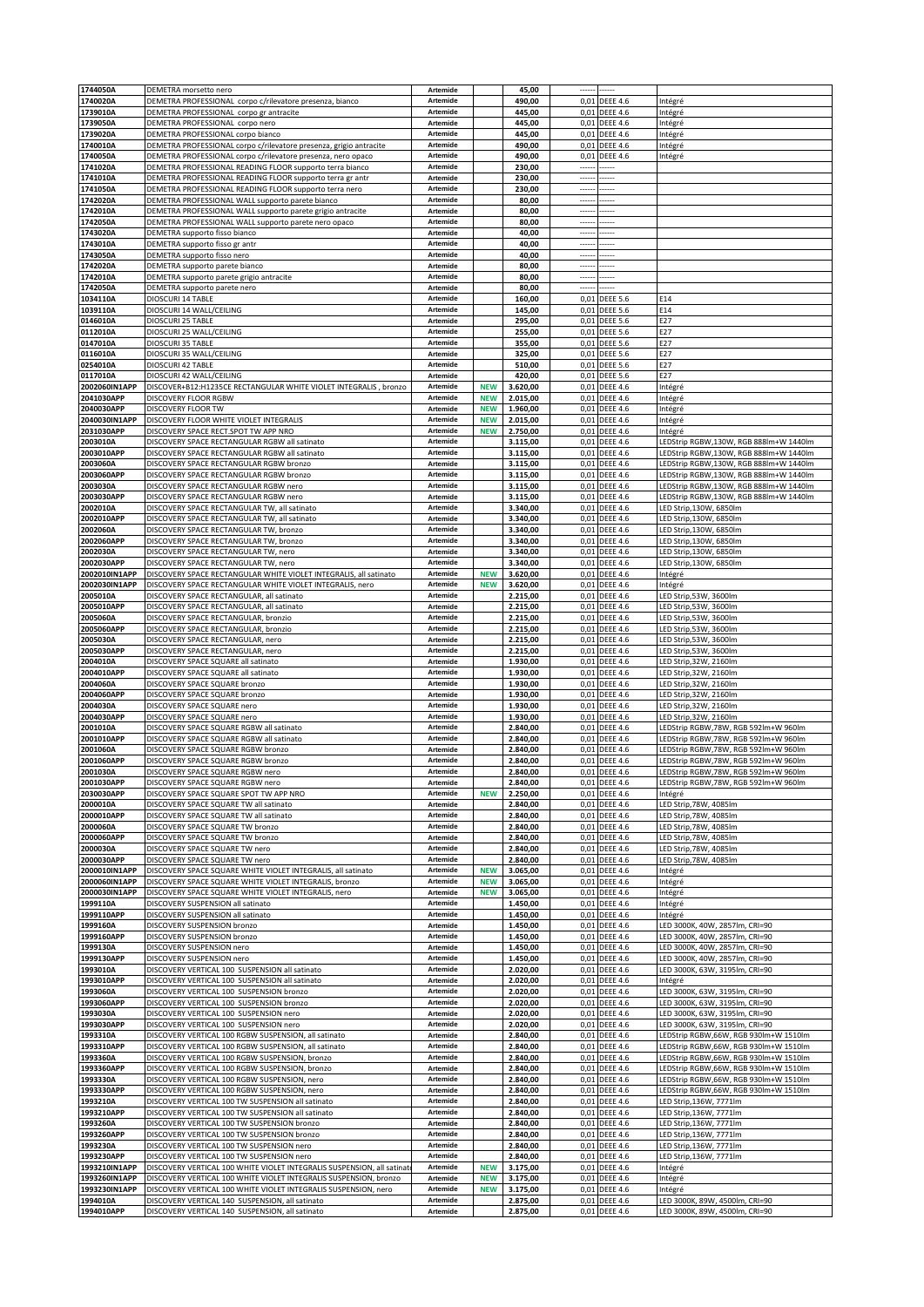| 1994060A                    | DISCOVERY VERTICAL 140 SUSPENSION, bronzo                                                                             | Artemide             |                          | 2.875,00             |              | 0,01 DEEE 4.6                      | LED 3000K, 89W, 4500lm, CRI=90                                                 |
|-----------------------------|-----------------------------------------------------------------------------------------------------------------------|----------------------|--------------------------|----------------------|--------------|------------------------------------|--------------------------------------------------------------------------------|
| 1994060APP<br>1994030A      | DISCOVERY VERTICAL 140 SUSPENSION, bronzo<br>DISCOVERY VERTICAL 140 SUSPENSION, nero                                  | Artemide<br>Artemide |                          | 2.875,00<br>2.875,00 | 0,01         | <b>DEEE 4.6</b><br>0,01 DEEE 4.6   | LED 3000K, 89W, 4500lm, CRI=90<br>LED 3000K, 89W, 4500lm, CRI=90               |
| 1994030APP                  | DISCOVERY VERTICAL 140 SUSPENSION, nero                                                                               | Artemide             |                          | 2.875,00             |              | 0,01 DEEE 4.6                      | LED 3000K, 89W, 4500lm, CRI=90                                                 |
| 1994210A                    | DISCOVERY VERTICAL 140 TW SUSPENSION all satinato                                                                     | Artemide             |                          | 3.230,00             |              | 0,01 DEEE 4.6                      | Intégré                                                                        |
| 1994210APP                  | DISCOVERY VERTICAL 140 TW SUSPENSION all satinato                                                                     | Artemide             |                          | 3.230,00             | 0,01         | <b>DEEE 4.6</b>                    | Intégré                                                                        |
| 1994260A<br>1994260APP      | DISCOVERY VERTICAL 140 TW SUSPENSION bronzo<br>DISCOVERY VERTICAL 140 TW SUSPENSION bronzo                            | Artemide<br>Artemide |                          | 3.230,00<br>3.230,00 | 0,01         | <b>DEEE 4.6</b><br>0,01 DEEE 4.6   | Intégré<br>Intégré                                                             |
| 1994230A                    | DISCOVERY VERTICAL 140 TW SUSPENSION nero                                                                             | Artemide             |                          | 3.230,00             | 0,01         | <b>DEEE 4.6</b>                    | Intégré                                                                        |
| 1994230APP                  | DISCOVERY VERTICAL 140 TW SUSPENSION nero                                                                             | Artemide             |                          | 3.230,00             |              | 0,01 DEEE 4.6                      | Intégré                                                                        |
| 1994310A                    | DISCOVERY VERTICAL 140 RGBW SUSPENSION all satinatoo                                                                  | Artemide             |                          | 3.230,00             | 0,01         | <b>DEEE 4.6</b>                    | Intégré                                                                        |
| 1994310APP<br>994360A       | DISCOVERY VERTICAL 140 RGBW SUSPENSION all satinatoo<br>DISCOVERY VERTICAL 140 RGBW SUSPENSION bronzo                 | Artemide<br>Artemide |                          | 3.230,00<br>3.230,00 | 0,01<br>0,01 | <b>DEEE 4.6</b><br><b>DEEE 4.6</b> | Intégré<br>Intégré                                                             |
| 1994360APP                  | DISCOVERY VERTICAL 140 RGBW SUSPENSION bronzo                                                                         | Artemide             |                          | 3.230,00             |              | 0,01 DEEE 4.6                      | Intégré                                                                        |
| 1994330A                    | DISCOVERY VERTICAL 140 RGBW SUSPENSION nero                                                                           | Artemide             |                          | 3.230,00             | 0,01         | <b>DEEE 4.6</b>                    | Intégré                                                                        |
| 1994330APP<br>1994210IN1APP | DISCOVERY VERTICAL 140 RGBW SUSPENSION nero<br>DISCOVERY VERTICAL 140 WHITE VIOLET INTEGRALIS SUSPENSION all satinato | Artemide<br>Artemide |                          | 3.230,00             |              | 0,01 DEEE 4.6                      | Intégré                                                                        |
| 1994260IN1APP               | DISCOVERY VERTICAL 140 WHITE VIOLET INTEGRALIS SUSPENSION bronzo                                                      | Artemide             | <b>NEW</b><br><b>NEW</b> | 3.620,00<br>3.620,00 |              | 0,01 DEEE 4.6<br>0,01 DEEE 4.6     | Intégré<br>Intégré                                                             |
| 1994230IN1APP               | DISCOVERY VERTICAL 140 WHITE VIOLET INTEGRALIS SUSPENSION nero                                                        | Artemide             | <b>NEW</b>               | 3.620,00             | 0,01         | <b>DEEE 4.6</b>                    | Intégré                                                                        |
| 1992010A                    | DISCOVERY VERTICAL 70 SUSPENSION all satinato                                                                         | Artemide             |                          | 1.450,00             | 0,01         | <b>DEEE 4.6</b>                    | LED 3000K, 40W, 2857lm, CRI=90                                                 |
| 1992010APP<br>1992060A      | DISCOVERY VERTICAL 70 SUSPENSION all satinato<br>DISCOVERY VERTICAL 70 SUSPENSION bronzo                              | Artemide<br>Artemide |                          | 1.450,00<br>1.450,00 | 0,01         | 0,01 DEEE 4.6<br><b>DEEE 4.6</b>   | LED 3000K, 40W, 2857lm, CRI=90<br>LED 3000K, 40W, 2857lm, CRI=90               |
| 1992060APP                  | DISCOVERY VERTICAL 70 SUSPENSION bronzo                                                                               | Artemide             |                          | 1.450,00             | 0,01         | <b>DEEE 4.6</b>                    | LED 3000K, 40W, 2857lm, CRI=90                                                 |
| 1992030A                    | DISCOVERY VERTICAL 70 SUSPENSION nero                                                                                 | Artemide             |                          | 1.450,00             | 0,01         | <b>DEEE 4.6</b>                    | LED 3000K, 40W, 2857lm, CRI=90                                                 |
| 1992030APP                  | DISCOVERY VERTICAL 70 SUSPENSION nero                                                                                 | Artemide             |                          | 1.450,00             |              | 0,01 DEEE 4.6                      | LED 3000K, 40W, 2857lm, CRI=90                                                 |
| 1992310A<br>1992310APP      | DISCOVERY VERTICAL 70 RGBW SUSPENSION all satinato<br>DISCOVERY VERTICAL 70 RGBW SUSPENSION all satinato              | Artemide<br>Artemide |                          | 2.040,00<br>2.040,00 | 0,01         | 0,01 DEEE 4.6<br><b>DEEE 4.6</b>   | LEDStrip RGBW,46W, RGB 651lm+W 1054lm<br>LEDStrip RGBW,46W, RGB 651lm+W 1054lm |
| 1992360A                    | DISCOVERY VERTICAL 70 RGBW SUSPENSION bronzo                                                                          | Artemide             |                          | 2.040,00             |              | 0,01 DEEE 4.6                      | LEDStrip RGBW,46W, RGB 651lm+W 1054lm                                          |
| 1992360APP                  | DISCOVERY VERTICAL 70 RGBW SUSPENSION bronzo                                                                          | Artemide             |                          | 2.040,00             |              | 0,01 DEEE 4.6                      | LEDStrip RGBW,46W, RGB 651lm+W 1054lm                                          |
| 1992330A                    | DISCOVERY VERTICAL 70 RGBW SUSPENSION nero                                                                            | Artemide             |                          | 2.040.00             | 0,01         | <b>DEEE 4.6</b>                    | LEDStrip RGBW,46W, RGB 651lm+W 1054lm                                          |
| 1992330APP<br>1992210A      | DISCOVERY VERTICAL 70 RGBW SUSPENSION nero<br>DISCOVERY VERTICAL 70 TW SUSPENSION all satinato                        | Artemide<br>Artemide |                          | 2.040,00<br>2.040,00 | 0,01         | <b>DEEE 4.6</b><br>0,01 DEEE 4.6   | LEDStrip RGBW,46W, RGB 651lm+W 1054lm<br>LED Strip, 95W, 5020lm                |
| 1992210APP                  | DISCOVERY VERTICAL 70 TW SUSPENSION all satinato                                                                      | Artemide             |                          | 2.040,00             | 0,01         | <b>DEEE 4.6</b>                    | LED Strip,95W, 5020lm                                                          |
| 1992260A                    | DISCOVERY VERTICAL 70 TW SUSPENSION bronzo                                                                            | Artemide             |                          | 2.040,00             | 0,01         | <b>DEEE 4.6</b>                    | LED Strip, 95W, 5020lm                                                         |
| 1992260APP                  | DISCOVERY VERTICAL 70 TW SUSPENSION bronzo                                                                            | Artemide             |                          | 2.040,00             | 0,01         | <b>DEEE 4.6</b>                    | LED Strip,95W, 5020lm                                                          |
| 1992230A<br>1992230APP      | DISCOVERY VERTICAL 70 TW SUSPENSION nero<br>DISCOVERY VERTICAL 70 TW SUSPENSION nero                                  | Artemide<br>Artemide |                          | 2.040,00<br>2.040,00 | 0,01         | <b>DEEE 4.6</b><br>0,01 DEEE 4.6   | LED Strip,95W, 5020lm<br>LED Strip,95W, 5020lm                                 |
| 1992210IN1APP               | DISCOVERY VERTICAL 70 WHITE VIOLET INTEGRALIS SUSPENSION all satinato                                                 | Artemide             | <b>NEW</b>               | 2.285,00             | 0,01         | <b>DEEE 4.6</b>                    | Intégré                                                                        |
| 1992260IN1APP               | DISCOVERY VERTICAL 70 WHITE VIOLET INTEGRALIS SUSPENSION bronzo                                                       | Artemide             | <b>NEW</b>               | 2.285,00             |              | 0,01 DEEE 4.6                      | Intégré                                                                        |
| 1992230IN1APP<br>1998010A   | DISCOVERY VERTICAL 70 WHITE VIOLET INTEGRALIS SUSPENSION nero                                                         | Artemide             | <b>NEW</b>               | 2.285,00             | 0,01         | <b>DEEE 4.6</b>                    | LEDStrip RGBW,46W, RGB 651lm+W 1054lm                                          |
| 1998060A                    | DISCOVERY WALL all satinato<br>DISCOVERY WALL bronzo                                                                  | Artemide<br>Artemide |                          | 1.575,00<br>1.575,00 | 0,01         | 0,01 DEEE 4.6<br><b>DEEE 4.6</b>   | Intégré<br>LED 3000K, 40W, 2857lm, CRI=90                                      |
| 1998030A                    | DISCOVERY WALL nero                                                                                                   | Artemide             |                          | 1.575,00             | 0,01         | <b>DEEE 4.6</b>                    | LED 3000K, 40W, 2857lm, CRI=90                                                 |
| 1474W10A                    | DROPLET LED CEILING 2700K                                                                                             | Artemide             |                          | 2.775,00             | 0,01         | <b>DEEE 4.6</b>                    | Intégré                                                                        |
| 1474110A                    | DROPLET LED CEILING 3000K                                                                                             | Artemide<br>Artemide |                          | 2.775,00             | 0,01         | <b>DEEE 4.6</b>                    | Intégré                                                                        |
| 1471W10A<br>1471110A        | DROPLET MINI LED WALL/CEILING 2700K<br>DROPLET MINI LED WALL/CEILING 3000K                                            | Artemide             |                          | 1.100,00<br>1.100,00 | 0,01         | 0,01 DEEE 5.6<br><b>DEEE 5.6</b>   | Intégré<br>Intégré                                                             |
| DMP9910A10                  | <b>DULCINEA</b>                                                                                                       | Artemide             |                          | 2.120,00             | 0,01         | <b>DEEE 4.6</b>                    | G5                                                                             |
| 0028050A                    | <b>ECLISSE</b> arancione                                                                                              | Artemide             |                          | 185,00               | 0,01         | <b>DEEE 5.6</b>                    | E14                                                                            |
| 0028010A                    | <b>ECLISSE</b> bianco                                                                                                 | Artemide             |                          | 185,00               |              | 0,01 DEEE 5.6                      | E14                                                                            |
| 0028040A<br>0028140A        | <b>ECLISSE</b> giallo<br><b>ECLISSE</b> mirror PVD                                                                    | Artemide<br>Artemide | <b>NEW</b><br><b>NEW</b> | 185,00<br>205,00     | 0,01<br>0,01 | <b>DEEE 5.6</b><br><b>DEEE 5.6</b> | E14<br>E14                                                                     |
| 0028130A                    | ECLISSE nero PVD                                                                                                      | Artemide             | <b>NEW</b>               | 205,00               | 0,01         | <b>DEEE 5.6</b>                    | E14                                                                            |
| 0028150A                    | <b>ECLISSE ottone PVD</b>                                                                                             | Artemide             | <b>NEW</b>               | 205,00               | 0,01         | <b>DEEE 5.6</b>                    | E14                                                                            |
| 0028170A<br>0028030A        | <b>ECLISSE rame PVD</b><br><b>ECLISSE rosso</b>                                                                       | Artemide<br>Artemide | <b>NEW</b>               | 205,00<br>185,00     | 0,01<br>0,01 | <b>DEEE 5.6</b><br><b>DEEE 5.6</b> | E14<br>E14                                                                     |
| 1292010A                    | EDGE 21 WALL/CEILING                                                                                                  | Artemide             |                          | 215,00               |              | 0,01 DEEE 5.6                      | E27                                                                            |
| 1294010A                    | EDGE 30 SUSPENSION                                                                                                    | Artemide             |                          | 270,00               | 0,01         | <b>DEEE 5.6</b>                    | E27                                                                            |
| 1293010A                    | EDGE 30 WALL/CEILING                                                                                                  | Artemide             |                          | 240,00               | 0,01         | <b>DEEE 5.6</b>                    | E27                                                                            |
| 1085030A<br>1815010A        | EL PORIS S NRO<br><b>EMPATIA 16 SUSPENSION</b>                                                                        | Artemide<br>Artemide | <b>NEW</b>               | 3.450,00<br>690,00   | 0,01<br>0,01 | <b>DEEE 4.6</b><br><b>DEEE 5.6</b> | E27<br>Intégré                                                                 |
| 1813010A                    | <b>EMPATIA 16 TABLE</b>                                                                                               | Artemide             |                          | 700,00               | 0,01         | <b>DEEE 5.6</b>                    | Intégré                                                                        |
| 1814010A                    | EMPATIA 16 WALL/CEILING                                                                                               | Artemide             |                          | 635,00               |              | 0,01 DEEE 5.6                      | Intégré                                                                        |
| 1819010A                    | <b>EMPATIA 26 SUSPENSION</b>                                                                                          | Artemide<br>Artemide |                          | 1.000,00             |              | 0,01 DEEE 5.6                      | Intégré                                                                        |
| 1817010A<br>1818010A        | <b>EMPATIA 26 TABLE</b><br>EMPATIA 26 WALL/CEILING                                                                    | Artemide             |                          | 990,00<br>855,00     |              | 0,01 DEEE 5.6<br>0,01 DEEE 5.6     | Intégré<br>Intégré                                                             |
| 1823010A                    | <b>EMPATIA 36 SUSPENSION</b>                                                                                          | Artemide             |                          | 1.285,00             |              | 0,01 DEEE 5.6                      | Intégré                                                                        |
| 1821010A                    | EMPATIA 36 TABLE                                                                                                      | Artemide             |                          | 1.295,00             |              | 0,01 DEEE 5.6                      | Intégré                                                                        |
| 1822010A                    | EMPATIA 36 WALL/CEILING                                                                                               | Artemide             |                          | 1.125,00             |              | 0,01 DEEE 5.6                      | Intégré                                                                        |
| 1442010A<br>DS2040DCRC      | <b>EQUILIBRIST</b><br>FALKLAND 53 maglia 53 + cerchi inox                                                             | Artemide<br>Artemide |                          | 765,00<br>70,00      |              | 0,01 DEEE 4.6<br>                  | Intégré                                                                        |
| DS2040DCRCI                 | FALKLAND 53 maglia ignifuga 53 + cerchi inox                                                                          | Artemide             |                          | 75,00                |              |                                    |                                                                                |
| DS2040RIF                   | FALKLAND 53 struttura grigio alluminio                                                                                | Artemide             |                          | 140,00               |              | 0,01 DEEE 4.6                      | E27                                                                            |
| DS2040CCRC<br>DS2040CCRCI   | FALKLAND 85 maglia 85 + cerchi inox<br>FALKLAND 85 maglia ignifuga 85 + cerchi inox                                   | Artemide<br>Artemide |                          | 80,00<br>85,00       |              |                                    |                                                                                |
| DS2040RIF                   | FALKLAND 85 struttura grigio alluminio                                                                                | Artemide             |                          | 140,00               |              | 0,01 DEEE 4.6                      | E27                                                                            |
| DS2040BB00                  | FALKLAND FLOOR base lampada grigio alluminio                                                                          | Artemide             |                          | 105,00               |              |                                    |                                                                                |
| DS2040CRC                   | FALKLAND FLOOR maglia 165 + cerchi inox                                                                               | Artemide             |                          | 135,00               |              |                                    |                                                                                |
| DS2040CRCI<br>DS2040BAR00   | FALKLAND FLOOR maglia ignifuga 165 + cerchi inox<br>FALKLAND FLOOR parte elettrica + asta grigio alluminio            | Artemide<br>Artemide |                          | 145,00<br>250,00     |              | 0,01 DEEE 4.6                      | E27                                                                            |
| DS2040CRC                   | FALKLAND maglia 165 + cerchi inox                                                                                     | Artemide             |                          | 135,00               |              |                                    |                                                                                |
| DS2040CRCI                  | FALKLAND maglia ignifuga 165 + cerchi inox                                                                            | Artemide             |                          | 145,00               |              | .                                  |                                                                                |
| DS2040RIF<br>0048010A       | FALKLAND struttura grigio alluminio                                                                                   | Artemide<br>Artemide |                          | 140,00<br>370,00     |              | 0,01 DEEE 4.6<br>0,01 DEEE 5.6     | E27<br>E14                                                                     |
| 0048050A                    | FATO bianco<br>FATO oro                                                                                               | Artemide             |                          | 400,00               |              | 0,01 DEEE 5.6                      | E14                                                                            |
| 0242W00A                    | FEBE SUSPENSION 2700K bianco                                                                                          | Artemide             |                          | 855,00               |              | 0,01 DEEE 5.6                      | LED 2700K, 30W, 2182lm, CRI=90                                                 |
| 0242W20A                    | FEBE SUSPENSION 2700K grigio tortora                                                                                  | Artemide             |                          | 855,00               |              | 0,01 DEEE 5.6                      | LED 2700K, 30W, 2182lm, CRI=90                                                 |
| 0242000A<br>0242020A        | FEBE SUSPENSION 3000K bianco<br>FEBE SUSPENSION 3000K grigio tortora                                                  | Artemide<br>Artemide |                          | 855,00<br>855,00     |              | 0,01 DEEE 5.6<br>0,01 DEEE 5.6     | LED 3000K, 30W, 2260lm, CRI=90<br>LED 3000K, 30W, 2260lm, CRI=90               |
| 0241W00A                    | FEBE WALL/CEILING 2700K bianco                                                                                        | Artemide             |                          | 765,00               |              | 0,01 DEEE 5.6                      | LED 2700K, 30W, 2182lm, CRI=90                                                 |
| 0241W20A                    | FEBE WALL/CEILING 2700K grigio tortora                                                                                | Artemide             |                          | 765,00               |              | 0,01 DEEE 5.6                      | LED 2700K, 30W, 2250lm, CRI=90                                                 |
| 0241300A                    | FEBE WALL/CEILING 3000K bianco                                                                                        | Artemide             |                          | 765,00               |              | 0,01 DEEE 5.6                      | LED 3000K, 30W, 2260lm, CRI=90                                                 |
| 0241320A<br>CC10400         | FEBE WALL/CEILING 3000K grigio tortora<br>FLEXIA SUSPENSION arancione                                                 | Artemide<br>Artemide | <b>NEW</b>               | 765,00<br>2.330,00   |              | 0,01 DEEE 5.6<br>0,01 DEEE 4.6     | LED 3000K, 30W, 2260lm, CRI=90<br>Intégré                                      |
| CC10300                     | FLEXIA SUSPENSION azzurro                                                                                             | Artemide             | <b>NEW</b>               | 2.330,00             |              | 0,01 DEEE 4.6                      | Intégré                                                                        |
| CC90000APP                  | FLEXIA SUSPENSION rosone, Artemide APP                                                                                | Artemide             | <b>NEW</b>               | 455,00               |              | 0,01 DEEE 5,14                     |                                                                                |
| CC90000                     | FLEXIA SUSPENSION rosone, Push/1-10/DALI                                                                              | Artemide<br>Artemide | <b>NEW</b>               | 455,00               |              | 0,01 DEEE 5,14                     |                                                                                |
| CC10000<br>0232520A         | FLEXIA SUSPENSION verde<br>GIO ight S CLUSTER NRO new                                                                 | Artemide             | <b>NEW</b>               | 2.330,00<br>750,00   |              | 0,01 DEEE 4.6<br>0,01 DEEE 5,6     | Intégré<br>Intégré                                                             |
| 0230510A                    | GIO light S BCO new                                                                                                   | Artemide             |                          | 280,00               |              | 0,01 DEEE 5,6                      | Intégré                                                                        |
| 0232510A                    | GIO light S CLUSTER BCO new                                                                                           | Artemide             |                          | 750,00               |              | 0,01 DEEE 5,6                      | Intégré                                                                        |
| 0231510A<br>0231520A        | GIO light S DECENTRATA BCO new<br>GIO light S DECENTRATA NRO new                                                      | Artemide<br>Artemide |                          | 330,00<br>330,00     |              | 0,01 DEEE 5,6<br>0,01 DEEE 5,6     | Intégré<br>Intégré                                                             |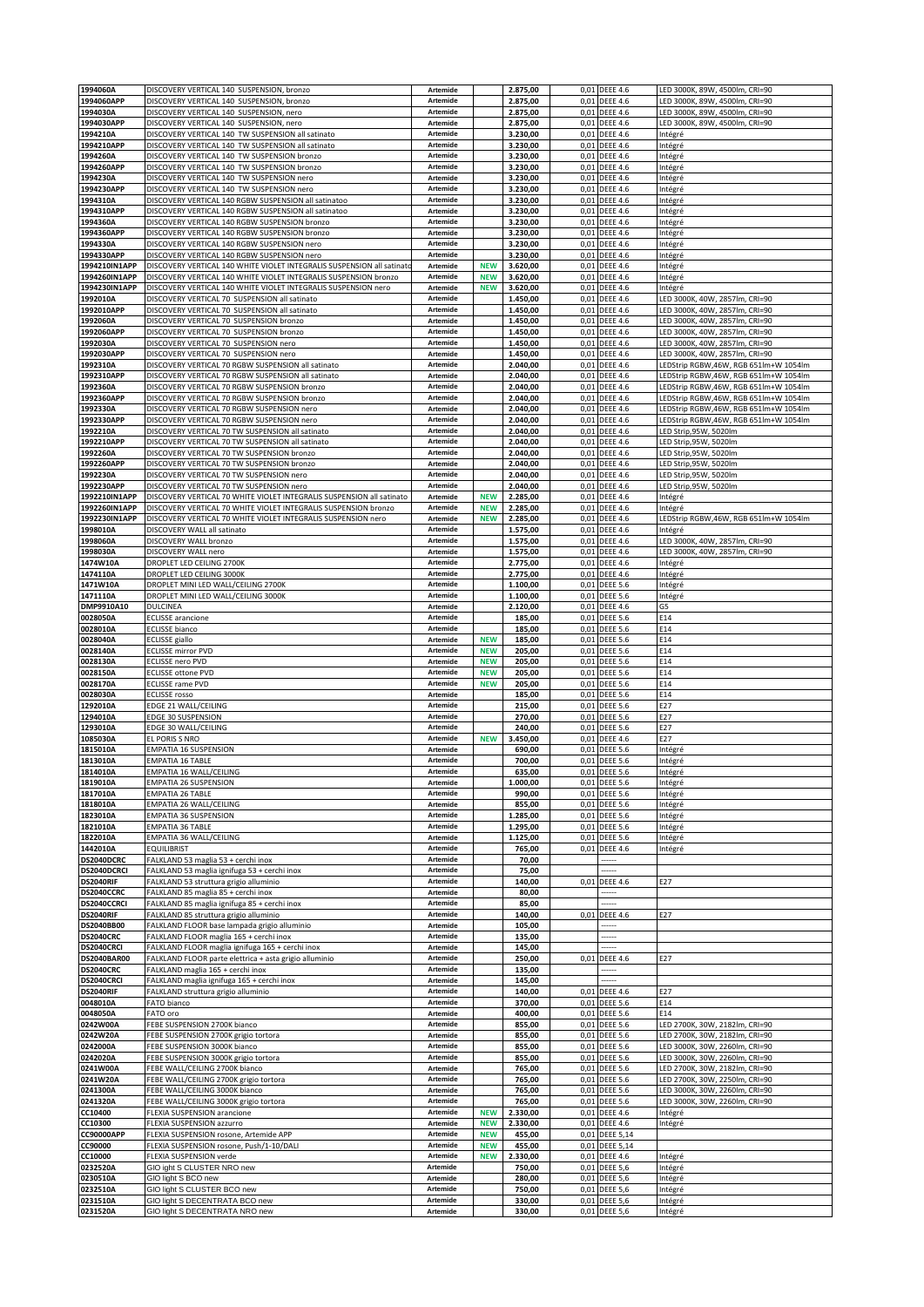| 0230520A                       | GIO light S NRO new                                                                                                                  | Artemide                    |                          | 280,00               |                        | 0,01 DEEE 5,6                      | Intégré                                   |
|--------------------------------|--------------------------------------------------------------------------------------------------------------------------------------|-----------------------------|--------------------------|----------------------|------------------------|------------------------------------|-------------------------------------------|
| 1413220A<br>1413350A           | GOPLE CEILING struttura bianco, diffusore bianco sfumato<br>GOPLE CEILING struttura nero, diffusore blu zaffiro                      | Artemide<br>Artemide        |                          | 725,00<br>835,00     | 0,01                   | <b>DEEE 5.6</b><br>0,01 DEEE 5.6   | E27<br>E27                                |
| 1413360A                       | GOPLE CEILING struttura nero, diffusore bronzo                                                                                       | Artemide                    |                          | 835,00               |                        | 0,01 DEEE 5.6                      | E27                                       |
| 1413340A                       | GOPLE CEILING struttura nero, diffusore rame                                                                                         | Artemide                    |                          | 835,00               |                        | 0,01 DEEE 5.6                      | E27                                       |
| 1413010A<br>1413020A           | GOPLE CEILING struttura silver, diffusore argento<br>GOPLE CEILING struttura silver, diffusore bianco sfumato                        | Artemide<br>Artemide        |                          | 855,00<br>740,00     | 0,01                   | <b>DEEE 4.6</b><br>0,01 DEEE 4.6   | E27<br>E27                                |
| 1413050A                       | GOPLE CEILING struttura silver, diffusore blu zaffiro                                                                                | Artemide                    |                          | 855,00               |                        | 0,01 DEEE 4.6                      | E27                                       |
| 1413060A                       | GOPLE CEILING struttura silver, diffusore bronzo                                                                                     | Artemide                    |                          | 855,00               | 0,01                   | <b>DEEE 4.6</b>                    | E27                                       |
| 1413040A<br>1410220A           | GOPLE CEILING struttura silver, diffusore rame metallizzato<br>GOPLE FLOOR struttura bianco, diffusore bianco sfumato                | Artemide<br>Artemide        |                          | 855,00<br>935,00     | 0,01                   | 0,01 DEEE 4.6<br><b>DEEE 4.6</b>   | E27<br>E27                                |
| 1410350A                       | GOPLE FLOOR struttura nero, diffusore blu zaffiro                                                                                    | Artemide                    |                          | 1.045,00             | 0,01                   | <b>DEEE 4.6</b>                    | E27                                       |
| <b>1410360A</b>                | GOPLE FLOOR struttura nero, diffusore bronzo                                                                                         | Artemide                    |                          | 1.045,00             | 0,01                   | <b>DEEE 4.6</b>                    | E27                                       |
| 1410340A<br>1410010A           | GOPLE FLOOR struttura nero, diffusore rame<br>GOPLE FLOOR struttura silver, diffusore argento                                        | Artemide<br>Artemide        |                          | 1.045,00<br>1.070,00 |                        | 0,01 DEEE 4.6<br>0,01 DEEE 4.6     | E27<br>E27                                |
| 1410020A                       | GOPLE FLOOR struttura silver, diffusore bianco sfumato                                                                               | Artemide                    |                          | 955,00               |                        | 0,01 DEEE 4.6                      | E27                                       |
| 1410050A                       | GOPLE FLOOR struttura silver, diffusore blu zaffiro                                                                                  | Artemide                    |                          | 1.070,00             |                        | 0,01 DEEE 4.6                      | E27                                       |
| 1410060A<br>1410040A           | GOPLE FLOOR struttura silver, diffusore bronzo<br>GOPLE FLOOR struttura silver, diffusore rame metallizzato                          | Artemide<br>Artemide        |                          | 1.070,00<br>1.070,00 | 0,01                   | 0,01 DEEE 4.6<br><b>DEEE 4.6</b>   | E27<br>E27                                |
| 1414220A                       | GOPLE MINI CEILING struttura bianco, diffusore bianco sfumato                                                                        | Artemide                    |                          | 430,00               | 0,01                   | <b>DEEE 5.6</b>                    | E27                                       |
| 1414350A                       | GOPLE MINI CEILING struttura nero, diffusore blu zaffiro                                                                             | Artemide                    |                          | 475,00               |                        | 0,01 DEEE 5.6                      | E27                                       |
| 1414360A                       | GOPLE MINI CEILING struttura nero, diffusore bronzo                                                                                  | Artemide                    |                          | 475,00               | 0,01                   | <b>DEEE 5.6</b>                    | E27                                       |
| 1414340A<br>1414010A           | GOPLE MINI CEILING struttura nero, diffusore rame<br>GOPLE MINI CEILING struttura silver, diffusore argento                          | Artemide<br>Artemide        |                          | 475,00<br>490,00     | 0,01<br>0,01           | <b>DEEE 5.6</b><br><b>DEEE 5.6</b> | E27<br>E14                                |
| 1414020A                       | GOPLE MINI CEILING struttura silver, diffusore bianco sfumato                                                                        | Artemide                    |                          | 440,00               |                        | 0,01 DEEE 5.6                      | E14                                       |
| 1414050A                       | GOPLE MINI CEILING struttura silver, diffusore blu zaffiro                                                                           | Artemide                    |                          | 490,00               |                        | 0,01 DEEE 5.6                      | E14                                       |
| 1414060A                       | GOPLE MINI CEILING struttura silver, diffusore bronzo                                                                                | Artemide                    |                          | 490,00               | 0,01                   | <b>DEEE 5.6</b>                    | E14                                       |
| 1414040A<br>1406220A           | GOPLE MINI CEILING struttura silver, diffusore rame metallizzato<br>GOPLE MINI SUSPENSION struttura bianco, diffusore bianco sfumato | Artemide<br>Artemide        |                          | 490,00<br>435,00     |                        | 0,01 DEEE 5.6<br>0,01 DEEE 5.6     | E14<br>E14                                |
| 1406350A                       | GOPLE MINI SUSPENSION struttura nero, diffusore blu zaffiro                                                                          | Artemide                    |                          | 515,00               | 0,01                   | <b>DEEE 5.6</b>                    | E14                                       |
| L406360A                       | GOPLE MINI SUSPENSION struttura nero, diffusore bronzo                                                                               | Artemide                    |                          | 515,00               | 0,01                   | <b>DEEE 5.6</b>                    | E14                                       |
| 1406340A                       | GOPLE MINI SUSPENSION struttura nero, diffusore rame                                                                                 | Artemide                    |                          | 515,00               |                        | 0,01 DEEE 5.6                      | E14                                       |
| 1406010A<br>1406020A           | GOPLE MINI SUSPENSION struttura silver, diffusore argento<br>GOPLE MINI SUSPENSION struttura silver, diffusore bianco sfumato        | Artemide<br>Artemide        |                          | 525,00<br>440,00     | 0,01<br>0,01           | <b>DEEE 5.6</b><br><b>DEEE 5.6</b> | E14<br>E14                                |
| 1406050A                       | GOPLE MINI SUSPENSION struttura silver, diffusore blu zaffiro                                                                        | Artemide                    |                          | 525,00               | 0,01                   | <b>DEEE 5.6</b>                    | E14                                       |
| 1406060A                       | GOPLE MINI SUSPENSION struttura silver, diffusore bronzo                                                                             | Artemide                    |                          | 525,00               | 0,01                   | <b>DEEE 5.6</b>                    | E14                                       |
| 1406040A                       | GOPLE MINI SUSPENSION struttura silver, diffusore rame metallizzato                                                                  | Artemide                    |                          | 525,00               |                        | 0,01 DEEE 5.6                      | E14<br>E14                                |
| 1409220A<br>1409350A           | GOPLE MINI TABLE struttura bianco, diffusore bianco sfumato<br>GOPLE MINI TABLE struttura nero, diffusore blu zaffiro                | Artemide<br>Artemide        |                          | 455,00<br>515,00     | 0,01                   | <b>DEEE 5.6</b><br>0,01 DEEE 5.6   | E14                                       |
| 1409360A                       | GOPLE MINI TABLE struttura nero, diffusore bronzo                                                                                    | Artemide                    |                          | 515,00               | 0,01                   | <b>DEEE 5.6</b>                    | E14                                       |
| 1409340A                       | GOPLE MINI TABLE struttura nero, diffusore rame                                                                                      | Artemide                    |                          | 515,00               |                        | 0,01 DEEE 5.6                      | E14                                       |
| L409010A<br>1409020A           | GOPLE MINI TABLE struttura silver, diffusore argento<br>GOPLE MINI TABLE struttura silver, diffusore bianco sfumato                  | Artemide<br>Artemide        |                          | 525,00<br>465,00     | 0,01<br>0,01           | <b>DEEE 5.6</b><br><b>DEEE 5.6</b> | E14<br>E14                                |
| 1409050A                       | GOPLE MINI TABLE struttura silver, diffusore blu zaffiro                                                                             | Artemide                    |                          | 525,00               | 0,01                   | <b>DEEE 5.6</b>                    | E14                                       |
| 1409060A                       | GOPLE MINI TABLE struttura silver, diffusore bronzo                                                                                  | Artemide                    |                          | 525,00               | 0,01                   | <b>DEEE 5.6</b>                    | E14                                       |
| 1409040A                       | GOPLE MINI TABLE struttura silver, diffusore rame metallizzato                                                                       | Artemide                    |                          | 525,00               |                        | 0,01 DEEE 5.6                      | E14                                       |
| 0180020A<br>0181020A           | <b>GOPLE PLUG</b><br><b>GOPLE PORTABLE</b>                                                                                           | Artemide<br>Artemide        |                          | 160,00<br>280,00     | 0,01<br>0,01           | <b>DEEE 5.6</b><br><b>DEEE 5.6</b> | Intégré<br>Intégré                        |
| 1407010APP                     | GOPLE RWB SUSPENSION, APP                                                                                                            | Artemide                    | <b>NEW</b>               | 1.715,00             | 0,01                   | <b>DEEE 4.6</b>                    | Intégré                                   |
| 1407010A                       | GOPLE RWB SUSPENSION, DALI                                                                                                           | Artemide                    |                          | 1.800,00             | $0,01 + 0,01$ DEEE 4.6 |                                    | Intégré                                   |
| 1407110A                       | GOPLE RWB SUSPENSION, DMX                                                                                                            | Artemide                    |                          | 1.770,00             |                        | 0,01 DEEE 4.6                      | Intégré                                   |
| 1405220A<br>1405350A           | GOPLE SUSPENSION struttura bianco, diffusore bianco sfumato<br>GOPLE SUSPENSION struttura nero, diffusore blu zaffiro                | Artemide<br>Artemide        |                          | 725,00<br>880,00     |                        | 0,01 DEEE 4.6<br>0,01 DEEE 4.6     | E14<br>E14                                |
| 1405360A                       | GOPLE SUSPENSION struttura nero, diffusore bronzo                                                                                    | Artemide                    |                          | 880,00               | 0,01                   | <b>DEEE 4.6</b>                    | E14                                       |
| 1405340A                       | GOPLE SUSPENSION struttura nero, diffusore rame                                                                                      | Artemide                    |                          | 880,00               |                        | 0,01 DEEE 4.6                      | E14                                       |
| 1405010A                       | GOPLE SUSPENSION struttura silver, diffusore argento                                                                                 | Artemide                    |                          | 895,00               | 0,01                   | <b>DEEE 4.6</b>                    | E27                                       |
| 1405020A<br>1405050A           | GOPLE SUSPENSION struttura silver, diffusore bianco sfumato<br>GOPLE SUSPENSION struttura silver, diffusore blu zaffiro              | Artemide<br>Artemide        |                          | 740,00<br>895,00     |                        | 0,01 DEEE 4.6<br>0,01 DEEE 4.6     | E27<br>E27                                |
| 1405060A                       | GOPLE SUSPENSION struttura silver, diffusore bronzo                                                                                  | Artemide                    |                          | 895,00               | 0,01                   | <b>DEEE 4.6</b>                    | E27                                       |
| L405040A                       | GOPLE SUSPENSION struttura silver, diffusore rame metallizzato                                                                       | Artemide                    |                          | 895,00               | 0,01                   | <b>DEEE 4.6</b>                    | E27                                       |
| 1408220A<br>1408350A           | GOPLE TABLE struttura bianco, diffusore bianco sfumato<br>GOPLE TABLE struttura nero, diffusore blu zaffiro                          | <b>Artemide</b><br>Artemide |                          | 770,00<br>880,00     | 0,01<br>0,01           | <b>DEEE 4.6</b><br><b>DEEE 4.6</b> | E27<br>E27                                |
| 1408360A                       | GOPLE TABLE struttura nero, diffusore bronzo                                                                                         | Artemide                    |                          | 880,00               |                        | 0,01 DEEE 4.6                      | E27                                       |
| 1408340A                       | GOPLE TABLE struttura nero, diffusore rame                                                                                           | Artemide                    |                          | 880,00               |                        | 0,01 DEEE 4.6                      | E27                                       |
| 1408010A                       | GOPLE TABLE struttura silver, diffusore argento                                                                                      | Artemide                    |                          | 895,00               |                        | 0,01 DEEE 4.6                      | E14                                       |
| 1408020A<br>1408050A           | GOPLE TABLE struttura silver, diffusore bianco sfumato<br>GOPLE TABLE struttura silver, diffusore blu zaffiro                        | Artemide<br>Artemide        |                          | 785,00<br>895,00     |                        | 0,01 DEEE 4.6<br>0,01 DEEE 4.6     | E14<br>E27                                |
| 1408060A                       | GOPLE TABLE struttura silver, diffusore bronzo                                                                                       | Artemide                    |                          | 895,00               |                        | 0,01 DEEE 4.6                      | E27                                       |
| 1408040A                       | GOPLE TABLE struttura silver, diffusore rame metallizzato                                                                            | Artemide                    |                          | 895,00               |                        | 0,01 DEEE 4.6                      | E27                                       |
| 0201030A                       | <b>HSIANG</b>                                                                                                                        | Artemide                    |                          | 3.395,00             |                        | 0,01 DEEE 4.6                      | Intégré                                   |
| 0160010APP<br>1640W20APP       | <b>HUARA</b><br>ILIO 2700K bianco                                                                                                    | Artemide<br>Artemide        |                          | 5.355,00<br>915,00   |                        | 0,01 DEEE 4.6<br>0,01 DEEE 4.6     | LED 3000K, 55W, 2000lm, CRI=90<br>Intégré |
| 1640W30APP                     | ILIO 2700K nero lucido                                                                                                               | Artemide                    |                          | 915,00               |                        | 0,01 DEEE 4.6                      | Intégré                                   |
| 1640W80APP                     | ILIO 2700K nero opaco                                                                                                                | Artemide                    |                          | 915,00               |                        | 0,01 DEEE 4.6                      | Intégré                                   |
| 1640W10APP<br>1640020APP       | ILIO 2700K rosso rubino                                                                                                              | Artemide                    |                          | 915,00               |                        | 0,01 DEEE 4.6                      | Intégré                                   |
| 1640030APP                     | ILIO 3000K bianco<br>ILIO 3000K nero lucido                                                                                          | Artemide<br>Artemide        |                          | 915,00<br>915,00     |                        | 0,01 DEEE 4.6<br>0,01 DEEE 4.6     | Intégré<br>Intégré                        |
| 1640080APP                     | ILIO 3000K nero opaco                                                                                                                | Artemide                    |                          | 915,00               |                        | 0,01 DEEE 4.6                      | Intégré                                   |
| 1640010APP                     | ILIO 3000K rosso rubino                                                                                                              | Artemide                    |                          | 915,00               |                        | 0,01 DEEE 4.6                      | Intégré                                   |
| 1645W90APP<br>1645W80APP       | ILIO MINI 2700K, bianco opaco<br>ILIO MINI 2700K, nero opaco                                                                         | Artemide<br>Artemide        | <b>NEW</b><br><b>NEW</b> | 690,00               |                        | 0,01 DEEE 4.6<br>0,01 DEEE 4.6     | Intégré                                   |
| 1645090APP                     | ILIO MINI 3000K, bianco opaco                                                                                                        | Artemide                    | <b>NEW</b>               | 690,00<br>690,00     |                        | 0,01 DEEE 4.6                      | Intégré<br>Intégré                        |
| 1645080APP                     | ILIO MINI 3000K, nero opaco                                                                                                          | Artemide                    | <b>NEW</b>               | 690,00               |                        | 0,01 DEEE 4.6                      | Intégré                                   |
| 1640020IN0APP                  | ILIO WHITE INTEGRALIS bianco lucido                                                                                                  | Artemide                    | <b>NEW</b>               | 915,00               |                        | 0,01 DEEE 4.6                      | Intégré                                   |
| 1640030IN0APP<br>1640080IN0APP | ILIO WHITE INTEGRALIS nero lucido<br>ILIO WHITE INTEGRALIS nero opaco                                                                | Artemide<br>Artemide        | <b>NEW</b><br><b>NEW</b> | 915,00<br>915,00     |                        | 0,01 DEEE 4.6<br>0,01 DEEE 4.6     | Intégré<br>Intégré                        |
| 1640010IN0APP                  | ILIO WHITE INTEGRALIS rosso rubino                                                                                                   | Artemide                    | <b>NEW</b>               | 915,00               |                        | 0,01 DEEE 4.6                      | Intégré                                   |
| 1846030A                       | IPNO SUSPENSION                                                                                                                      | Artemide                    |                          | 895,00               |                        | 0,01 DEEE 4.6                      | LED 3000K, 27W, 1786lm, CRI=90            |
| 1627020A                       | <b>ISLET</b>                                                                                                                         | Artemide                    |                          | 330,00               |                        | 0,01 DEEE 5.6                      | Intégré                                   |
| DX0060O10<br>DX0060M10         | ITKA 20 SUSPENSION<br>ITKA 20 WALL/CEILING                                                                                           | Artemide<br>Artemide        |                          | 345,00<br>265,00     |                        | 0,01 DEEE 5.6<br>0,01 DEEE 5.6     | GX5,3<br>GX5,3                            |
| DX0060A10                      | ITKA 35 SUSPENSION                                                                                                                   | Artemide                    |                          | 540,00               |                        | 0,01 DEEE 5.6                      | E14 X3                                    |
| DX0060110                      | ITKA 35 WALL/CEILING                                                                                                                 | Artemide                    |                          | 365,00               |                        | 0,01 DEEE 5.6                      | E14 X3                                    |
| DX0060B10                      | ITKA 50 SUSPENSION                                                                                                                   | Artemide                    |                          | 725,00               |                        | 0,01 DEEE 5.6                      | E27 X3                                    |
| DX0060E10<br>T4601010          | ITKA 50 WALL/CEILING<br>LA LINEA 2,5mt                                                                                               | Artemide<br>Artemide        |                          | 615,00<br>1.470,15   |                        | 0,01 DEEE 5.6<br>0,01 DEEE 4.6     | E27 X3<br>Intégré                         |
| T4600010                       | LA LINEA 5mt                                                                                                                         | Artemide                    |                          | 2.686,20             |                        | 0,01 DEEE 4.6                      | Intégré                                   |
| DV1033                         | LA LINEA 5mt driver ON-OFF IP20                                                                                                      | Artemide                    |                          | 72,60                |                        | 0,01 DEEE 5,14                     |                                           |
| <b>DV1075</b>                  | LA LINEA driver 0-10V - IP65                                                                                                         | Artemide<br>Artemide        |                          | 205,70               |                        | 0,01 DEEE 5.14                     |                                           |
| DV1076<br>DV1075APP            | LA LINEA driver DALI - IP65<br>LA LINEA driver Push & APP                                                                            | Artemide                    |                          | 260,15<br>284,35     |                        | 0,01 DEEE 5.14<br>0,01 DEEE 5.14   |                                           |
| T4682010                       | LA LINEA KIT RECESSED                                                                                                                | Artemide                    |                          | 181,50               |                        |                                    |                                           |
| 1753020A                       | LA PETITE FLOOR bianco                                                                                                               | Artemide                    |                          | 700,00               |                        | 0,01 DEEE 5.6                      | E27                                       |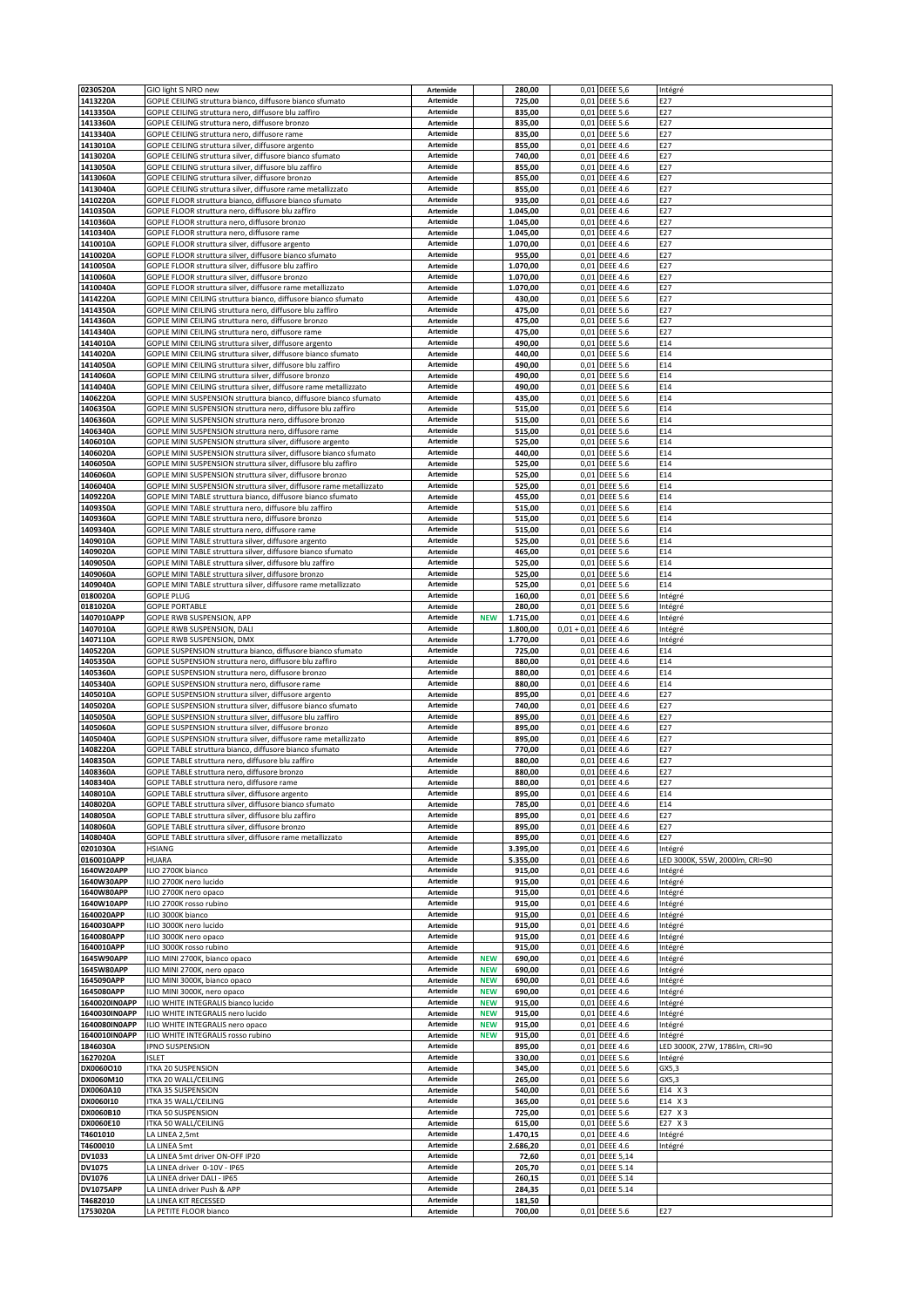| 1753030A                | LA PETITE FLOOR nero                                                                                                    | Artemide             | 700,00               |          | 0,01 DEEE 5.6                    | E27                |
|-------------------------|-------------------------------------------------------------------------------------------------------------------------|----------------------|----------------------|----------|----------------------------------|--------------------|
| 1751020A                | LA PETITE TABLE bianco                                                                                                  | Artemide             | 215,00               |          | 0,01 DEEE 5.6                    | E14                |
| 1751030A                | LA PETITE TABLE nero                                                                                                    | Artemide             | 215,00               |          | 0,01 DEEE 5.6                    | E14                |
| 1752020A<br>1752030A    | LA PETITE WALL bianco<br>LA PETITE WALL nero                                                                            | Artemide<br>Artemide | 260,00<br>260,00     | 0,01     | <b>DEEE 5.6</b><br>0,01 DEEE 5.6 | E14<br>E14         |
| 1800160A                | LAGUNA 16 TABLE bronzo                                                                                                  | Artemide             | 335,00               |          | 0,01 DEEE 5.6                    | E14                |
| 1800140A                | LAGUNA 16 TABLE ottone                                                                                                  | Artemide             | 335,00               |          | 0,01 DEEE 5.6                    | Intégré            |
| 1805160A                | LAGUNA 26 TABLE bronzo                                                                                                  | Artemide             | 515,00               |          | 0,01 DEEE 5.6                    | E27                |
| 1805140A                | LAGUNA 26 TABLE ottone                                                                                                  | Artemide             | 515,00               |          | 0,01 DEEE 5.6                    | Intégré            |
| 1809160A                | LAGUNA 37 TABLE bronzo                                                                                                  | Artemide             | 745,00               |          | 0,01 DEEE 5.6                    | E27                |
| 1809140A                | LAGUNA 37 TABLE ottone                                                                                                  | Artemide             | 745,00               |          | 0,01 DEEE 5.6                    | Intégré            |
| DM2004A00               | LAMPADA ESAGONALE 52 alluminio                                                                                          | Artemide             | 595,00               |          | 0,01 DEEE 4.6                    | E27                |
| DM2004A10               | LAMPADA ESAGONALE 52 bianco                                                                                             | Artemide             | 595,00               |          | 0,01 DEEE 4.6                    | E27                |
| DM2004B00               | LAMPADA ESAGONALE 82 alluminio                                                                                          | Artemide             | 865,00               |          | 0,01 DEEE 4.6<br><b>DEEE 4.6</b> | E27                |
| DM2004B10<br>1594050APP | LAMPADA ESAGONALE 82 bianco<br>LED NET CIRCLE CEILING                                                                   | Artemide<br>Artemide | 865,00<br>1.650,00   | 0,01     | 0,01 DEEE 4.6                    | E27<br>Intégré     |
| 1575050APP              | LED NET CIRCLE SUSPENSION                                                                                               | Artemide             | 1.660,00             |          | 0,01 DEEE 4.6                    | Intégré            |
| 1596050APP              | LED NET LINE 125 CEILING                                                                                                | Artemide             | 1.710,00             | 0,01     | <b>DEEE 4.6</b>                  | Intégré            |
| 1578050APP              | ED NET LINE 125 SUSPENSION                                                                                              | Artemide             | 1.730,00             | 0,01     | <b>DEEE 4.6</b>                  | Intégré            |
| 0054010A                | LESBO                                                                                                                   | Artemide             | 1.240,00             |          | 0,01 DEEE 5.6                    | E27                |
| 0458010A                | LOGICO CEILING 3x120° fumè                                                                                              | Artemide             | 2.205,00             |          | 0,01 DEEE 5.6                    | E27                |
| 0458020A                | LOGICO CEILING 3x120° seta                                                                                              | Artemide             | 2.205,00             |          | 0,01 DEEE 5.6                    | E27                |
| 0452010A                | LOGICO CEILING fumè                                                                                                     | Artemide             | 795,00               |          | 0,01 DEEE 5.6                    | E27                |
| 0452020A                | LOGICO CEILING seta                                                                                                     | Artemide             | 795,00               |          | 0,01 DEEE 5.6                    | E27                |
| 0644020A                | LOGICO MICRO CEILING                                                                                                    | Artemide             | 340,00               |          | 0,01 DEEE 5.6                    | E14                |
| 0645020A                | LOGICO MICRO CEILING 3x120°                                                                                             | Artemide             | 865,00               |          | 0,01 DEEE 5.6                    | E14                |
| 0846030A                | LOGICO MICRO WALL                                                                                                       | Artemide             | 250,00               |          | 0,01 DEEE 5.6                    | E14                |
| 0692020A                | LOGICO MINI CEILING                                                                                                     | Artemide             | 455,00               |          | 0,01 DEEE 5.6                    | E14                |
| 0693020A                | LOGICO MINI CEILING 3x120°<br>OGICO MINI SUSPENSION                                                                     | Artemide             | 1.295,00             | 0,01     | <b>DEEE 5.6</b>                  | E14                |
| 0696020A<br>0697020A    | LOGICO MINI SUSPENSION 3 in linea                                                                                       | Artemide<br>Artemide | 565,00<br>1.400,00   | 0,01     | <b>DEEE 5.6</b><br>0,01 DEEE 5.6 | E14<br>E14         |
| 0698020A                | LOGICO MINI SUSPENSION 3x120°                                                                                           | Artemide             | 1.350,00             |          | 0,01 DEEE 5.6                    | E14                |
| 0700110A                | LOGICO MINI TABLE diffusore fumé, struttura cromo                                                                       | Artemide             | 765,00               |          | 0,01 DEEE 5.6                    | E14                |
| 0700120A                | LOGICO MINI TABLE diffusore seta lucido, struttura cromo                                                                | Artemide             | 765,00               |          | 0,01 DEEE 5.6                    | E14                |
| 0700020A                | LOGICO MINI TABLE diffusore seta lucido, struttura grigio alluminio                                                     | Artemide             | 645,00               |          | 0,01 DEEE 5.6                    | E14                |
| 0395030A                | LOGICO MINI WALL                                                                                                        | Artemide             | 320,00               |          | 0,01 DEEE 5.6                    | E14                |
| 0455010A                | LOGICO SUSPENSION 3 in linea fumè                                                                                       | Artemide             | 2.405,00             |          | 0,01 DEEE 4.6                    | E27                |
| 0455020A                | LOGICO SUSPENSION 3 in linea seta                                                                                       | Artemide             | 2.405,00             |          | 0,01 DEEE 4.6                    | E27                |
| 0454010A                | LOGICO SUSPENSION 3x120° fumè                                                                                           | Artemide             | 2.325,00             |          | 0,01 DEEE 4.6                    | E27                |
| 0454020A                | LOGICO SUSPENSION 3x120° seta                                                                                           | Artemide             | 2.325,00             | 0,01     | <b>DEEE 4.6</b>                  | E27                |
| 0453010A                | OGICO SUSPENSION fumè                                                                                                   | Artemide             | 910,00               | 0,01     | <b>DEEE 5.6</b>                  | E27                |
| 0453020A                | LOGICO SUSPENSION seta                                                                                                  | Artemide             | 910,00               |          | 0,01 DEEE 5.6                    | E27                |
| 0457110A                | LOGICO TABLE diffusore fumé, struttura cromo                                                                            | Artemide             | 1.330,00             |          | 0,01 DEEE 4.6                    | E27                |
| 0457120A                | LOGICO TABLE diffusore seta lucido, struttura cromo                                                                     | Artemide             | 1.330,00             |          | 0,01 DEEE 5.6                    | E27                |
| 0457020A                | LOGICO TABLE diffusore seta lucido, struttura grigio alluminio                                                          | Artemide             | 1.100,00             |          | 0,01 DEEE 5.6                    | E27                |
| 0391010A                | LOGICO WALL fumè                                                                                                        | Artemide             | 525,00               |          | 0,01 DEEE 5.6                    | E27                |
| 0391030A                | LOGICO WALL seta                                                                                                        | Artemide             | 525,00               |          | 0,01 DEEE 5.6                    | E27                |
| 1452010APP              | LOOK AT ME 21 CLUSTER                                                                                                   | Artemide             | 1.770,00             |          | 0,01 DEEE 5.6                    | Intégré            |
| 1450010A                | LOOK AT ME 21 SUSPENSION                                                                                                | Artemide             | 655,00               |          | 0,01 DEEE 5.6                    | Intégré            |
| 1454010A                | LOOK AT ME 21 TRACK                                                                                                     | Artemide             | 635,00               |          | 0,01 DEEE 5.6                    | Intégré            |
|                         |                                                                                                                         |                      |                      |          |                                  |                    |
| 1456010A                | LOOK AT ME 21 TRACK SUSPENSION                                                                                          | Artemide             | 710,00               | 0,01     | <b>DEEE 5.6</b>                  | Intégré            |
| 1459100A                | LOOK AT ME 21 TRACK SUSPENSION SYSTEM binario lunghezza 1mt.                                                            | Artemide             | 210,00               | ---      |                                  |                    |
| 1459200A                | LOOK AT ME 21 TRACK SUSPENSION SYSTEM binario lunghezza 2mt.                                                            | Artemide             | 355,00               |          |                                  |                    |
| 1459300A                | LOOK AT ME 21 TRACK SUSPENSION SYSTEM binario lunghezza 3mt.                                                            | Artemide             | 505,00               |          |                                  |                    |
| 1458200A                | LOOK AT ME 21 TRACK SUSPENSION SYSTEM giunto flessibile alimentato                                                      | Artemide<br>Artemide | 210,00               |          |                                  |                    |
| 1458300A                | LOOK AT ME 21 TRACK SUSPENSION SYSTEM giunto lineare alimentato                                                         | Artemide             | 75,00                | $\cdots$ | -----                            |                    |
| 1458700A<br>1458400A    | LOOK AT ME 21 TRACK SUSPENSION SYSTEM kit fissaggio a soffitto<br>LOOK AT ME 21 TRACK SUSPENSION SYSTEM kit sospensione | Artemide             | 85,00<br>65,00       |          |                                  |                    |
| 1458600APP              | LOOK AT ME 21 TRACK SUSPENSION SYSTEM rosone ad incasso Artemide APF                                                    | Artemide             | 770,00               |          | 0,01 DEEE 5.14                   |                    |
| 1458600A                | LOOK AT ME 21 TRACK SUSPENSION SYSTEM rosone ad incasso, DALI/0-10/P                                                    | Artemide             | 770,00               |          |                                  |                    |
| 1458500APP              | LOOK AT ME 21 TRACK SUSPENSION SYSTEM rosone Artemide APP                                                               | Artemide             | 770,00               |          | 0,01 DEEE 5.14                   |                    |
| 1458800APP              | LOOK AT ME 21 TRACK SUSPENSION SYSTEM rosone remoto Artemide APP                                                        | Artemide             | 730,00               | 0,01     | <b>DEEE 5.14</b>                 |                    |
| 1458800A                | LOOK AT ME 21 TRACK SUSPENSION SYSTEM rosone remoto, DALI/0-10/Push                                                     | Artemide             | 730,00               |          | 0,01 DEEE 5.14                   |                    |
| 1458500A                | LOOK AT ME 21 TRACK SUSPENSION SYSTEM rosone, DALI/0-10/Push                                                            | Artemide             | 770,00               |          | 0,01 DEEE 5.14                   |                    |
| 1453010APP              | LOOK AT ME 35 CLUSTER                                                                                                   | Artemide             | 1.880,00             |          | 0,01 DEEE 4.6                    | Intégré            |
| 1451010A                | OOK AT ME 35 SUSPENSION                                                                                                 | Artemide             | 770,00               |          | 0,01 DEEE 5.6                    | Intégré            |
| 1455010A                | LOOK AT ME 35 TRACK                                                                                                     | Artemide             | 745,00               |          | 0,01 DEEE 5.6                    | Intégré            |
| 1457010A                | LOOK AT ME 35 TRACK SUSPENSION                                                                                          | Artemide             | 835,00               |          | 0,01 DEEE 5.6                    | Intégré            |
| A0160W00                | MEGARON LED 2700K, alluminio anodizzato lucido                                                                          | Artemide             | 1.235,00             |          | 0,01 DEEE 4.6                    | Intégré            |
| A0160W50                | MEGARON LED 2700K, nero                                                                                                 | Artemide<br>Artemide | 1.170,00             |          | 0,01 DEEE 4.6                    | Intégré            |
| A016000<br>A016050      | MEGARON LED 3000K, alluminio anodizzato lucido<br>MEGARON LED 3000K, nero                                               | Artemide             | 1.235,00<br>1.170,00 |          | 0,01 DEEE 4.6<br>0,01 DEEE 4.6   | Intégré<br>Intégré |
| 0123020A                | MELAMPO FLOOR diffusore ecrù, struttura bronzo                                                                          | Artemide             | 545,00               |          | 0,01 DEEE 4.6                    | E27                |
| 0123010A                | MELAMPO FLOOR diffusore grigio, struttura grigio                                                                        | Artemide             | 545,00               |          | 0,01 DEEE 4.6                    | E27                |
| 0577020A                | MELAMPO MEGA FLOOR diffusore ecrù, struttura bronzo                                                                     | Artemide             | 1.135,00             |          | 0,01 DEEE 4.6                    | E27                |
| 0577010A                | MELAMPO MEGA FLOOR diffusore grigio, struttura grigio                                                                   | Artemide             | 1.135,00             |          | 0,01 DEEE 4.6                    | E27                |
| 0710020A                | MELAMPO NOTTE diffusore ecrù, struttura bronzo                                                                          | Artemide             | 250,00               |          | 0,01 DEEE 5.6                    | E14                |
| 0710010A                | MELAMPO NOTTE diffusore grigio, struttura grigio                                                                        | Artemide             | 250,00               |          | 0,01 DEEE 5.6                    | E14                |
| 0315020A                | MELAMPO TABLE diffusore ecrù, struttura bronzo                                                                          | Artemide             | 440,00               |          | 0,01 DEEE 5.6                    | E27                |
| 0315010A                | MELAMPO TABLE diffusore grigio, struttura grigio                                                                        | Artemide             | 440,00               |          | 0,01 DEEE 5.6                    | E27                |
| 0720020A                | MELAMPO WALL diffusore ecrù, struttura bronzo                                                                           | Artemide             | 245,00               |          | 0,01 DEEE 5.6                    | E14                |
| 0721020A                | MELAMPO WALL diffusore ecrù, struttura bronzo, con interruttore                                                         | Artemide             | 255,00               |          | 0,01 DEEE 5.6                    | E14                |
| 0720010A                | MELAMPO WALL diffusore grigio, struttura grigio                                                                         | Artemide             | 245,00               |          | 0,01 DEEE 5.6                    | E14                |
| 0721010A                | MELAMPO WALL diffusore grigio, struttura grigio, con interruttore                                                       | Artemide<br>Artemide | 255,00               |          | 0,01 DEEE 5.6                    | E14                |
| 1634010A                | MELETE                                                                                                                  | Artemide             | 225,00               |          | 0,01 DEEE 5.6                    | R7s                |
| 1633W10A<br>1633010A    | MELETE LED 2700K<br>MELETE LED 3000K                                                                                    | Artemide             | 280,00<br>280,00     |          | 0,01 DEEE 5.6<br>0,01 DEEE 5.6   | Intégré<br>Intégré |
| 1692010A                | MENDORI                                                                                                                 | Artemide             | 950,00               |          | 0,01 DEEE 4.6                    | Intégré            |
| 1366W10A                | MERCURY LED CEILING 2700K                                                                                               | Artemide             | 2.995,00             |          | 0,01 DEEE 4.6                    | Intégré            |
| 1366110A                | MERCURY LED CEILING 3000K                                                                                               | Artemide             | 2.995,00             |          | 0,01 DEEE 4.6                    | Intégré            |
| 1367W10A                | MERCURY LED SUSPENSION 2700K                                                                                            | Artemide             | 3.150,00             |          | 0,01 DEEE 4.6                    | Intégré            |
| 1367110A                | MERCURY LED SUSPENSION 3000K                                                                                            | Artemide             | 3.150,00             |          | 0,01 DEEE 4.6                    | Intégré            |
| 1476W10A                | MERCURY MINI LED CEILING 2700K                                                                                          | Artemide             | 1.430,00             |          | 0,01 DEEE 5.6                    | Intégré            |
| 1476110A                | MERCURY MINI LED CEILING 3000k                                                                                          | Artemide             | 1.430,00             |          | 0,01 DEEE 5.6                    | Intégré            |
| 1477W10A                | MERCURY MINI LED SUSPENSION 2700K                                                                                       | Artemide             | 1.565,00             |          | 0,01 DEEE 5.6                    | Intégré            |
| 1477110A                | MERCURY MINI LED SUSPENSION 3000K                                                                                       | Artemide             | 1.565,00             |          | 0,01 DEEE 5.6                    | Intégré            |
| 0916010A                | MESMERI                                                                                                                 | Artemide             | 250,00               |          | 0,01 DEEE 5.6                    | R7s                |
| 0918W10A                | MESMERI LED 2700K                                                                                                       | Artemide             | 335,00               |          | 0,01 DEEE 5.6                    | Intégré            |
| 0918W20A                | MESMERI LED 2700K                                                                                                       | Artemide             | 440,00               |          | 0,01 DEEE 5.6                    | Intégré            |
| 0918010A                | MESMERI LED 3000K                                                                                                       | Artemide             | 335,00               |          | 0,01 DEEE 5.6                    | Intégré            |
| 0918020A<br>0473110APP  | MESMERI LED 3000K<br>METACOLOR LED                                                                                      | Artemide<br>Artemide | 440,00<br>2.955,00   |          | 0,01 DEEE 5.6<br>0,01 DEEE 4.6   | Intégré<br>Intégré |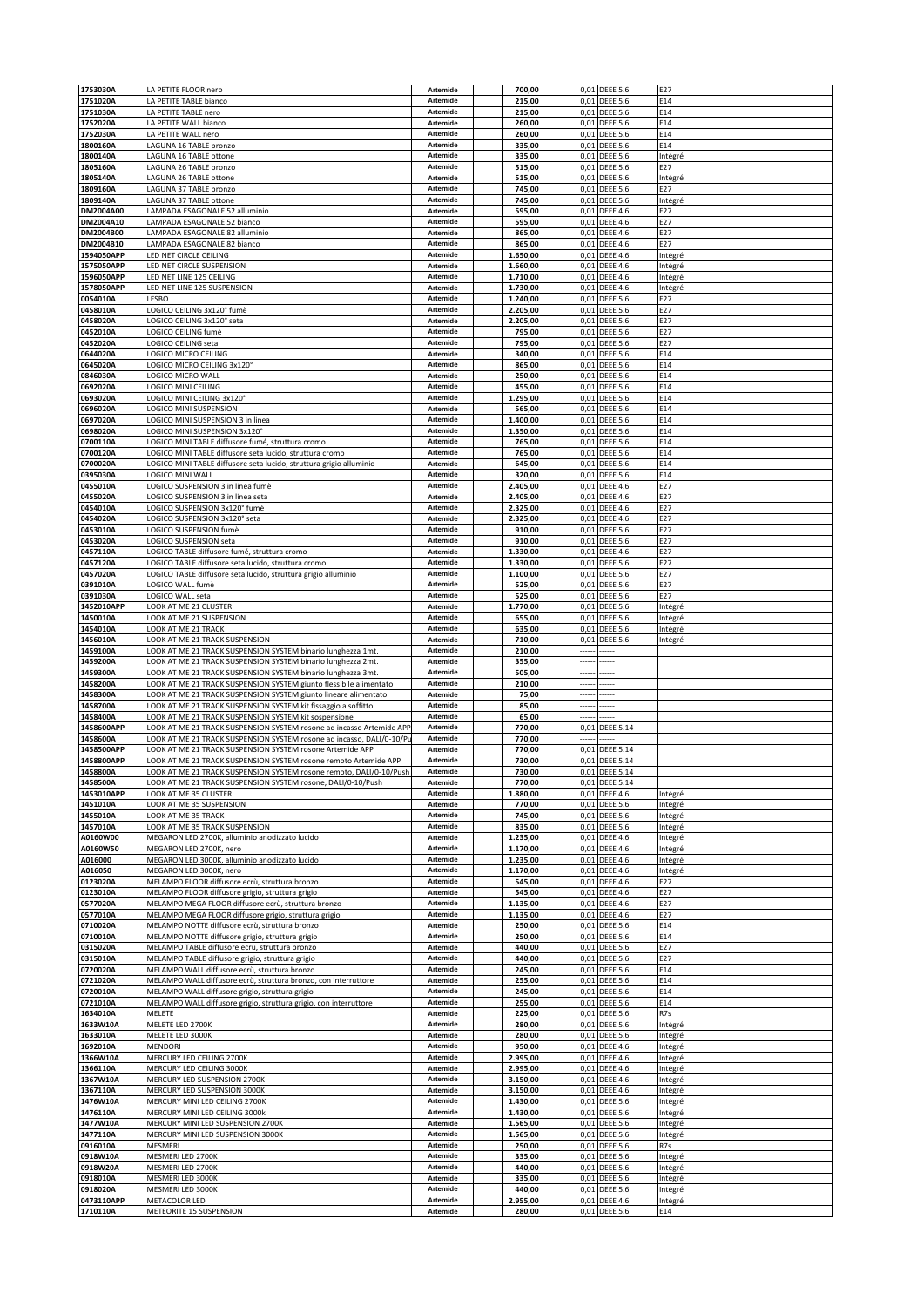| 1703110A                    | METEORITE 15 TABLE                                                                                                | Artemide             |                          | 200,00               |              | 0,01 DEEE 5.6                      | E14                                                              |
|-----------------------------|-------------------------------------------------------------------------------------------------------------------|----------------------|--------------------------|----------------------|--------------|------------------------------------|------------------------------------------------------------------|
| 1709110A                    | METEORITE 15 TABLE STEM<br>METEORITE 15 WALL/CEILING                                                              | Artemide<br>Artemide |                          | 340,00               | 0,01         | <b>DEEE 5.6</b>                    | E14                                                              |
| 1704110A<br>1706010A        | METEORITE 35 FLOOR                                                                                                | Artemide             |                          | 200,00<br>895,00     | 0,01<br>0,01 | <b>DEEE 5.6</b><br><b>DEEE 5.6</b> | E14<br>E27                                                       |
| 1702010A                    | METEORITE 35 SUSPENSION                                                                                           | Artemide             |                          | 515,00               | 0,01         | <b>DEEE 5.6</b>                    | E27                                                              |
| 1700010A                    | METEORITE 35 TABLE                                                                                                | Artemide             |                          | 425,00               |              | 0,01 DEEE 5.6                      | E27                                                              |
| 1705010A                    | METEORITE 35 TABLE STEM                                                                                           | Artemide             |                          | 775,00               | 0,01         | <b>DEEE 5.6</b>                    | E27                                                              |
| 1701010A                    | METEORITE 35 WALL/CEILING                                                                                         | Artemide             |                          | 365,00               | 0,01         | <b>DEEE 5.6</b>                    | E27                                                              |
| 1712010A<br>1713010A        | METEORITE 48 CEILING<br>METEORITE 48 SUSPENSION                                                                   | Artemide<br>Artemide |                          | 670,00<br>805,00     | 0,01         | 0,01 DEEE 5.6<br><b>DEEE 5.6</b>   | E27<br>E27                                                       |
| 1711010A                    | METEORITE 48 TABLE                                                                                                | Artemide             |                          | 700,00               | 0,01         | <b>DEEE 5.6</b>                    | E27                                                              |
| 0055010A                    | MEZZACHIMERA                                                                                                      | Artemide             |                          | 690,00               | 0,01         | <b>DEEE 4.6</b>                    | E27                                                              |
| A022800                     | MICONOS CEILING struttura cromo lucido                                                                            | Artemide             |                          | 505,00               | 0,01         | <b>DEEE 5.6</b>                    | E27                                                              |
| A022810                     | MICONOS CEILING struttura ottone satinato                                                                         | Artemide             |                          | 505,00               | 0,01         | <b>DEEE 5.6</b>                    | E27                                                              |
| A031000<br>A031010          | MICONOS SUSPENSION struttura cromo lucido<br>MICONOS SUSPENSION struttura ottone satinato                         | Artemide<br>Artemide |                          | 530,00<br>530,00     | 0,01<br>0,01 | <b>DEEE 5.6</b><br><b>DEEE 5.6</b> | E27<br>E27                                                       |
| A020100                     | MICONOS WALL struttura cromo lucido                                                                               | Artemide             |                          | 475,00               | 0,01         | <b>DEEE 5.6</b>                    | E27                                                              |
| A020110                     | MICONOS WALL struttura ottone satinato                                                                            | Artemide             |                          | 475,00               | 0,01         | <b>DEEE 5.6</b>                    | E27                                                              |
| 1646010A                    | <b>MICROSURF</b>                                                                                                  | Artemide             |                          | 290,00               | 0,01         | <b>DEEE 5.6</b>                    | Intégré                                                          |
| 1835010APP<br>1835010IN0APP | MIMESI<br>MIMESI WHITE INTEGRALIS                                                                                 | Artemide<br>Artemide | <b>NEW</b>               | 1.975,00<br>1.975,00 |              | 0,01 DEEE 4.6<br>0,01 DEEE 4.6     | Intégré<br>Intégré                                               |
| 1698010A                    | MINOMUSHI FLOOR                                                                                                   | Artemide             |                          | 2.050,00             | 0,01         | <b>DEEE 4.6</b>                    | Intégré                                                          |
| 1697010A                    | MINOMUSHI SUSPENSION                                                                                              | Artemide             |                          | 1.585,00             | 0,01         | <b>DEEE 4.6</b>                    | Intégré                                                          |
| A014400                     | MONTJUIC                                                                                                          | Artemide             |                          | 2.385,00             | 0,01         | <b>DEEE 4.6</b>                    | R7s                                                              |
| 0039070A<br>0039060A        | <b>NESSINO</b> arancione<br>NESSINO bianco                                                                        | Artemide<br>Artemide |                          | 185,00<br>185,00     | 0,01         | 0,01 DEEE 5.6<br><b>DEEE 5.6</b>   | E14<br>E14                                                       |
| 0056050A                    | NESSO arancione                                                                                                   | Artemide             |                          | 335,00               | 0,01         | <b>DEEE 5.6</b>                    | E14                                                              |
| 0056010A                    | NESSO bianco                                                                                                      | Artemide             |                          | 335,00               | 0,01         | <b>DEEE 5.6</b>                    | E14                                                              |
| 1157W10APP                  | <b>NEW NATURE</b>                                                                                                 | Artemide             |                          | 2.975,00             | 0,01         | <b>DEEE 4.6</b>                    | Intégré                                                          |
| 1217010A                    | nh 1217                                                                                                           | Artemide             |                          | 215,00               | 0,01         | <b>DEEE 5.6</b>                    | E14                                                              |
| 1284010A<br>1280010A        | NH 14 CEILING<br>nh 14 SUSPENSION                                                                                 | Artemide<br>Artemide | <b>NEW</b>               | 370,00<br>370,00     |              | 0,01 DEEE 5.6<br>0,01 DEEE 5.6     | Intégré<br>Intégré                                               |
| 1285010A                    | NH 22 CEILING                                                                                                     | Artemide             | <b>NEW</b>               | 440,00               | 0,01         | <b>DEEE 5.6</b>                    | Intégré                                                          |
| 1271010A                    | nh 22 FLOOR                                                                                                       | Artemide             |                          | 895,00               |              | 0,01 DEEE 5.6                      | Intégré                                                          |
| 1281010A                    | nh 22 SUSPENSION                                                                                                  | Artemide             |                          | 440,00               | 0,01         | <b>DEEE 5.6</b>                    | Intégré                                                          |
| 1286010A<br>1283010A        | NH 35 CEILING<br>nh 35 SUSPENSION                                                                                 | Artemide<br>Artemide | <b>NEW</b>               | 515,00<br>515,00     | 0,01<br>0,01 | <b>DEEE 5.6</b><br><b>DEEE 5.6</b> | Intégré<br>E27                                                   |
| 1272010A                    | nh S1 14                                                                                                          | Artemide             |                          | 410,00               | 0,01         | <b>DEEE 5.6</b>                    | E14                                                              |
| 1273010A                    | nh S1 22                                                                                                          | Artemide             |                          | 430,00               | 0,01         | <b>DEEE 5.6</b>                    | E14                                                              |
| 1274010A                    | nh S2 14                                                                                                          | Artemide             |                          | 420,00               | 0,01         | <b>DEEE 5.6</b>                    | E14                                                              |
| 1275010A                    | nh S2 22                                                                                                          | Artemide             |                          | 440,00               | 0,01         | <b>DEEE 5.6</b>                    | E14                                                              |
| 1276010A<br>1282010A        | nh S3 14 CLUSTER<br>nh S3 2 ARMS                                                                                  | Artemide<br>Artemide |                          | 1.010,00<br>655,00   |              | 0,01 DEEE 5.6<br>0,01 DEEE 5.6     | E14<br>E27                                                       |
| 1278010A                    | nh S4 CIRCULAIRE                                                                                                  | Artemide             |                          | 1.440,00             | 0,01         | <b>DEEE 5.6</b>                    | $E14 + E27$                                                      |
| 1279010A                    | nh S5 ELLIPTIC                                                                                                    | Artemide             |                          | 2.235,00             |              | 0,01 DEEE 5.6                      | $E14 + E27$                                                      |
| 1277010A                    | nh WALL                                                                                                           | Artemide             |                          | 280,00               | 0,01         | <b>DEEE 5.6</b>                    | E14                                                              |
| A243720                     | NUR 1618 ACOUSTIC bianco/interno bianco                                                                           | Artemide             |                          | 2.645,00             | 0,01         | <b>DEEE 4.6</b>                    | Intégré                                                          |
| A243750<br>A243700          | NUR 1618 ACOUSTIC blu/interno bianco<br>NUR 1618 ACOUSTIC grigio/interno bianco                                   | Artemide<br>Artemide |                          | 2.645,00<br>2.645,00 | 0,01<br>0,01 | <b>DEEE 4.6</b><br><b>DEEE 4.6</b> | Intégré<br>Intégré                                               |
| A243740                     | NUR 1618 ACOUSTIC rosso/interno bianco                                                                            | Artemide             |                          | 2.645,00             | 0,01         | <b>DEEE 4.6</b>                    | Intégré                                                          |
| A243770                     | NUR 1618 ACOUSTIC verde/interno bianco                                                                            | Artemide             |                          | 2.645,00             | 0,01         | <b>DEEE 4.6</b>                    | Intégré                                                          |
| A243720IN0                  | NUR 1618 ACOUSTIC WHITE INTEGRALIS bianco/interno bianco                                                          | Artemide             | <b>NEW</b>               | 2.645,00             | 0,01         | <b>DEEE 4.6</b>                    | Intégré                                                          |
| A243750IN0<br>A243700IN0    | NUR 1618 ACOUSTIC WHITE INTEGRALIS blu/interno bianco<br>NUR 1618 ACOUSTIC WHITE INTEGRALIS grigio/interno bianco | Artemide<br>Artemide | <b>NEW</b><br><b>NEW</b> | 2.645,00<br>2.645,00 | 0,01         | 0,01 DEEE 4.6<br><b>DEEE 4.6</b>   | Intégré<br>Intégré                                               |
| A243740IN0                  | NUR 1618 ACOUSTIC WHITE INTEGRALIS rosso/interno bianco                                                           | Artemide             |                          |                      |              | <b>DEEE 4.6</b>                    | Intégré                                                          |
|                             |                                                                                                                   |                      |                          |                      |              |                                    |                                                                  |
| A243770IN0                  | NUR 1618 ACOUSTIC WHITE INTEGRALIS verde/interno bianco                                                           | Artemide             | <b>NEW</b><br><b>NEW</b> | 2.645,00<br>2.645,00 | 0,01         | 0,01 DEEE 4.6                      | Intégré                                                          |
| A242910                     | NUR 1618 grigio alluminio                                                                                         | Artemide             |                          | 1.530,00             | 0,01         | <b>DEEE 4.6</b>                    | R7s                                                              |
| A242900                     | NUR 1618 grigio antracite                                                                                         | Artemide             |                          | 1.650,00             | 0,01         | <b>DEEE 4.6</b>                    | R7s                                                              |
| A243210                     | NUR 1618 LED grigio alluminio                                                                                     | Artemide             |                          | 1.965,00             | 0,01         | <b>DEEE 4.6</b>                    | Intégré                                                          |
| A243200<br>A243210IN0       | NUR 1618 LED grigio antracite<br>NUR 1618 WHITE INTEGRALIS grigio alluminio                                       | Artemide<br>Artemide | <b>NEW</b>               | 2.080,00<br>1.965,00 | 0,01<br>0,01 | <b>DEEE 4.6</b><br><b>DEEE 4.6</b> | Intégré<br>Intégré                                               |
| A243200IN0                  | NUR 1618 WHITE INTEGRALIS grigio antracite                                                                        | Artemide             | <b>NEW</b>               | 2.080,00             | 0,01         | <b>DEEE 4.6</b>                    | Intégré                                                          |
| A249400                     | NUR cupola antiabbagliamento                                                                                      | Artemide             |                          | 95,00                |              |                                    |                                                                  |
| A249300                     | NUR filtro colore                                                                                                 | Artemide             |                          | 195,00               |              |                                    |                                                                  |
| A242100<br>A243400APP       | <b>NUR GLOSS bianco</b><br>NUR GLOSS LED bianco                                                                   | Artemide<br>Artemide |                          | 650,00<br>990,00     | 0,01         | 0,01 DEEE 4.6<br><b>DEEE 4.6</b>   | E27<br>Intégré                                                   |
| A243410APP                  | NUR GLOSS LED nero                                                                                                | Artemide             |                          | 1.160,00             |              | 0,01 DEEE 4.6                      | Intégré                                                          |
| A242110                     | NUR GLOSS nero                                                                                                    | Artemide             |                          | 815,00               |              | 0,01 DEEE 4.6                      | E27                                                              |
| A240610                     | NUR grigio alluminio                                                                                              | Artemide             |                          | 565,00               |              | 0,01 DEEE 4.6                      | E27                                                              |
| A240600<br>A243310APP       | NUR grigio antracite                                                                                              | Artemide<br>Artemide |                          | 745,00<br>905,00     | 0,01         | 0,01 DEEE 4.6                      | E27                                                              |
| A243300APP                  | NUR LED grigio alluminio<br>NUR LED grigio antracite                                                              | Artemide             |                          | 905,00               | 0,01         | <b>DEEE 4.6</b><br><b>DEEE 4.6</b> | Intégré<br>Intégré                                               |
| A243300IN0APP               | NUR LED WHITE INTEGRALIS grigio antracite                                                                         | Artemide             | <b>NEW</b>               | 905,00               | 0,01         | <b>DEEE 4.6</b>                    | Intégré                                                          |
| A243310IN0APP               | NUR LED WHITE INTEGRALIS grigio alluminio                                                                         | Artemide             | <b>NEW</b>               | 905,00               |              | 0,01 DEEE 4.6                      | Intégré                                                          |
| A244250<br>A244200          | NUR MINI CEILING grigio alluminio                                                                                 | Artemide<br>Artemide |                          | 390,00<br>460,00     |              | 0,01 DEEE 5.6                      | E27<br>E27                                                       |
| A247900                     | NUR MINI CEILING grigio antracite<br>NUR MINI filtro colore                                                       | Artemide             |                          | 155,00               |              | 0,01 DEEE 5.6                      |                                                                  |
| A244900                     | NUR MINI GLOSS bianco                                                                                             | Artemide             |                          | 545,00               |              | 0,01 DEEE 5.6                      | E27                                                              |
| A245510                     | NUR MINI GLOSS CEILING                                                                                            | Artemide             |                          | 495,00               |              | 0,01 DEEE 5.6                      | E27                                                              |
| A245500                     | NUR MINI GLOSS CEILING bianco                                                                                     | Artemide             |                          | 420,00               |              | 0,01 DEEE 5.6                      | E27                                                              |
| A246400<br>A246600          | NUR MINI GLOSS LED bianco                                                                                         | Artemide<br>Artemide |                          | 700,00<br>595,00     |              | 0,01 DEEE 5.6<br>0,01 DEEE 5.6     | Intégré<br>Intégré                                               |
| A246610                     | NUR MINI GLOSS LED CEILING bianco<br>NUR MINI GLOSS LED CEILING nero                                              | Artemide             |                          | 670,00               |              | 0,01 DEEE 5.6                      | Intégré                                                          |
| A246410                     | NUR MINI GLOSS LED nero                                                                                           | Artemide             |                          | 780,00               |              | 0,01 DEEE 5.6                      | Intégré                                                          |
| A244910                     | NUR MINI GLOSS nero                                                                                               | Artemide             |                          | 620,00               |              | 0,01 DEEE 5.6                      | E27                                                              |
| A244010<br>A244000          | NUR MINI grigio alluminio                                                                                         | Artemide<br>Artemide |                          | 505,00<br>570,00     |              | 0,01 DEEE 5.6<br>0,01 DEEE 5.6     | R7s<br>R7s                                                       |
| A246510                     | NUR MINI grigio antracite<br>NUR MINI LED CEILING grigio alluminio                                                | Artemide             |                          | 565,00               | 0,01         | <b>DEEE 5.6</b>                    | Intégré                                                          |
| A246500                     | NUR MINI LED CEILING grigio antracite                                                                             | Artemide             |                          | 630,00               |              | 0,01 DEEE 5.6                      | Intégré                                                          |
| A246310                     | NUR MINI LED grigio alluminio                                                                                     | Artemide             |                          | 685,00               |              | 0,01 DEEE 5.6                      | Intégré                                                          |
| A246300                     | NUR MINI LED grigio antracite                                                                                     | Artemide             |                          | 745,00               | 0,01         | <b>DEEE 5.6</b>                    | Intégré                                                          |
| T073030<br>T073030APP       | "O" IN<br>"O" IN APP                                                                                              | Artemide<br>Artemide |                          | 1.360,00<br>1.635,00 |              | 0,01 DEEE 5.6<br>0,01 DEEE 5.6     | LED 3000K, 43W, 1830lm, CRI=90<br>LED 3000K, 43W, 1830lm, CRI=90 |
| T073130APP                  | "O" 150 IN APP                                                                                                    | Artemide             |                          | 3.350,00             |              | 0,01 DEEE 5.6                      | LED 3000K, 60W, 3126lm, CRI=90                                   |
| 1443010A                    | <b>OBJECTIVE TABLE</b>                                                                                            | Artemide             |                          | 815,00               | 0,01         | <b>DEEE 5.6</b>                    | Intégré                                                          |
| A006300                     | <b>ONFALE GRANDE</b>                                                                                              | Artemide             |                          | 885,00               |              | 0,01 DEEE 5.6                      | E14                                                              |
| A006500<br>A006400          | <b>ONFALE MEDIO</b><br>ONFALE PICCOLO                                                                             | Artemide<br>Artemide |                          | 655,00<br>375,00     |              | 0,01 DEEE 5.6<br>0,01 DEEE 5.6     | E14<br>E14                                                       |
| 0351030A                    | ORSA 21                                                                                                           | Artemide             |                          | 440,00               |              | 0,01 DEEE 5.6                      | Intégré                                                          |
| 0352030A                    | ORSA <sub>35</sub>                                                                                                | Artemide             |                          | 615,00               |              | 0,01 DEEE 5.6                      | Intégré                                                          |
| 0353030A<br>0355030A        | ORSA CLUSTER 3<br>ORSA CLUSTER 5                                                                                  | Artemide<br>Artemide |                          | 1.245,00<br>1.990,00 |              | 0,01 DEEE 5.6<br>0,01 DEEE 5.6     | LED 3000K, 22W, 1686lm, CRI=90<br>LED 3000K, 37W, 2810lm, CRI=90 |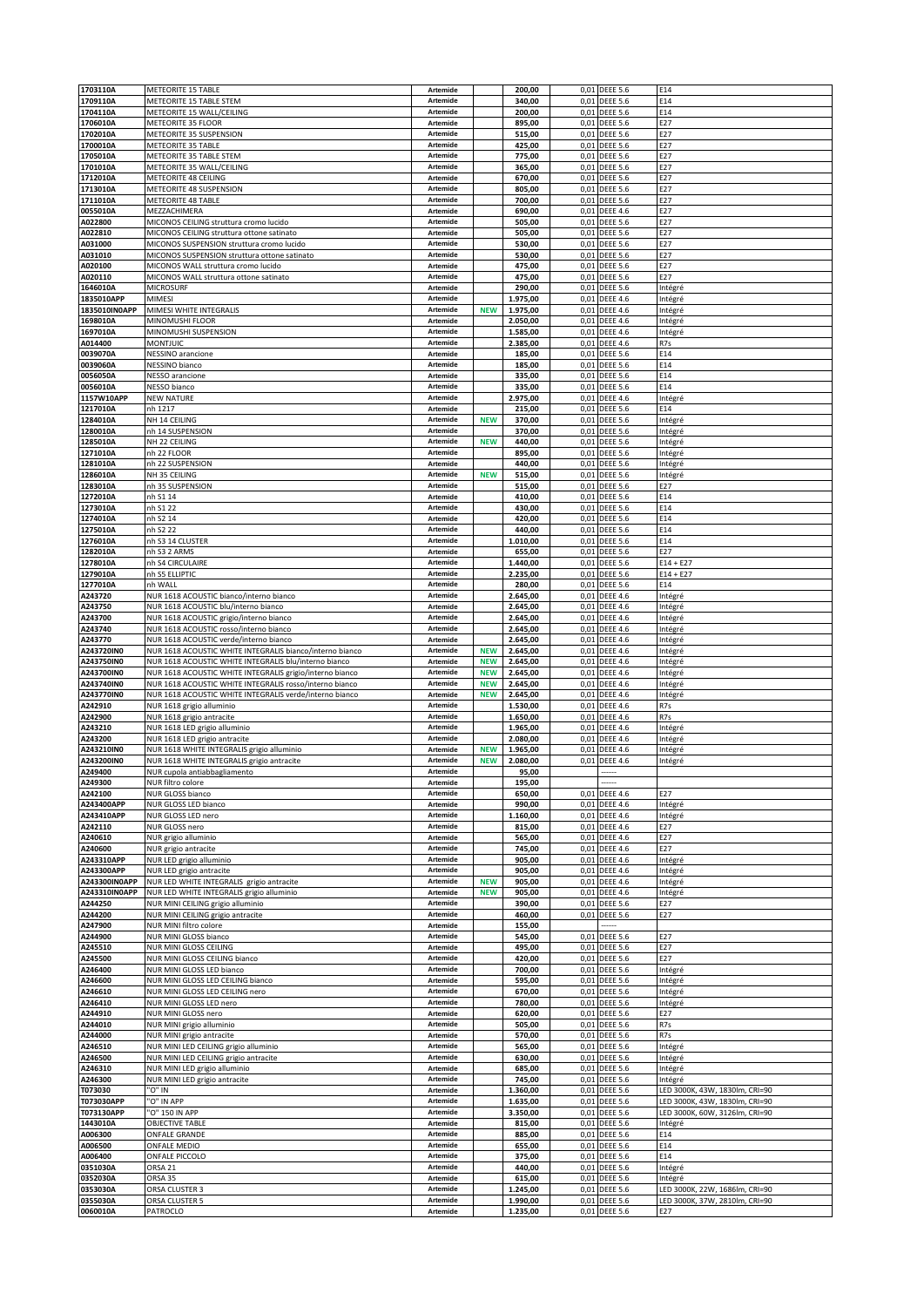| 1081010A                 | PAUSANIA TW                                                                                                                      | Artemide             |                          | 1.165,00             |          | 0,01 DEEE 5.6                    | Intégré                                               |
|--------------------------|----------------------------------------------------------------------------------------------------------------------------------|----------------------|--------------------------|----------------------|----------|----------------------------------|-------------------------------------------------------|
| 0670W10A<br>0670010IN0A  | PIPE LED FLOOR<br>PIPE LED FLOOR WHITE INTEGRALIS                                                                                | Artemide<br>Artemide | <b>NEW</b>               | 1.695,00<br>1.695,00 |          | 0,01 DEEE 4.6<br>0,01 DEEE 4.6   | Intégré<br>Intégré                                    |
| 0672W10A                 | PIPE LED SUSPENSION                                                                                                              | Artemide             |                          | 1.130,00             | 0,01     | <b>DEEE 4.6</b>                  | Intégré                                               |
| 0672010IN0A              | PIPE LED SUSPENSION WHITE INTEGRALIS                                                                                             | Artemide             | <b>NEW</b>               | 1.130,00             | 0,01     | <b>DEEE 4.6</b>                  | Intégré                                               |
| 0671W10A                 | PIPE LED WALL/CEILING                                                                                                            | Artemide             |                          | 1.020,00             |          | 0,01 DEEE 4.6                    | Intégré                                               |
| 0671010IN0A<br>1242010A  | PIPE LED WALL/CEILING WHITE INTEGRALIS<br>PIRCE CEILING                                                                          | Artemide<br>Artemide | <b>NEW</b>               | 1.020,00<br>865,00   | 0,01     | 0,01 DEEE 4.6<br><b>DEEE 4.6</b> | Intégré<br>R7s                                        |
| 1253W10A                 | PIRCE LED CEILING 2700K                                                                                                          | Artemide             |                          | 1.225,00             |          | 0,01 DEEE 4.6                    | Intégré                                               |
| 1253110A                 | PIRCE LED CEILING 3000K, bianco                                                                                                  | Artemide             |                          | 1.225,00             |          | 0,01 DEEE 4.6                    | Intégré                                               |
| 1253120A                 | PIRCE LED CEILING 3000K, oro                                                                                                     | Artemide             |                          | 1.225,00             |          | 0,01 DEEE 4.6                    | Intégré                                               |
| 1254W10A<br>1254110A     | PIRCE LED SUSPENSION 2700K<br>PIRCE LED SUSPENSION 3000K, bianco                                                                 | Artemide<br>Artemide |                          | 1.320,00<br>1.320,00 | 0,01     | <b>DEEE 4.6</b><br>0,01 DEEE 4.6 | Intégré<br>Intégré                                    |
| 1254120A                 | PIRCE LED SUSPENSION 3000K, oro                                                                                                  | Artemide             |                          | 1.320,00             |          | 0,01 DEEE 4.6                    | Intégré                                               |
| 1249W10A                 | PIRCE MICRO LED SUSPENSION 2700K                                                                                                 | Artemide             |                          | 640,00               | 0,01     | <b>DEEE 5.6</b>                  | Intégré                                               |
| 1249010A                 | PIRCE MICRO LED SUSPENSION 3000K, bianco                                                                                         | Artemide             |                          | 640,00               |          | 0,01 DEEE 5.6                    | Intégré                                               |
| 1249020A<br>1248W10A     | PIRCE MICRO LED SUSPENSION 3000K, oro<br>PIRCE MICRO LED WALL 2700K                                                              | Artemide<br>Artemide |                          | 640,00<br>355,00     | 0,01     | 0,01 DEEE 5.6<br><b>DEEE 5.6</b> | Intégré<br>Intégré                                    |
| L248010A                 | PIRCE MICRO LED WALL 3000K, bianco                                                                                               | Artemide             |                          | 355,00               | 0,01     | <b>DEEE 5.6</b>                  | Intégré                                               |
| 1248020A                 | PIRCE MICRO LED WALL 3000K, oro                                                                                                  | Artemide             |                          | 355,00               |          | 0,01 DEEE 5.6                    | Intégré                                               |
| 1247010A                 | PIRCE MINI CEILING                                                                                                               | Artemide             |                          | 635,00               |          | 0,01 DEEE 5.6                    | R7s                                                   |
| 1255W10A<br>1255110A     | PIRCE MINI LED CEILING 2700K<br>PIRCE MINI LED CEILING 3000K, bianco                                                             | Artemide<br>Artemide |                          | 1.000,00<br>1.000,00 | 0,01     | 0,01 DEEE 5.6<br><b>DEEE 5.6</b> | Intégré<br>Intégré                                    |
| 1255120A                 | PIRCE MINI LED CEILING 3000K, oro                                                                                                | Artemide             |                          | 1.000,00             |          | 0,01 DEEE 5.6                    | Intégré                                               |
| 1256W10A                 | PIRCE MINI LED SUSPENSION 2700K                                                                                                  | Artemide             |                          | 1.020,00             |          | 0,01 DEEE 5.6                    | Intégré                                               |
| 1256110A                 | PIRCE MINI LED SUSPENSION 3000K, bianco                                                                                          | Artemide             |                          | 1.020,00             | 0,01     | <b>DEEE 5.6</b>                  | Intégré                                               |
| 1256120A<br>1237010A     | PIRCE MINI LED SUSPENSION 3000K, oro<br>PIRCE MINI SUSPENSION                                                                    | Artemide<br>Artemide |                          | 1.020,00<br>650,00   | 0,01     | 0,01 DEEE 5.6<br><b>DEEE 5.6</b> | Intégré<br>R7s                                        |
| 1239010A                 | PIRCE SUSPENSION                                                                                                                 | Artemide             |                          | 940,00               | 0,01     | <b>DEEE 4.6</b>                  | R7s                                                   |
| L240010A                 | PIRCE WALL                                                                                                                       | Artemide             |                          | 390,00               | 0,01     | <b>DEEE 4.6</b>                  | R7s                                                   |
| L022000A                 | PROMETEO LED                                                                                                                     | Artemide             |                          | #VALEUR!             |          | 0,01 DEEE 4.6                    | Intégré                                               |
| 1614010A<br>1615010A     | <b>REA 12</b><br><b>REA 17</b>                                                                                                   | Artemide<br>Artemide |                          | 215,00<br>290,00     |          | 0,01 DEEE 5.6<br>0,01 DEEE 5.6   | Intégré<br>Intégré                                    |
| 2072120A                 | RIPPLE 50 SUSPENSION diffusore h20cm                                                                                             | Artemide             | <b>NEW</b>               | 230,00               |          | 0,01 DEEE 5.6                    |                                                       |
| 2072020A                 | RIPPLE 50 SUSPENSION diffusore h40cm                                                                                             | Artemide             | <b>NEW</b>               | 275,00               |          | 0,01 DEEE 5.6                    |                                                       |
| 2072220A                 | RIPPLE 50 SUSPENSION diffusore h60cm                                                                                             | Artemide             | <b>NEW</b>               | 330,00               |          | 0,01 DEEE 4.6                    |                                                       |
| 2060010APP<br>2060010A   | RIPPLE 50 SUSPENSION Push & Artemide APP<br>RIPPLE 50 SUSPENSION Push/1-10/DALI                                                  | Artemide<br>Artemide |                          | 1.480,00<br>1.425,00 | 0,01     | <b>DEEE 5.6</b><br>0,01 DEEE 5.6 | Intégré<br>Intégré                                    |
| 2061010A                 | RIPPLE 70 SUSPENSION bianco, Push/1-10/DALI                                                                                      | Artemide             |                          | 1.640,00             |          | 0,01 DEEE 4.6                    | Intégré                                               |
| 2073120A                 | RIPPLE 70 SUSPENSION diffusore con assorbimento acustico h20cm                                                                   | Artemide             | <b>NEW</b>               | 265,00               | 0,01     | DEEE 4.6                         |                                                       |
| 2073020A                 | RIPPLE 70 SUSPENSION diffusore con assorbimento acustico h40cm                                                                   | Artemide             | <b>NEW</b>               | 340,00               | 0,01     | <b>DEEE 4.6</b>                  |                                                       |
| 2073220A<br>2061010APP   | RIPPLE 70 SUSPENSION diffusore con assorbimento acustico h60cm<br>RIPPLE 70 SUSPENSION Push & Artemide APP                       | Artemide<br>Artemide | <b>NEW</b>               | 400,00<br>1.690,00   |          | 0,01 DEEE 4.6<br>0,01 DEEE 4.6   | Intégré                                               |
| 2062010APP               | RIPPLE 90 SUSPENSION bianco, Push & Artemide APP                                                                                 | Artemide             |                          | 1.880,00             |          | 0,01 DEEE 4.6                    | Intégré                                               |
| 2062010A                 | RIPPLE 90 SUSPENSION bianco, Push/1-10/DALI                                                                                      | Artemide             |                          | 1.825,00             |          | 0,01 DEEE 4.6                    | Intégré                                               |
| 2074120A                 | RIPPLE 90 SUSPENSION diffusore con assorbimento acustico h20cm                                                                   | Artemide             | <b>NEW</b>               | 320,00               |          | 0,01 DEEE 4.6                    |                                                       |
| 2074020A<br>2074220A     | RIPPLE 90 SUSPENSION diffusore con assorbimento acustico h40cm<br>RIPPLE 90 SUSPENSION diffusore con assorbimento acustico h60cm | Artemide<br>Artemide | <b>NEW</b><br><b>NEW</b> | 405,00<br>475,00     | <br>0,01 | <b>DEEE 4.6</b>                  |                                                       |
| 2063010APP               | RIPPLE CLUSTER 3 SUSPENSION bianco, Push & Artemide APP                                                                          | Artemide             |                          | 4.330,00             |          | 0,01 DEEE 4.6                    | Intégré                                               |
| 2063010A                 | RIPPLE CLUSTER 3 SUSPENSION bianco, Push/1-10/DALI                                                                               | Artemide             |                          | 4.330,00             |          | 0,01 DEEE 4.6                    |                                                       |
| 1529010APP               | <b>SCOPAS</b>                                                                                                                    | Artemide             |                          | 3.510,00             | 0,01     | <b>DEEE 4.6</b>                  | Intégré                                               |
| 1000300<br>1013040A      | SHOGUN<br>SILENT FIELD 2.0\$LUCE DIRETTA+INDIRETTA arancione                                                                     | Artemide<br>Artemide |                          | 765,00<br>2.665,00   | 0,01     | <b>DEEE 4.6</b><br>0,01 DEEE 4.6 | E27<br>Intégré                                        |
|                          |                                                                                                                                  |                      |                          |                      |          |                                  |                                                       |
| 1013040APP               | SILENT FIELD 2.0\$LUCE DIRETTA+INDIRETTA arancione                                                                               | Artemide             |                          | 2.700,00             |          | 0,01 DEEE 4.6                    | LED 3000K, 40W, 3191lm+35W, 2085lm, CRI=90            |
| 1013020A                 | SILENT FIELD 2.0\$LUCE DIRETTA+INDIRETTA bianco                                                                                  | Artemide             |                          | 2.665,00             | 0,01     | <b>DEEE 4.6</b>                  | Intégré                                               |
| 1013020APP               | SILENT FIELD 2.0\$LUCE DIRETTA+INDIRETTA bianco                                                                                  | Artemide             |                          | 2.700,00             |          | 0,01 DEEE 4.6                    | LED 3000K, 40W, 3191lm+35W, 2085lm, CRI=90            |
| 1013030A                 | SILENT FIELD 2.0\$LUCE DIRETTA+INDIRETTA nero                                                                                    | Artemide             |                          | 2.665,00             |          | 0,01 DEEE 4.6                    | Intégré                                               |
| 1013030APP<br>1732020A   | SILENT FIELD 2.0\$LUCE DIRETTA+INDIRETTA nero<br><b>SISIFO</b>                                                                   | Artemide<br>Artemide |                          | 2.700,00<br>815,00   | 0,01     | 0,01 DEEE 4.6<br><b>DEEE 4.6</b> | LED 3000K, 40W, 3191lm+35W, 2085lm, CRI=90<br>Intégré |
| 1245W10A                 | SKYDRO LED 2700K                                                                                                                 | Artemide             |                          | 3.230,00             | 0,01     | <b>DEEE 4.6</b>                  | Intégré                                               |
| 1245110A                 | SKYDRO LED 3000K                                                                                                                 | Artemide             |                          | 3.230,00             |          | 0,01 DEEE 4.6                    | Intégré                                               |
| 1246010A                 | SKYDRO LED kit cavi di collegamento                                                                                              | Artemide<br>Artemide |                          | 60,00                |          |                                  |                                                       |
| 1235010A<br>1234010A     | SKYDRO LED kit montaggio moduli (dima)<br>SKYDRO LED modulo non elettrificato                                                    | Artemide             |                          | 270,00<br>2.525,00   |          | 0,01 DEEE 4.6                    | SS eci.                                               |
| 0341010A                 | SPECTRAL LIGHT                                                                                                                   | Artemide             |                          | 8.350,00             |          | 0,01 DEEE 4.6                    | LED 3000K 40W+ 20W, 3027lm, CRI=90                    |
| DAL0027M14               | STABLIGHT "A" diffusore acquamarina, struttura nera                                                                              | Artemide             |                          | 340,00               |          | 0,01 DEEE 5.6                    | GU10                                                  |
| DAL0027M80               | STABLIGHT "A" diffusore marrone, struttura nera                                                                                  | Artemide<br>Artemide |                          | 340,00               |          | 0,01 DEEE 5.6                    | GU10                                                  |
| DAL0027M12<br>DAL0027N14 | STABLIGHT "A" diffusore verde ambra, struttura nera<br>STABLIGHT "B" diffusore acquamarina, struttura nera                       | Artemide             |                          | 340,00<br>415,00     |          | 0,01 DEEE 5.6<br>0,01 DEEE 5.6   | GU10<br>GU10                                          |
| DAL0027N80               | STABLIGHT "B" diffusore marrone, struttura nera                                                                                  | Artemide             |                          | 415,00               |          | 0,01 DEEE 5.6                    | GU10                                                  |
| DAL0027N12               | STABLIGHT "B" diffusore verde ambra, struttura nera                                                                              | Artemide             |                          | 415,00               |          | 0,01 DEEE 5.6                    | GU10                                                  |
| DAL0027O14<br>DAL0027O80 | STABLIGHT "C" diffusore acquamarina, struttura nera<br>STABLIGHT "C" diffusore marrone, struttura nera                           | Artemide<br>Artemide |                          | 435,00<br>435,00     |          | 0,01 DEEE 5.6<br>0,01 DEEE 5.6   | GU10<br>GU10                                          |
| DAL0027O12               | STABLIGHT "C" diffusore verde ambra, struttura nera                                                                              | Artemide             |                          | 435,00               |          | 0,01 DEEE 5.6                    | GU10                                                  |
| DAL0027L14               | STABLIGHT diffusore acquamarina, struttura nera                                                                                  | Artemide             |                          | 1.125,00             |          | 0,01 DEEE 5.6                    | GU10                                                  |
| DAL0027L80               | STABLIGHT diffusore marrone, struttura nera                                                                                      | Artemide             |                          | 1.125,00             |          | 0,01 DEEE 5.6                    | GU10                                                  |
| DAL0027L12<br>DAL0027L90 | STABLIGHT diffusore verde ambra, struttura nera<br>STABLIGHT tre colori: "A" marrore "B" verde ambra "C" acquamarina             | Artemide<br>Artemide |                          | 1.125,00<br>1.125,00 |          | 0,01 DEEE 5.6<br>0,01 DEEE 5.6   | GU10<br>GU10                                          |
| 0152030A                 | STELLAR NEBULA LARGE                                                                                                             | Artemide             | <b>NEW</b>               | 1.590,00             |          | 0,01 DEEE 4.6                    | Intégré                                               |
| 0152020A                 | STELLAR NEBULA MEDIUM                                                                                                            | Artemide             | <b>NEW</b>               | 1.190,00             |          | 0,01 DEEE 5,6                    | Intégré                                               |
| 0152010A                 | STELLAR NEBULA SMALL<br>Takku Anodized blue                                                                                      | Artemide<br>Artemide | <b>NEW</b><br><b>NEW</b> | 850,00<br>350,00     |          | 0,01 DEEE 5,6<br>0,01 DEEE 5.6   | Intégré                                               |
| 0151050A<br>0151060A     | Takku Anodized green                                                                                                             | Artemide             | <b>NEW</b>               | 350,00               |          | 0,01 DEEE 5.6                    | Intégré<br>Intégré                                    |
| 0151020A                 | Takku Anodized grey                                                                                                              | Artemide             | <b>NEW</b>               | 350,00               |          | 0,01 DEEE 5.6                    | Intégré                                               |
| 0151030A                 | Takku Anodized red                                                                                                               | Artemide             | <b>NEW</b>               | 350,00               |          | 0,01 DEEE 5.6                    | Intégré                                               |
| 0151040A<br>0151010A     | Takku Varnished black<br>Takku Varnished white                                                                                   | Artemide<br>Artemide | <b>NEW</b><br><b>NEW</b> | 320,00<br>320,00     |          | 0,01 DEEE 5.6<br>0,01 DEEE 5.6   | Intégré<br>Intégré                                    |
| 0687510A                 | TALAK PROFESSIONAL TABLE con base                                                                                                | Artemide             |                          | 580,00               |          | 0,01 DEEE 4.6                    | Intégré                                               |
| 0678510A                 | TALAK PROFESSIONAL TABLE con morsetto                                                                                            | Artemide             |                          | 510,00               |          | 0,01 DEEE 4,6                    | Intégré                                               |
| 1924010A                 | TALO 120 LED SUSPENSION dimmerabile, bianco                                                                                      | Artemide             |                          | 1.020,00             |          | 0,01 DEEE 4.6                    | Intégré                                               |
| 1924080A<br>1924020A     | TALO 120 LED SUSPENSION dimmerabile, nero opaco<br>TALO 120 LED SUSPENSION dimmerabile, silver                                   | Artemide<br>Artemide |                          | 1.020,00<br>1.020,00 |          | 0,01 DEEE 4.6<br>0,01 DEEE 4.6   | Intégré<br>Intégré                                    |
| 1923010A                 | TALO 120 LED SUSPENSION non dimmerabile, bianco                                                                                  | Artemide             |                          | 865,00               |          | 0,01 DEEE 4.6                    | Intégré                                               |
| 1923080A                 | TALO 120 LED SUSPENSION non dimmerabile, nero opaco                                                                              | Artemide             |                          | 865,00               |          | 0,01 DEEE 4.6                    | Intégré                                               |
| 1923020A                 | TALO 120 LED SUSPENSION non dimmerabile, silver                                                                                  | Artemide             |                          | 865,00               |          | 0,01 DEEE 4.6                    | Intégré                                               |
| 1918010A<br>1918080A     | TALO 120 LED WALL dimmerabile, bianco<br>TALO 120 LED WALL dimmerabile, nero opaco                                               | Artemide<br>Artemide |                          | 1.005,00<br>1.005,00 |          | 0,01 DEEE 4.6<br>0,01 DEEE 4.6   | Intégré<br>Intégré                                    |
| 1918020A                 | TALO 120 LED WALL dimmerabile, silver                                                                                            | Artemide             |                          | 1.005,00             |          | 0,01 DEEE 4.6                    | Intégré                                               |
| 1917010A                 | TALO 120 LED WALL non dimmerabile, bianco                                                                                        | Artemide             |                          | 865,00               |          | 0,01 DEEE 4.6                    | Intégré                                               |
| 1917080A                 | TALO 120 LED WALL non dimmerabile, nero opaco                                                                                    | Artemide             |                          | 865,00               |          | 0,01 DEEE 4.6                    | Intégré                                               |
| 1917020A<br>1926010A     | TALO 120 LED WALL non dimmerabile, silver<br>TALO 150 LED SUSPENSION dimmerabile, bianco                                         | Artemide<br>Artemide |                          | 865,00<br>1.125,00   |          | 0,01 DEEE 4.6<br>0,01 DEEE 4.6   | Intégré<br>Intégré                                    |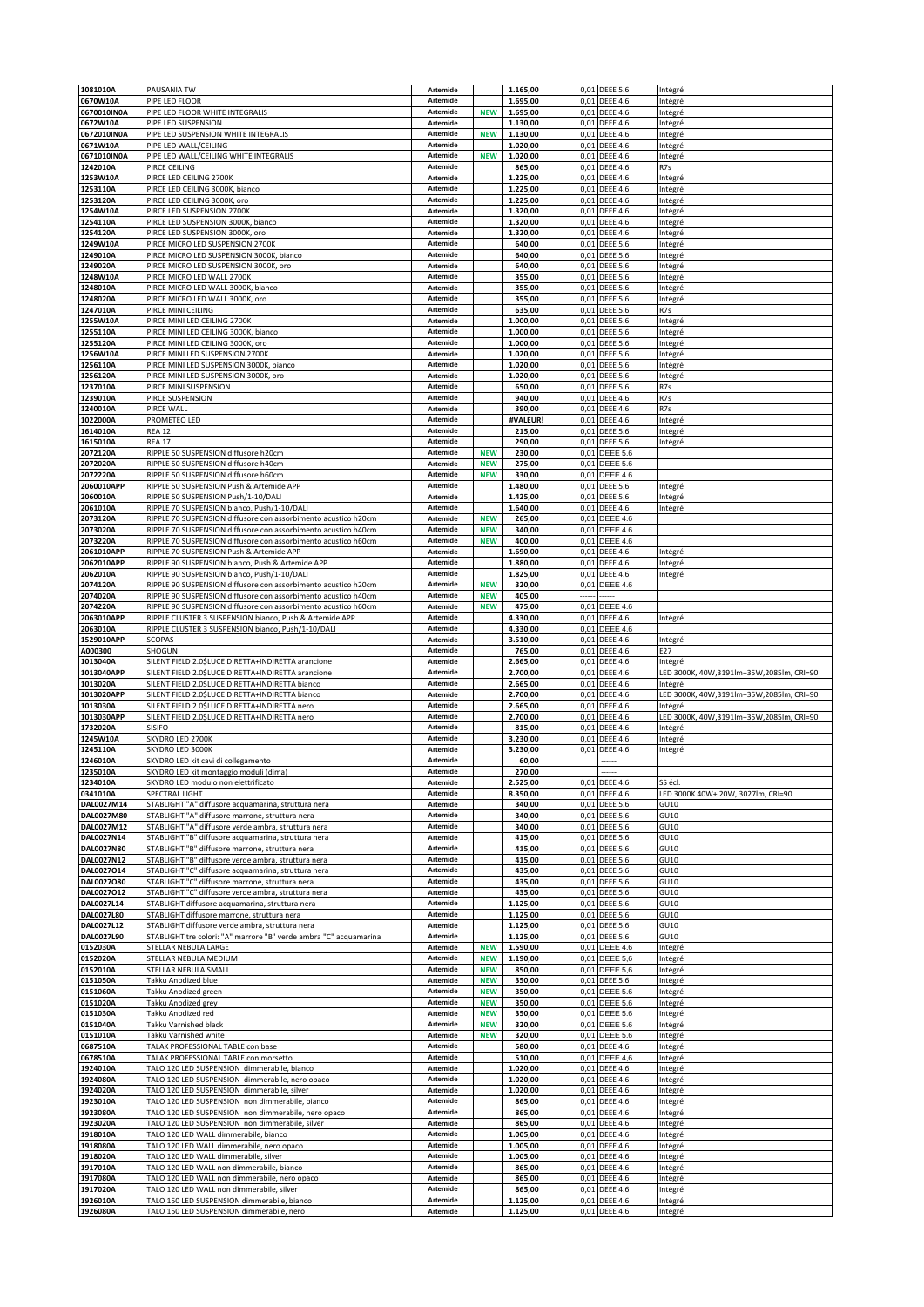| 1926020A             | TALO 150 LED SUSPENSION dimmerabile, silver                                                                                               | Artemide             |            | 1.125,00           |              | 0,01 DEEE 4.6                      | Intégré                                   |
|----------------------|-------------------------------------------------------------------------------------------------------------------------------------------|----------------------|------------|--------------------|--------------|------------------------------------|-------------------------------------------|
| 1925010A<br>1925080A | TALO 150 LED SUSPENSION non dimmerabile, bianco<br>TALO 150 LED SUSPENSION non dimmerabile, nero                                          | Artemide<br>Artemide |            | 980,00<br>980,00   | 0,01         | <b>DEEE 4.6</b><br>0,01 DEEE 4.6   | Intégré<br>Intégré                        |
| 1925020A             | TALO 150 LED SUSPENSION non dimmerabile, silver                                                                                           | Artemide             |            | 980,00             | 0,01         | <b>DEEE 4.6</b>                    | Intégré                                   |
| 1920010A             | TALO 150 LED WALL dimmerabile, bianco                                                                                                     | Artemide             |            | 1.125,00           | 0,01         | <b>DEEE 4.6</b>                    | Intégré                                   |
| 1920080A             | TALO 150 LED WALL dimmerabile, nero opaco                                                                                                 | Artemide             |            | 1.125,00           | 0,01         | <b>DEEE 4.6</b>                    | Intégré                                   |
| 1920020A<br>1919010A | TALO 150 LED WALL dimmerabile, silver<br>TALO 150 LED WALL non dimmerabile, bianco                                                        | Artemide<br>Artemide |            | 1.125,00<br>980,00 | 0,01         | <b>DEEE 4.6</b><br>0,01 DEEE 4.6   | Intégré<br>Intégré                        |
| 1919080A             | TALO 150 LED WALL non dimmerabile, nero opaco                                                                                             | Artemide             |            | 980,00             | 0,01         | <b>DEEE 4.6</b>                    | Intégré                                   |
| 1919020A             | TALO 150 LED WALL non dimmerabile, silver                                                                                                 | Artemide             |            | 980,00             | 0,01         | <b>DEEE 4.6</b>                    | Intégré                                   |
| 1914040A             | TALO 60 LED WALL dimmerabile, bianco                                                                                                      | Artemide             |            | 700,00             | 0,01         | <b>DEEE 4.6</b>                    | LED 3000K, 25W, 2923lm, CRI=80            |
| 1914050A<br>1914080A | TALO 60 LED WALL dimmerabile, cromo lucido<br>TALO 60 LED WALL dimmerabile, nero                                                          | Artemide<br>Artemide |            | 855,00<br>700,00   | 0,01<br>0,01 | <b>DEEE 4.6</b><br><b>DEEE 4.6</b> | LED 3000K, 25W, 2923lm, CRI=80<br>Intégré |
| 1913040A             | TALO 60 LED WALL non dimmerabile, bianco                                                                                                  | Artemide             |            | 590,00             |              | 0,01 DEEE 4.6                      | Intégré                                   |
| 1913050A             | TALO 60 LED WALL non dimmerabile, cromo lucido                                                                                            | Artemide             |            | 740,00             | 0,01         | <b>DEEE 4.6</b>                    | Intégré                                   |
| 1913080A             | TALO 60 LED WALL non dimmerabile, nero                                                                                                    | Artemide             |            | 590,00             | 0,01         | <b>DEEE 4.6</b>                    | Intégré                                   |
| 1922010A<br>1922080A | TALO 90 LED SUSPENSION dimmerabile, bianco<br>TALO 90 LED SUSPENSION dimmerabile, nero                                                    | Artemide<br>Artemide |            | 870,00<br>870,00   | 0,01         | 0,01 DEEE 4.6<br><b>DEEE 4.6</b>   | Intégré<br>Intégré                        |
| 1922020A             | TALO 90 LED SUSPENSION dimmerabile, silver                                                                                                | Artemide             |            | 870,00             | 0,01         | <b>DEEE 4.6</b>                    | Intégré                                   |
| 1921010A             | TALO 90 LED SUSPENSION non dimmerabile, bianco                                                                                            | Artemide             |            | 735,00             | 0,01         | <b>DEEE 4.6</b>                    | Intégré                                   |
| 1921080A             | TALO 90 LED SUSPENSION non dimmerabile, nero opaco                                                                                        | Artemide<br>Artemide |            | 735,00             | 0,01         | <b>DEEE 4.6</b>                    | Intégré                                   |
| 1921020A<br>1916010A | TALO 90 LED SUSPENSION non dimmerabile, silver<br>TALO 90 LED WALL dimmerabile, bianco                                                    | Artemide             |            | 735,00<br>870,00   | 0,01<br>0,01 | <b>DEEE 4.6</b><br><b>DEEE 4.6</b> | Intégré<br>Intégré                        |
| 1916080A             | TALO 90 LED WALL dimmerabile, nero opaco                                                                                                  | Artemide             |            | 870,00             | 0,01         | <b>DEEE 4.6</b>                    | Intégré                                   |
| 1916020A             | TALO 90 LED WALL dimmerabile, silver                                                                                                      | Artemide             |            | 870,00             | 0,01         | <b>DEEE 4.6</b>                    | Intégré                                   |
| 1915010A<br>1915080A | TALO 90 LED WALL non dimmerabile, bianco<br>TALO 90 LED WALL non dimmerabile, nero opaco                                                  | Artemide<br>Artemide |            | 735,00<br>735,00   | 0,01<br>0,01 | <b>DEEE 4.6</b><br><b>DEEE 4.6</b> | Intégré<br>Intégré                        |
| 1915020A             | TALO 90 LED WALL non dimmerabile, silver                                                                                                  | Artemide             |            | 735,00             | 0,01         | <b>DEEE 4.6</b>                    | Intégré                                   |
| 0615W10A             | TALO LED WALL 2700K bianco                                                                                                                | Artemide             |            | 335,00             | 0,01         | <b>DEEE 5.6</b>                    | Intégré                                   |
| 0615W30A             | TALO LED WALL 2700K cromo lucido                                                                                                          | Artemide             |            | 370,00             | 0,01         | <b>DEEE 5.6</b>                    | Intégré                                   |
| 0615W80A<br>0615W20A | TALO LED WALL 2700K nero opaco<br>TALO LED WALL 2700K silver                                                                              | Artemide<br>Artemide |            | 335,00<br>335,00   | 0,01<br>0,01 | <b>DEEE 5.6</b><br><b>DEEE 5.6</b> | Intégré<br>Intégré                        |
| 0615010A             | TALO LED WALL 3000K, bianco                                                                                                               | Artemide             |            | 335,00             | 0,01         | <b>DEEE 5.6</b>                    | Intégré                                   |
| 0615030A             | TALO LED WALL 3000K, cromo lucido                                                                                                         | Artemide             |            | 375,00             | 0,01         | <b>DEEE 5.6</b>                    | Intégré                                   |
| 0615080A             | TALO LED WALL 3000K, nero opaco                                                                                                           | Artemide             |            | 335,00             | 0,01         | <b>DEEE 5.6</b>                    | Intégré                                   |
| 0615020A<br>0613010A | TALO LED WALL 3000K, silver<br>TALO WALL bianco                                                                                           | Artemide<br>Artemide |            | 335,00<br>260,00   | 0,01<br>0,01 | <b>DEEE 5.6</b><br><b>DEEE 5.6</b> | Intégré<br>R7s                            |
| 1696010A             | TATSUNO-OTOSHIGO                                                                                                                          | Artemide             |            | 1.355,00           | 0,01         | <b>DEEE 4.6</b>                    | Intégré                                   |
| 0052010A             | <b>TEMPIO</b>                                                                                                                             | Artemide             |            | 615,00             |              | 0,01 DEEE 5.6                      | LED 3000K, 14W, 610lm, CRI=80             |
| A048110              | TETI arancio trasparente                                                                                                                  | Artemide             |            | 60,00              | 0,01         | <b>DEEE 5.6</b>                    | E27                                       |
| A048170              | <b>TETI</b> arancione                                                                                                                     | Artemide<br>Artemide | <b>NEW</b> | 60,00              | 0,01         | <b>DEEE 5.66</b>                   | E27<br>E27                                |
| A048120<br>A048150   | TETI bianco<br>TETI grigo antracite                                                                                                       | Artemide             |            | 60,00<br>60,00     | 0,01<br>0,01 | <b>DEEE 5.6</b><br><b>DEEE 5.6</b> | E27                                       |
| A048100              | <b>TETI trasparente</b>                                                                                                                   | Artemide             |            | 60,00              | 0,01         | <b>DEEE 5.6</b>                    | E27                                       |
| A009010              | TIZIO                                                                                                                                     | Artemide             |            | 390,00             | 0,01         | <b>DEEE 5.6</b>                    | GY6,35                                    |
| A005010<br>A088000   | <b>TIZIO 35</b><br>TIZIO 35 FLOOR SUPPORT                                                                                                 | Artemide<br>Artemide |            | 340,00<br>210,00   |              | 0,01 DEEE 5.6                      | GY6,35                                    |
| A009030              | <b>TIZIO BIANCA</b>                                                                                                                       | Artemide             | <b>NEW</b> | 390,00             |              | 0,01 DEEE 4.6                      | GY6,35                                    |
| A009210              | TIZIO LED                                                                                                                                 | Artemide             |            | 550,00             | 0,01         | <b>DEEE 5.6</b>                    | Intégré                                   |
| A008100              | TIZIO MICRO                                                                                                                               | Artemide             |            | 330,00             |              | 0,01 DEEE 5.6                      | G4                                        |
| A087700<br>A0055W00  | TIZIO, TIZIO LED FLOOR SUPPORT<br>TOLOMEO MINI LED 2700K, c/ rilevatore presenza, corpo lampada alluminio                                 | Artemide<br>Artemide |            | 215,00<br>325,00   | 0,01         | <b>DEEE 5.6</b>                    | LED 2700K,9W, 461lm, CRI=90               |
| A0056W00             | TOLOMEO MINI LED 2700K, corpo lampada alluminio                                                                                           | Artemide             |            | 300,00             | 0,01         | <b>DEEE 5.6</b>                    | LED 2700K,9W, 461lm, CRI=90               |
| A005600              | TOLOMEO MINI LED 3000K, corpo lampada alluminio                                                                                           | Artemide             |            | 300,00             | 0,01         | <b>DEEE 5.6</b>                    | Intégré                                   |
| A005500              | TOLOMEO MINI LED 3000K,c/ rilevatore presenza, corpo lampada alluminio                                                                    | Artemide             |            | 325,00             |              | 0,01 DEEE 5.6                      | Intégré                                   |
| A008600<br>0947020A  | TOLOMEO MINI LED base tavolo ø cm. 20: alluminio<br>TOLOMEO BASCULANTE corpo lampada con diffusore in raso ø mm. 180                      | Artemide<br>Artemide |            | 115,00<br>285,00   | 0,01         | <br><b>DEEE 5.6</b>                | E27                                       |
| 0947010A             | TOLOMEO BASCULANTE corpo lampada con diffusore pergamena ø mm. 180                                                                        | Artemide             |            | 285,00             |              | 0,01 DEEE 5.6                      | E27                                       |
| A014900              | TOLOMEO BASCULANTE READING FLOOR base                                                                                                     | Artemide             |            | 155,00             |              |                                    |                                           |
| A014610<br>A014600   | TOLOMEO BASCULANTE READING FLOOR corpo lampada con diffusore in ras<br>TOLOMEO BASCULANTE READING FLOOR corpo lampada con diffusore perga | Artemide<br>Artemide |            | 335,00<br>335,00   | 0,01         | <b>DEEE 4.6</b><br>0,01 DEEE 4.6   | E27<br>E27                                |
| 0781050A             | TOLOMEO BASCULANTE SUSPENSION 2 BRACCI diffusore in raso ø 240 mm                                                                         | Artemide             |            | 125,00             |              |                                    |                                           |
| 0781010A             | TOLOMEO BASCULANTE SUSPENSION 2 BRACCI diffusore in raso ø 320 mm                                                                         | Artemide             |            | 155,00             |              |                                    |                                           |
| 0781020A             | TOLOMEO BASCULANTE SUSPENSION 2 BRACCI diffusore in raso ø 360 mm                                                                         | Artemide             |            | 195,00             |              |                                    |                                           |
| 0781030A<br>0372050A | TOLOMEO BASCULANTE SUSPENSION 2 BRACCI diffusore in raso ø 420 mm<br>TOLOMEO BASCULANTE SUSPENSION 2 BRACCI diffusore pergamena ø 240 m   | Artemide<br>Artemide |            | 210,00<br>120,00   |              |                                    |                                           |
| 0780010A             | TOLOMEO BASCULANTE SUSPENSION 2 BRACCI diffusore pergamena ø 320 m                                                                        | Artemide             |            | 145,00             |              | .                                  |                                           |
| 0780020A             | TOLOMEO BASCULANTE SUSPENSION 2 BRACCI diffusore pergamena ø 360 m                                                                        | Artemide             |            | 150,00             |              |                                    |                                           |
| 0780030A             | TOLOMEO BASCULANTE SUSPENSION 2 BRACCI diffusore pergamena ø 420 m                                                                        | Artemide             |            | 160,00             |              | -----                              |                                           |
| 0630010A<br>A029050  | TOLOMEO BASCULANTE SUSPENSION 2 BRACCI struttura alluminio<br>TOLOMEO BRACCIO                                                             | Artemide<br>Artemide |            | 555,00<br>370,00   | 0,01         | 0,01 DEEE 4.6                      | 0 E27<br>E27                              |
| A0460W50             | TOLOMEO BRACCIO LED 2700K                                                                                                                 | Artemide             |            | 525,00             |              | 0,01 DEEE 4.6                      | Intégré                                   |
| A046050              | TOLOMEO BRACCIO LED 3000K                                                                                                                 | Artemide             |            | 525,00             |              | 0,01 DEEE 4.6                      | Intégré                                   |
| A001000              | TOLOMEO corpo lampada alluminio                                                                                                           | Artemide             |            | 210,00             | 0,01         | <b>DEEE 5.6</b>                    | E27                                       |
| A004420<br>A004430   | TOLOMEO corpo lampada bianco<br>TOLOMEO corpo lampada nero                                                                                | Artemide<br>Artemide |            | 210,00<br>210,00   | 0,01         | 0,01 DEEE 5.6<br><b>DEEE 5.6</b>   | E27<br>E27                                |
| 0371050A             | TOLOMEO DECENTRATA SUSPENSION diffusore alluminio                                                                                         | Artemide             |            | 100,00             |              |                                    |                                           |
| 0372050A             | TOLOMEO DECENTRATA SUSPENSION diffusore pergamena 24cm                                                                                    | Artemide             |            | 120,00             |              | .                                  |                                           |
| 0780010A<br>0780020A | TOLOMEO DECENTRATA SUSPENSION diffusore pergamena 32cm<br>TOLOMEO DECENTRATA SUSPENSION diffusore pergamena 36cm                          | Artemide<br>Artemide |            | 145,00<br>150,00   |              | -----                              |                                           |
| 0781050A             | TOLOMEO DECENTRATA SUSPENSION diffusore raso 24cm                                                                                         | Artemide             |            | 125,00             |              | ------                             |                                           |
| 0781010A             | TOLOMEO DECENTRATA SUSPENSION diffusore raso 32cm                                                                                         | Artemide             |            | 155,00             |              |                                    |                                           |
| 0781020A             | TOLOMEO DECENTRATA SUSPENSION diffusore raso 36cm                                                                                         | Artemide             |            | 195,00             |              |                                    |                                           |
| 0629000A<br>0780040A | TOLOMEO DECENTRATA SUSPENSION struttura<br>TOLOMEO DIFFUSORE 18 WALL pergamena                                                            | Artemide<br>Artemide |            | 440,00<br>90,00    |              | 0,01 DEEE 4,6                      | E27                                       |
| 0781040A             | TOLOMEO DIFFUSORE 18 WALL raso                                                                                                            | Artemide             |            | 110,00             |              |                                    |                                           |
| 1183010A             | TOLOMEO DIFFUSORE 18 WALL struttura                                                                                                       | Artemide             |            | 225,00             |              | 0,01 DEEE 5.6                      | E27                                       |
| 0372050A             | TOLOMEO DIFFUSORE 24 WALL pergamena ø 240 mm                                                                                              | Artemide             |            | 120,00             |              |                                    |                                           |
| 0781050A<br>1184010A | TOLOMEO DIFFUSORE 24 WALL raso ø 240 mm<br>TOLOMEO DIFFUSORE 24 WALL struttura                                                            | Artemide<br>Artemide |            | 125,00<br>225,00   |              | <br>0,01 DEEE 5.6                  | E27                                       |
| 0780010A             | TOLOMEO DIFFUSORE 32 WALL pergamena ø 320 mm                                                                                              | Artemide             |            | 145,00             |              |                                    |                                           |
| 0781010A             | TOLOMEO DIFFUSORE 32 WALL raso ø 320 mm                                                                                                   | Artemide             |            | 155,00             |              | -----                              |                                           |
| 1186010A             | TOLOMEO DIFFUSORE 32 WALL struttura                                                                                                       | Artemide             |            | 230,00             |              | 0,01 DEEE 5.6                      | E27                                       |
| A036400<br>A029250   | TOLOMEO DUE BRACCI SUSPENSION alluminio<br>TOLOMEO FARETTO con interruttore ON-OFF                                                        | Artemide<br>Artemide |            | 545,00<br>175,00   | 0,01         | 0,01 DEEE 4.6<br><b>DEEE 5.6</b>   | E27<br>E27                                |
| A0447W50             | TOLOMEO FARETTO LED 2700K, con interruttore dimmerabile                                                                                   | Artemide             |            | 300,00             | 0,01         | <b>DEEE 5.6</b>                    | LED 2700K, 10W, 593lm, CRI=90             |
| A0446W50             | TOLOMEO FARETTO LED 2700K, senza interruttore                                                                                             | Artemide             |            | 255,00             |              | 0,01 DEEE 5.6                      | LED 2700K, 10W, 593lm, CRI=90             |
| A044750              | TOLOMEO FARETTO LED 3000K, con interruttore dimmerabile                                                                                   | Artemide             |            | 300,00             |              | 0,01 DEEE 5.6                      | Intégré                                   |
| A044650<br>A025450   | TOLOMEO FARETTO LED 3000K, senza interruttore<br>TOLOMEO FARETTO senza interruttore                                                       | Artemide<br>Artemide |            | 255,00<br>165,00   |              | 0,01 DEEE 5.6<br>0,01 DEEE 5.6     | Intégré<br>E27                            |
| A014000              | TOLOMEO FLOOR sostegno scorrevole alluminio - accessorio                                                                                  | Artemide             |            | 55,00              |              |                                    |                                           |
| A012820              | TOLOMEO FLOOR supporto terra alluminio                                                                                                    | Artemide             |            | 335,00             |              |                                    |                                           |
| A0048W00             | TOLOMEO LED corpo 2700K                                                                                                                   | Artemide             |            | 300,00             |              | 0,01 DEEE 4.6                      | LED 2700K, 10W, 593lm, CRI=90             |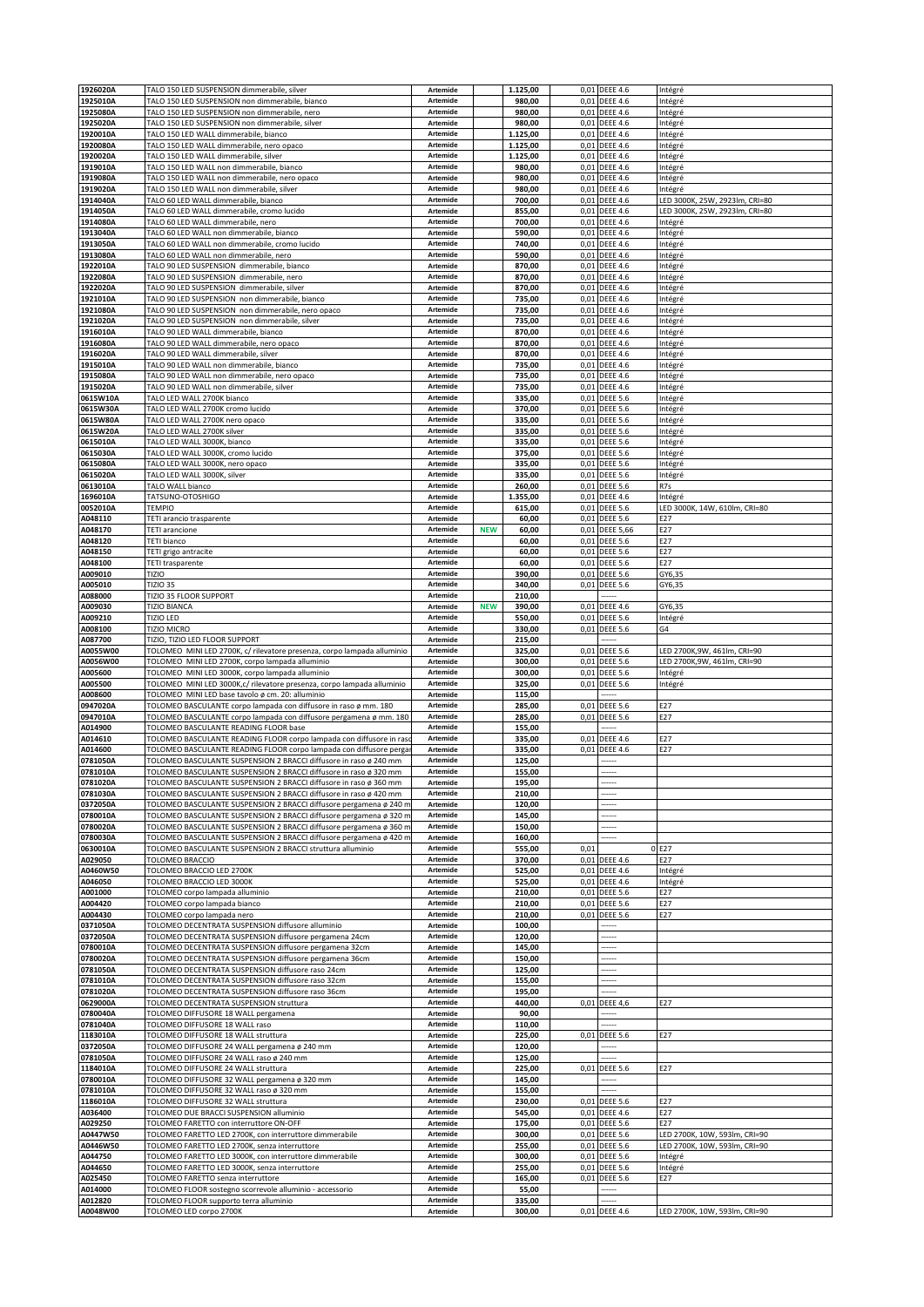| A004800              | TOLOMEO LED corpo 3000K                                                     | Artemide             |            | 300,00           |      | 0,01 DEEE 4.6                  | Intégré                       |
|----------------------|-----------------------------------------------------------------------------|----------------------|------------|------------------|------|--------------------------------|-------------------------------|
| A005400              | TOLOMEO LED corpo c/rilevatore di presenza 3000K                            | Artemide             |            | 330,00           |      | 0,01 DEEE 4.6                  | Intégré                       |
| A0054W00             | TOLOMEO LED corpo c/rilevatore di presenza 2700K                            | Artemide             |            | 330,00           |      | 0,01 DEEE 4.6                  | LED 2700K, 10W, 593lm, CRI=90 |
| A004800IN2           | TOLOMEO LED Integralis corpo lampada                                        | Artemide             | <b>NEW</b> | 335,00           | 0,01 | <b>DEEE 4.6</b>                | Intégré                       |
| 1530050A             | TOLOMEO LED TW corpo                                                        | <b>Artemide</b>      |            | 435,00           |      | 0,01 DEEE 4.6                  | Intégré                       |
| 0510010A             | TOLOMEO MAXI                                                                | Artemide             |            | 2.100,00         |      | 0,01 DEEE 4.6                  | E27                           |
| 0779010A             | TOLOMEO MEGA FLOOR base + asta alluminio                                    | Artemide             |            | 410,00           |      | ------                         |                               |
| 0779030A             | TOLOMEO MEGA FLOOR base + asta nero                                         | Artemide             |            | 410,00           |      |                                |                               |
| 0778010A             | TOLOMEO MEGA FLOOR corpo lampada con dimmer: alluminio *                    | Artemide             |            | 375,00           |      | 0,01 DEEE 4.6                  | E27                           |
|                      |                                                                             |                      |            |                  |      |                                |                               |
| 0778030A             | TOLOMEO MEGA FLOOR corpo lampada con dimmer: nero *                         | Artemide             |            | 375,00           |      | 0,01 DEEE 4.6                  | E27                           |
| 0564010A             | TOLOMEO MEGA FLOOR corpo lampada con interruttore ON-OFF: alluminio         | Artemide             |            | 340,00           | 0,01 | <b>DEEE 4.6</b>                | E27                           |
| 0564030A             | TOLOMEO MEGA FLOOR corpo lampada con interruttore ON-OFF: nero              | Artemide             |            | 340,00           |      | 0,01 DEEE 4.6                  | E27                           |
| 0781010A             | TOLOMEO MEGA FLOOR diffusore in raso ø 320 mm                               | Artemide             |            | 155,00           |      |                                |                               |
| 0781020A             | TOLOMEO MEGA FLOOR diffusore in raso ø 360 mm                               | Artemide             |            | 195,00           |      |                                |                               |
| 0781030A             | TOLOMEO MEGA FLOOR diffusore in raso ø 420 mm                               | Artemide             |            | 210,00           |      |                                |                               |
| 0772010A             | TOLOMEO MEGA FLOOR diffusore in tessuto nero ø 320 mm                       | Artemide             |            | 155,00           |      | .                              |                               |
| 0772020A             | TOLOMEO MEGA FLOOR diffusore in tessuto nero ø 360 mm                       | Artemide             |            | 200,00           |      |                                |                               |
| 0772030A             | TOLOMEO MEGA FLOOR diffusore in tessuto nero ø 420 mm                       | Artemide             |            | 225,00           |      | ------                         |                               |
| 0780010A             | TOLOMEO MEGA FLOOR diffusore pergamena ø 320 mm                             | Artemide             |            | 145,00           |      |                                |                               |
| 0780020A             |                                                                             | Artemide             |            | 150,00           |      |                                |                               |
|                      | TOLOMEO MEGA FLOOR diffusore pergamena ø 360 mm                             |                      |            |                  |      |                                |                               |
| 0780030A             | TOLOMEO MEGA FLOOR diffusore pergamena ø 420 mm                             | Artemide             |            | 160,00           |      |                                |                               |
| 0762W10A             | TOLOMEO MEGA LED FLOOR 2700K, corpo lampada c/ dimmer su cavo: allun        | Artemide             |            | 565,00           | 0,01 | <b>DEEE 4.6</b>                | LED 2700K, 31W, CRI=90        |
| 0762W30A             | TOLOMEO MEGA LED FLOOR 2700K, corpo lampada c/ dimmer su cavo: nero         | Artemide             |            | 565,00           |      | 0,01 DEEE 4.6                  | LED 2700K, 31W, CRI=90        |
| 0761W10A             | TOLOMEO MEGA LED FLOOR 2700K, corpo lampada c/ dimmer su testa: allur       | Artemide             |            | 495,00           |      | 0,01 DEEE 4.6                  | LED 2700K, 31W, CRI=90        |
| 0761W30A             | TOLOMEO MEGA LED FLOOR 2700K, corpo lampada c/ dimmer su testa: nero        | Artemide             |            | 495,00           |      | 0,01 DEEE 4.6                  | LED 2700K, 31W, CRI=90        |
| 0762010A             | TOLOMEO MEGA LED FLOOR 3000K, corpo lampada c/ dimmer su cavo: allum        | Artemide             |            | 565,00           |      | 0,01 DEEE 4.6                  | Intégré                       |
| 0762030A             | TOLOMEO MEGA LED FLOOR 3000K, corpo lampada c/ dimmer su cavo: nero         | Artemide             |            | 565,00           |      | 0,01 DEEE 4.6                  | Intégré                       |
| 0761010A             | TOLOMEO MEGA LED FLOOR 3000K, corpo lampada c/ dimmer su testa: allun       | Artemide             |            | 495,00           |      | 0,01 DEEE 4.6                  | Intégré                       |
| 0761030A             | TOLOMEO MEGA LED FLOOR 3000K, corpo lampada c/ dimmer su testa: nero        | Artemide             |            | 495,00           |      | 0,01 DEEE 4.6                  | Intégré                       |
|                      |                                                                             |                      |            |                  |      |                                |                               |
| 0763010A             | TOLOMEO MEGA LED FLOOR base+asta alluminio                                  | Artemide             |            | 440,00           |      |                                |                               |
| 0763030A             | TOLOMEO MEGA LED FLOOR base+asta nero                                       | Artemide             |            | 440,00           |      |                                |                               |
| 0563050A             | TOLOMEO MEGA LED WALL supporto parete alluminio                             | Artemide             |            | 80,00            |      |                                |                               |
| 0781060A             | TOLOMEO MEGA SUSPENSION diffusore in raso ø 520 mm                          | Artemide             |            | 215,00           |      |                                |                               |
| 0772040A             | TOLOMEO MEGA SUSPENSION diffusore in tessuto nero ø 520 mm                  | Artemide             |            | 240,00           |      |                                |                               |
| 0780060A             | TOLOMEO MEGA SUSPENSION diffusore pergamena ø 520 mm                        | Artemide             |            | 185,00           |      |                                |                               |
| 0782030A             | TOLOMEO MEGA SUSPENSION struttura nero                                      | Artemide             |            | 355,00           | 0,01 | <b>DEEE 5.6</b>                | E27                           |
| 0782010A             | TOLOMEO MEGA SUSPENSION stuttura alluminio                                  | Artemide             |            | 260,00           |      | 0,01 DEEE 5.6                  | E27                           |
| A011800              | TOLOMEO MICRO corpo lampada e base: alluminio                               | Artemide             |            | 255,00           |      | 0,01 DEEE 5.6                  | E14                           |
| A001300              |                                                                             | Artemide             |            | 260,00           |      | 0,01 DEEE 5.6                  | E14                           |
|                      | TOLOMEO MICRO corpo lampada e base: alluminio brillante                     |                      |            |                  |      |                                |                               |
| A011860              | TOLOMEO MICRO corpo lampada e base: arancione anodizzato                    | Artemide             |            | 260,00           | 0,01 | <b>DEEE 5.6</b>                | E14                           |
| 0011820A             | TOLOMEO MICRO corpo lampada e base: bianco lucido                           | Artemide             |            | 250,00           |      | 0,01 DEEE 5.6                  | E14                           |
| A011850              | TOLOMEO MICRO corpo lampada e base: blu anodizzato                          | Artemide             |            | 260,00           |      | 0,01 DEEE 5.6                  | E14                           |
| A011830              | TOLOMEO MICRO corpo lampada e base: nero                                    | Artemide             |            | 255,00           |      | 0,01 DEEE 5.6                  | E14                           |
| 0011860A             | TOLOMEO MICRO corpo lampada e base: oro                                     | Artemide             |            | 260,00           |      | 0,01 DEEE 5.6                  | E14                           |
| A011810              | TOLOMEO MICRO corpo lampada e base: rosso anodizzato                        | Artemide             |            | 260,00           | 0,01 | <b>DEEE 5.6</b>                | E14                           |
| A044050              | TOLOMEO MICRO FARETTO con interruttore incorporato                          | Artemide             |            | 185,00           | 0,01 | <b>DEEE 5.6</b>                | E14                           |
| A0436W00             | TOLOMEO MICRO FARETTO LED 2700K, con interruttore dimmerabile               | Artemide             |            | 285,00           | 0,01 | <b>DEEE 5.6</b>                | LED 2700K,9W, 461lm, CRI=90   |
| A0435W00             | TOLOMEO MICRO FARETTO LED 2700K, senza interruttore                         | Artemide             |            | 245,00           |      | 0,01 DEEE 5.6                  | LED 2700K,9W, 461lm, CRI=90   |
|                      |                                                                             |                      |            |                  |      |                                |                               |
| A043600              | TOLOMEO MICRO FARETTO LED 3000K, con interruttore dimmerabile               | Artemide             |            | 285,00           |      | 0,01 DEEE 5.6                  | E14                           |
| A043500              | TOLOMEO MICRO FARETTO LED 3000K, senza interruttore                         | Artemide             |            | 245,00           |      | 0,01 DEEE 5.6                  | E14                           |
| A010750              | TOLOMEO MICRO FARETTO senza interruttore                                    | Artemide             |            | 155,00           | 0,01 | <b>DEEE 5.6</b>                | E14                           |
| A010900              | TOLOMEO MICRO FLOOR corpo                                                   | Artemide             |            | 190,00           |      | 0,01 DEEE 5.6                  | E14                           |
| A043900              | TOLOMEO MICRO FLOOR supporto terra                                          | Artemide             |            | 225,00           |      |                                |                               |
| A0119W00             | TOLOMEO MICRO LED 2700K, corpo lampada e base                               | Artemide             |            | 330,00           |      | 0,01 DEEE 5.6                  | LED 2700K,9W, 461lm, CRI=90   |
| A0103W00             | TOLOMEO MICRO LED 2700K, solo corpo                                         | Artemide             |            | 260,00           |      | 0,01 DEEE 5.6                  | LED 2700K,9W, 461lm, CRI=90   |
| A011900              | TOLOMEO MICRO LED 3000K, corpo lampada e base                               | Artemide             |            | 335,00           |      | 0,01 DEEE 5.6                  | E14                           |
| A010300              | TOLOMEO MICRO LED 3000K, solo corpo                                         | Artemide             |            | 260,00           | 0,01 | <b>DEEE 5.6</b>                | E14                           |
| A010800              | TOLOMEO MICRO PINZA alluminio                                               | Artemide             |            | 150,00           | 0,01 | <b>DEEE 5.6</b>                | E14                           |
| A010860              | TOLOMEO MICRO PINZA arancione                                               | Artemide             |            | 155,00           |      | 0,01 DEEE 5.6                  | E14                           |
| A010850              | TOLOMEO MICRO PINZA blu                                                     | Artemide             |            | 155,00           | 0,01 | <b>DEEE 5.6</b>                | E14                           |
|                      |                                                                             | Artemide             |            |                  |      |                                |                               |
| A0438W00             | TOLOMEO MICRO PINZA LED 2700K                                               |                      |            | 240,00           | 0,01 | <b>DEEE 5.6</b>                | LED 2700K,9W, 461lm, CRI=90   |
| A043800              | TOLOMEO MICRO PINZA LED 3000K                                               | Artemide             |            | 240,00           |      | 0,01 DEEE 5.6                  | E14                           |
| A010810              | TOLOMEO MICRO PINZA rosso                                                   | Artemide             |            | 155,00           |      | 0,01 DEEE 5.6                  | E14                           |
| A010900              | TOLOMEO MICRO SOIO COrpo lampada: aliuminio                                 | Artemiae             |            | 190,00           |      | 0,01 DEEE 5.6                  | E14                           |
| A010960              | TOLOMEO MICRO solo corpo lampada: arancione anodizzato                      | Artemide             |            | 190,00           |      | 0,01 DEEE 5.6                  | E14                           |
| 0010920A             | TOLOMEO MICRO solo corpo lampada: bianco lucido                             | Artemide             |            | 185,00           |      | 0,01 DEEE 5.6                  | E14                           |
| A010950              | TOLOMEO MICRO solo corpo lampada: blu anodizzato                            | Artemide             |            | 190,00           |      | 0,01 DEEE 5.6                  | E14                           |
| A010930              | TOLOMEO MICRO solo corpo lampada: nero                                      | Artemide             |            | 190,00           |      | 0,01 DEEE 5.6                  | E14                           |
| A010910              | TOLOMEO MICRO solo corpo lampada: rosso anodizzato                          | Artemide             |            | 190,00           | 0,01 | <b>DEEE 5.6</b>                | E14                           |
| A0151W00             | TOLOMEO MIDI LED 2700K, corpo lampada alluminio                             | Artemide             |            | 255,00           |      | 0,01 DEEE 5.6                  | LED 2700K,9W, 461lm, CRI=90   |
|                      |                                                                             |                      |            |                  |      |                                |                               |
| A0151W20             | TOLOMEO MIDI LED 2700K, corpo lampada grigio antracite                      | Artemide             |            | 255,00           |      | 0,01 DEEE 5.6                  | LED 2700K,9W, 461lm, CRI=90   |
| A015100              | TOLOMEO MIDI LED 3000K, corpo lampada alluminio                             | Artemide             |            | 260,00           | 0,01 | <b>DEEE 5.6</b>                | Intégré                       |
| A015120              | TOLOMEO MIDI LED 3000K, corpo lampada grigio antracite                      | Artemide             |            | 255,00           |      | 0,01 DEEE 5.6                  | Intégré                       |
| A003900              | TOLOMEO MIDI LED base alluminio                                             | Artemide             |            | 85,00            |      |                                |                               |
| A003920              | TOLOMEO MIDI LED base grigio antracite                                      | Artemide             |            | 90,00            |      |                                |                               |
| A008600              | TOLOMEO MINI base tavolo ø cm. 20: alluminio                                | Artemide             |            | 115,00           |      | ------                         |                               |
| A008620              | TOLOMEO MINI base tavolo ø cm. 20: bianco                                   | Artemide             |            | 120,00           |      |                                |                               |
| A008610              | TOLOMEO MINI base tavolo ø cm. 20: nero                                     | Artemide             |            | 120,00           |      |                                |                               |
| A005910              | TOLOMEO MINI corpo lampada alluminio                                        | Artemide             |            | 205,00           |      | 0,01 DEEE 5.6                  | E27                           |
| A005920              | TOLOMEO MINI corpo lampada bianco                                           | Artemide             |            | 205,00           |      | 0,01 DEEE 5.6                  | E27                           |
| A005940              |                                                                             | Artemide             |            |                  |      |                                | E27                           |
|                      | TOLOMEO MINI corpo lampada nero                                             |                      |            | 205,00           |      | 0,01 DEEE 5.6                  |                               |
| A004100              | TOLOMEO morsetto                                                            | Artemide             |            | 53,00            |      |                                |                               |
| A005800              | TOLOMEO PINZA                                                               | Artemide             |            | 165,00           |      | 0,01 DEEE 5.6                  | E27                           |
| A0448W50             | TOLOMEO PINZA LED 2700K                                                     | Artemide             |            | 250,00           |      | 0,01 DEEE 5.6                  | LED 2700K, 10W, 593lm, CRI=90 |
| A044850              | TOLOMEO PINZA LED 3000K                                                     | Artemide             |            | 250,00           |      | 0,01 DEEE 5.6                  | Intégré                       |
| A014900              | TOLOMEO READING FLOOR base alluminio                                        | Artemide             |            | 155,00           |      |                                |                               |
| A014930              | TOLOMEO READING FLOOR base nero                                             | Artemide             |            | 160,00           |      | ------                         |                               |
| A013900              | TOLOMEO READING FLOOR corpo lampada alluminio                               | Artemide             |            | 265,00           |      | 0,01 DEEE 4.6                  | E27                           |
| A013930              | TOLOMEO READING FLOOR corpo lampada nero                                    | Artemide             |            | 260,00           |      | 0,01 DEEE 4.6                  | E27                           |
| A013100              | TOLOMEO READING LED FLOOR                                                   | Artemide             |            | 340,00           |      | 0,01 DEEE 4.6                  | Intégré                       |
| A0131W00             | TOLOMEO READING LED FLOOR                                                   | Artemide             |            | 340,00           |      | 0,01 DEEE 4.6                  | LED 2700K, 10W, 593lm, CRI=90 |
|                      |                                                                             |                      |            |                  |      |                                |                               |
| A004200              | TOLOMEO supporto fisso per scrivania                                        | Artemide             |            | 50,00            |      | .                              |                               |
| A004030              | TOLOMEO TABLE base tavolo ø cm. 23: alluminio                               | Artemide             |            | 120,00           |      | -----                          |                               |
| A005320              | TOLOMEO TABLE base tavolo ø cm. 23: bianco                                  | Artemide             |            | 125,00           |      |                                |                               |
| A005330              | TOLOMEO TABLE base tavolo ø cm. 23: nero                                    | Artemide             |            | 125,00           |      | -----                          |                               |
| A025150              | TOLOMEO WALL supporto parete alluminio                                      | Artemide             |            | 55,00            |      |                                |                               |
| <b>DEG8100A00L</b>   | TWO FLAGS WALL alluminio                                                    | Artemide             |            | 405,00           |      | 0,01 DEEE 5.6                  | Intégré 21 W 3000 K           |
| <b>DEG8100A10L</b>   | TWO FLAGS WALL bianco                                                       | Artemide             |            | 355,00           |      | 0,01 DEEE 5.6                  | Intégré 21 W 3000 K           |
| DEG8100A09L          | TWO FLAGS WALL nero                                                         | Artemide             |            | 355,00           |      | 0,01 DEEE 5.6                  | Intégré 21 W 3000 K           |
|                      |                                                                             |                      |            |                  |      |                                |                               |
|                      |                                                                             |                      |            |                  |      |                                |                               |
| 1935W10A             | UNTERLINDEN 2700K, alluminio anticato                                       | Artemide             |            | 400,00           |      | 0,01 DEEE 5.6                  | Intégré                       |
| 1936W10A             | UNTERLINDEN 2700K, ottone anticato                                          | Artemide             |            | 430,00           |      | 0,01 DEEE 5.6                  | Intégré                       |
| 1935010A<br>1936010A | UNTERLINDEN 3000K, alluminio anticato<br>UNTERLINDEN 3000K, ottone anticato | Artemide<br>Artemide |            | 400,00<br>430,00 |      | 0,01 DEEE 5.6<br>0,01 DEEE 5.6 | Intégré<br>Intégré            |